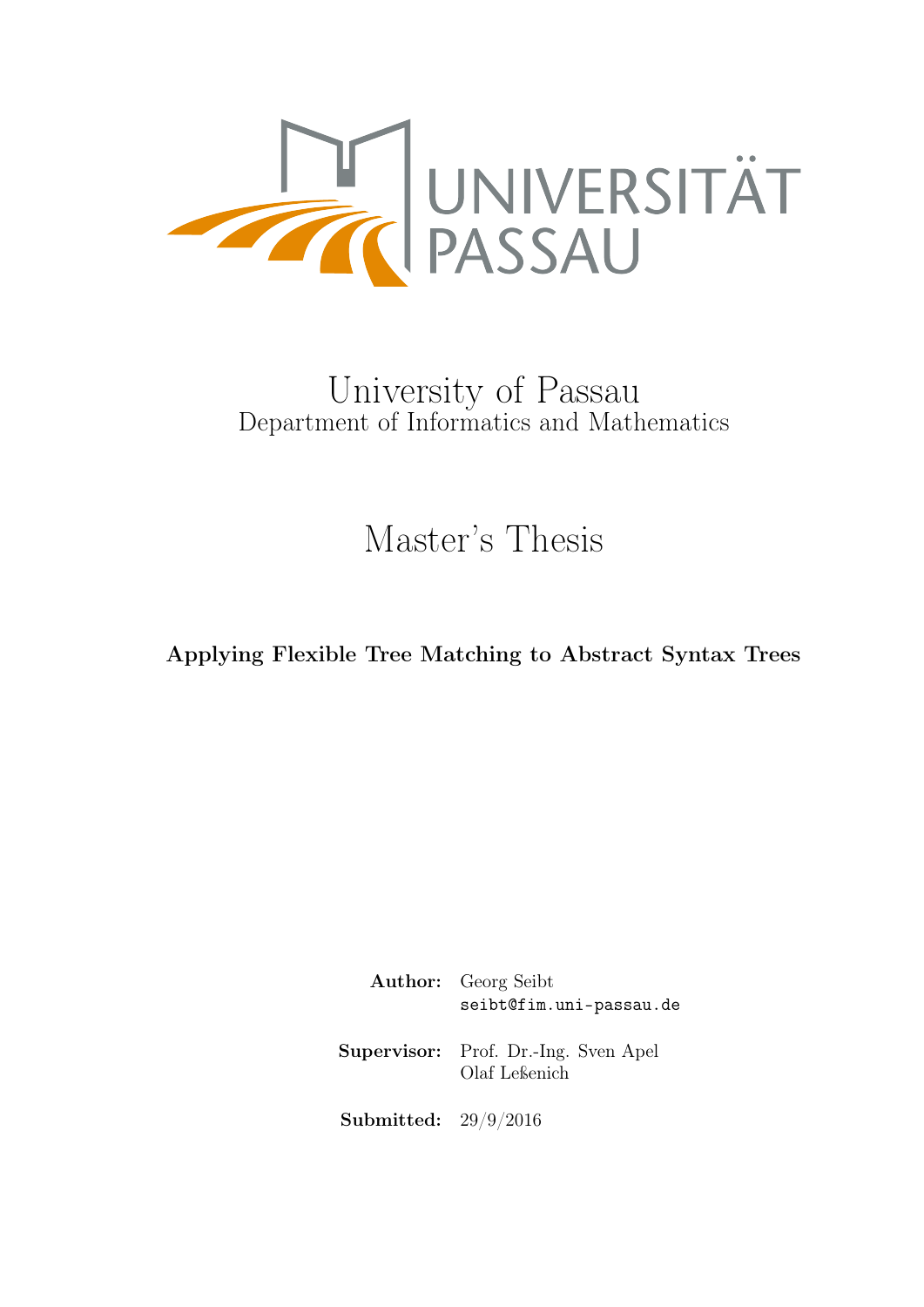Seibt, Georg: Applying Flexible Tree Matching to Abstract Syntax Trees Masterthesis, University of Passau, 2016.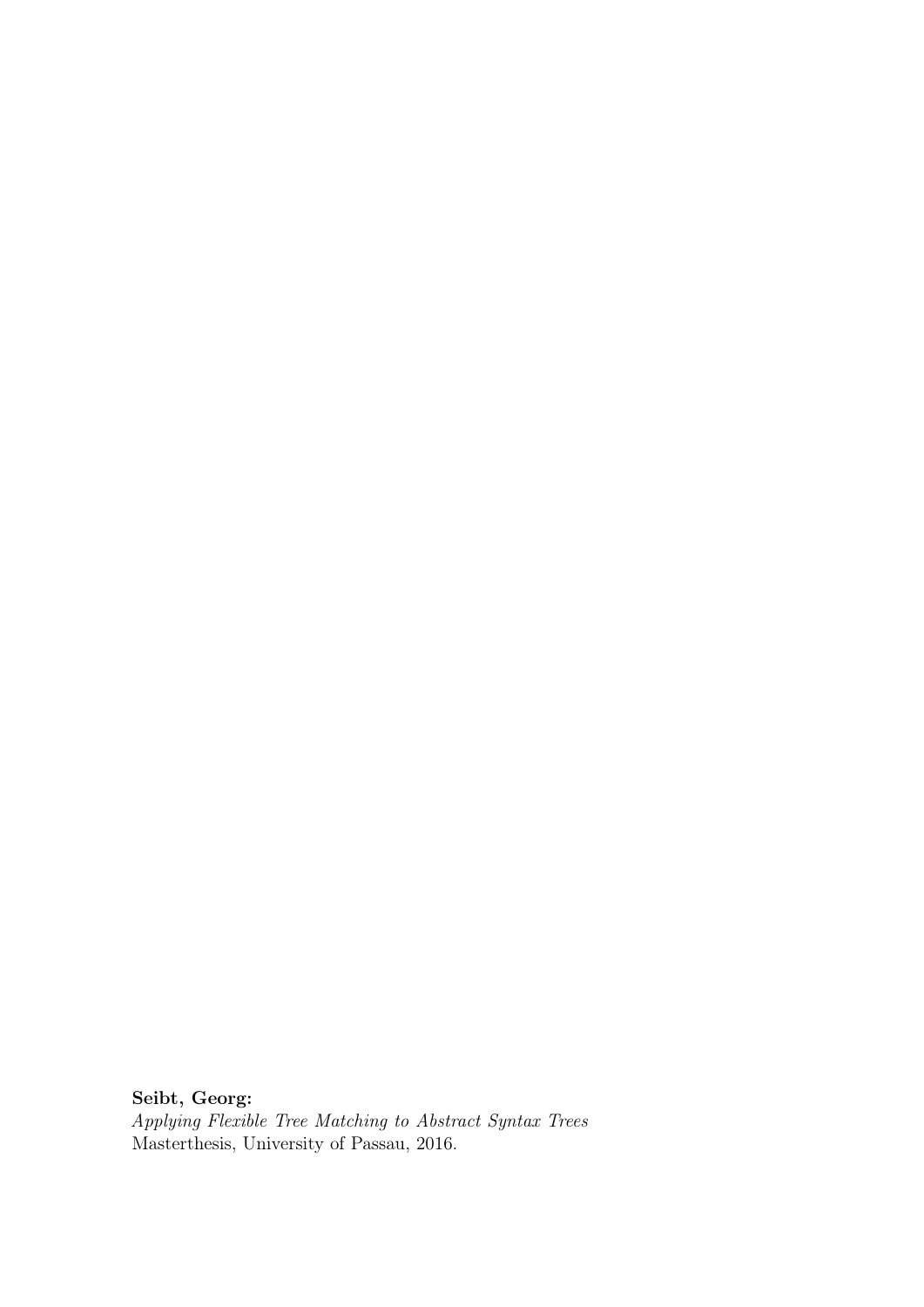# Abstract

As software development projects grow, more and more merge scenarios between software artifacts occur. It is important to keep the number of conflicts as low as possible. Classical merge tools employ line-based algorithms to provide low runtime and applicability to all text documents.

The tool  $JDime<sup>1</sup>$  $JDime<sup>1</sup>$  $JDime<sup>1</sup>$  focuses on using the abstract syntax tree of the source code artifacts being merged to detect changes like moved methods that would produce conflicts in a linebased tool. The current tree matching algorithms however are, for performance reasons, constrained in the amount of matchings they consider.

This thesis builds on the work of Kumar et al. who introduced Flexible Tree Matching by extending their cost model for use with abstract syntax trees. The algorithm is implemented as a component of JDime with the option of using it as a replacement, post-processing step, or integrated part of the previously available tree matchers.

The matching quality of all three options is compared against the old matchers. For 5 previously difficult merge tasks, a significant increase in matching performance is observed. Post-processing provides the best compromise between increase in runtime and matching quality.

<span id="page-2-0"></span><sup>&</sup>lt;sup>1</sup>URL: <http://www.infosun.fim.uni-passau.de/se/JDime/> (visited on  $12/09/2016$ ).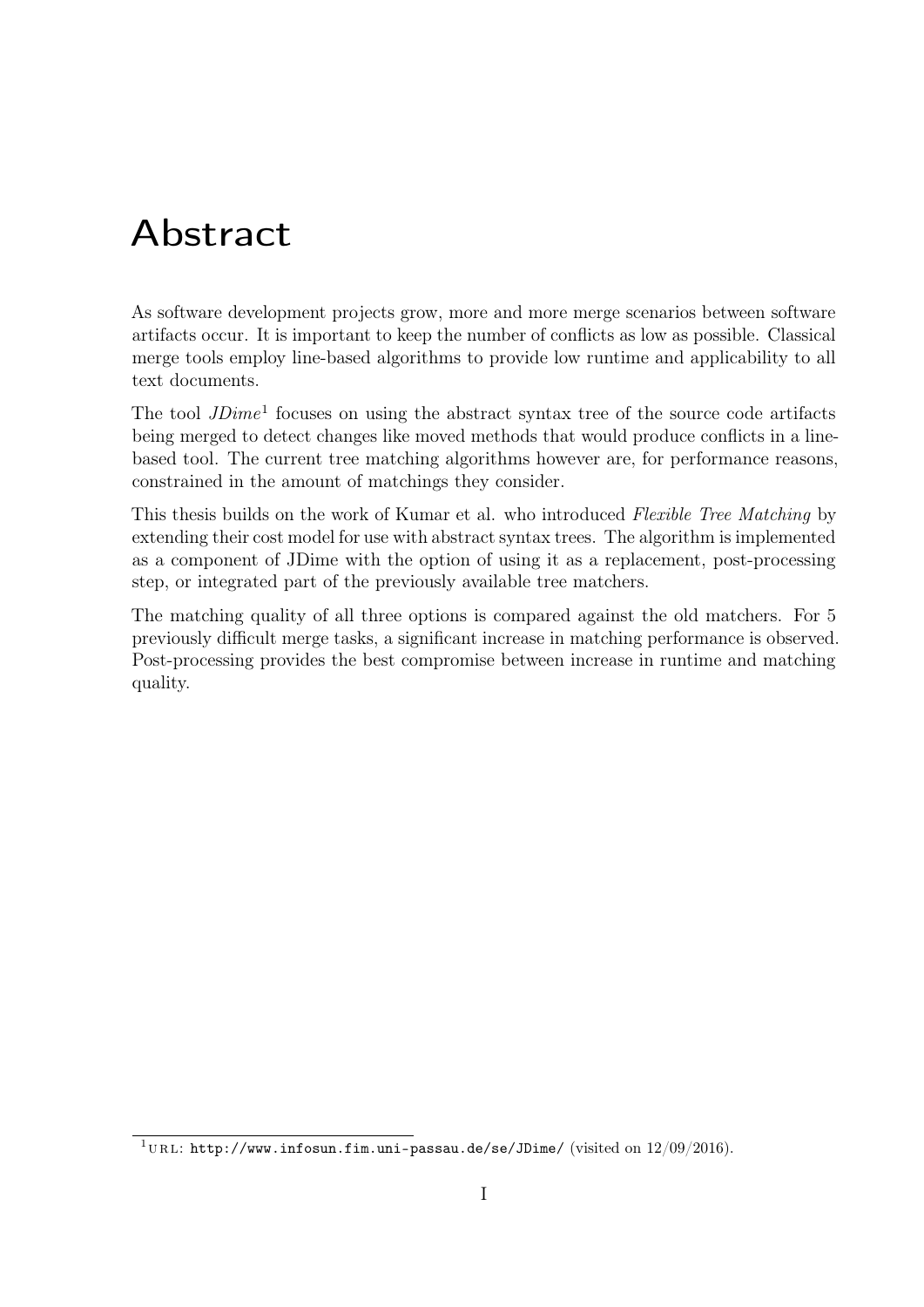# <span id="page-3-0"></span>**Contents**

|                | <b>Contents</b> |                       |                                                  | $\mathbf{I}$            |
|----------------|-----------------|-----------------------|--------------------------------------------------|-------------------------|
|                |                 | List of Figures       |                                                  | $\overline{\mathbf{V}}$ |
|                |                 | <b>List of Tables</b> |                                                  | VI                      |
|                |                 | List of Algorithms    |                                                  | VII                     |
|                |                 | List of Listings      |                                                  | VIII                    |
| $\mathbf 1$    |                 | Introduction          |                                                  | $\mathbf{1}$            |
|                | 1.1             |                       |                                                  | $\mathbf{1}$            |
|                | 1.2             |                       |                                                  | $\overline{2}$          |
|                | 1.3             |                       |                                                  | $\overline{2}$          |
| $\overline{2}$ |                 | Background            |                                                  | $\overline{\mathbf{4}}$ |
|                | 2.1             |                       |                                                  | $\overline{4}$          |
|                |                 | 2.1.1                 |                                                  | $\overline{5}$          |
|                |                 | 2.1.2                 |                                                  | $\overline{5}$          |
|                |                 | 2.1.3                 |                                                  | $6\phantom{.}6$         |
|                | 2.2             |                       |                                                  | 6                       |
|                |                 | 2.2.1                 | Maximum Common Embedded Subtree in Ordered Trees | $\overline{7}$          |
|                |                 | 2.2.2                 | Move-Optimized Source Code Tree Differencing     | 8                       |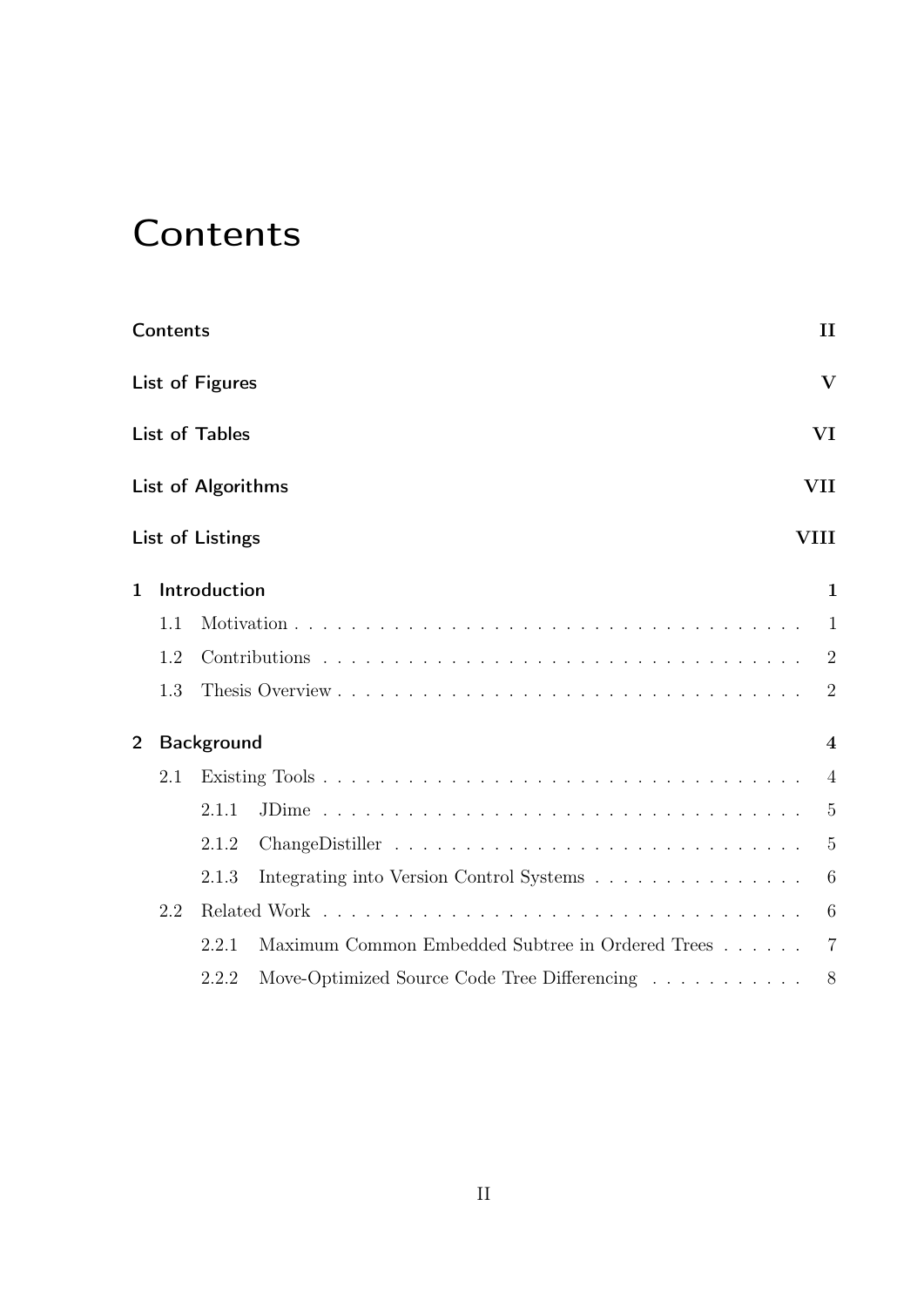| 3 |            |                | <b>Flexible Tree Matching</b> | 9  |
|---|------------|----------------|-------------------------------|----|
|   | 3.1        |                |                               | 10 |
|   | 3.2        |                |                               |    |
|   | 3.3        |                |                               | 13 |
|   | 3.4        |                |                               | 14 |
|   | 3.5        |                |                               | 15 |
|   |            | 3.5.1          |                               | 15 |
|   |            | 3.5.2          |                               | 15 |
| 4 |            | Implementation |                               | 18 |
|   | 4.1        |                |                               | 18 |
|   |            | 4.1.1          |                               | 18 |
|   |            | 4.1.2          | MergeStrategy                 | 20 |
|   |            | 4.1.3          |                               | 22 |
|   | 4.2        |                |                               | 22 |
|   |            | 4.2.1          |                               | 25 |
|   | 4.3        |                |                               | 26 |
|   |            | 4.3.1          |                               | 29 |
|   |            | 4.3.2          |                               | 30 |
| 5 | Evaluation |                |                               | 33 |
|   |            | 5.1 Setup      |                               | 33 |
|   |            | 5.1.1          |                               | 34 |
|   |            | 5.1.2          |                               | 36 |
|   | 5.2        |                |                               | 37 |
|   | 5.3        |                |                               | 38 |
|   |            | 5.3.1          |                               | 38 |
|   |            | 5.3.2          |                               | 39 |
|   |            | 5.3.3          |                               | 39 |
|   |            | 5.3.4          |                               | 40 |
|   |            | 5.3.5          |                               | 40 |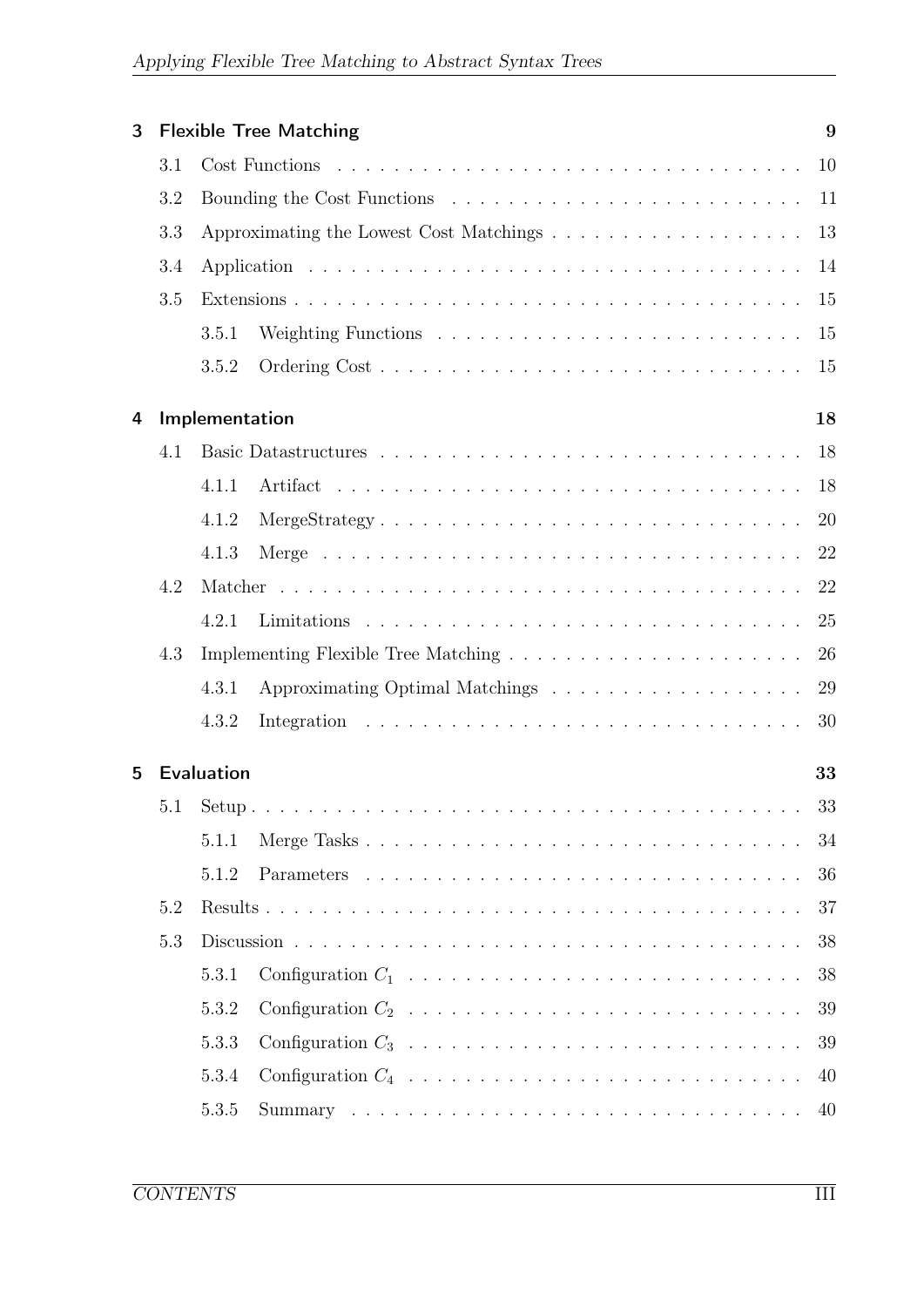#### [6 Conclusions and Future Work](#page-50-0) 41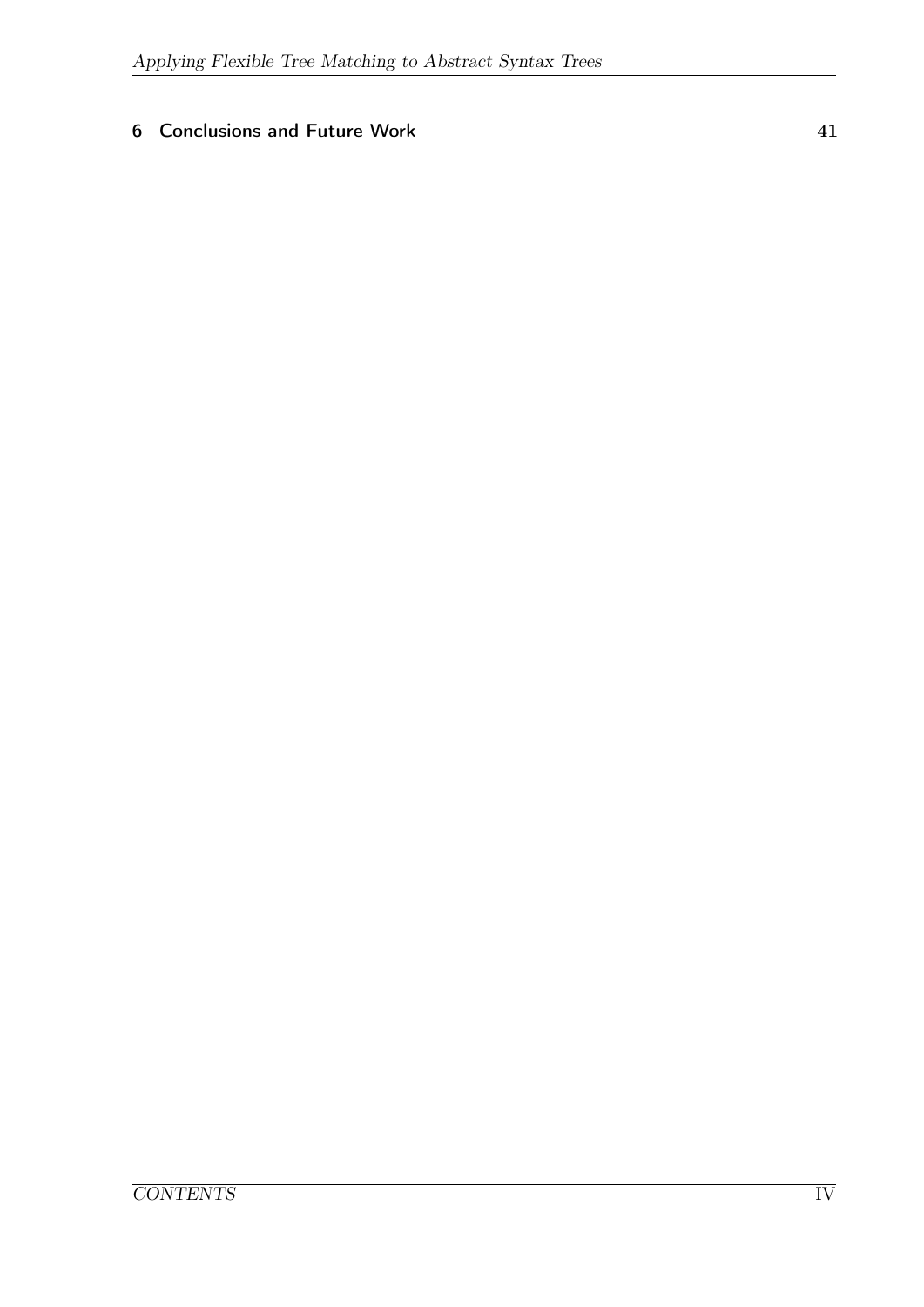# <span id="page-6-0"></span>List of Figures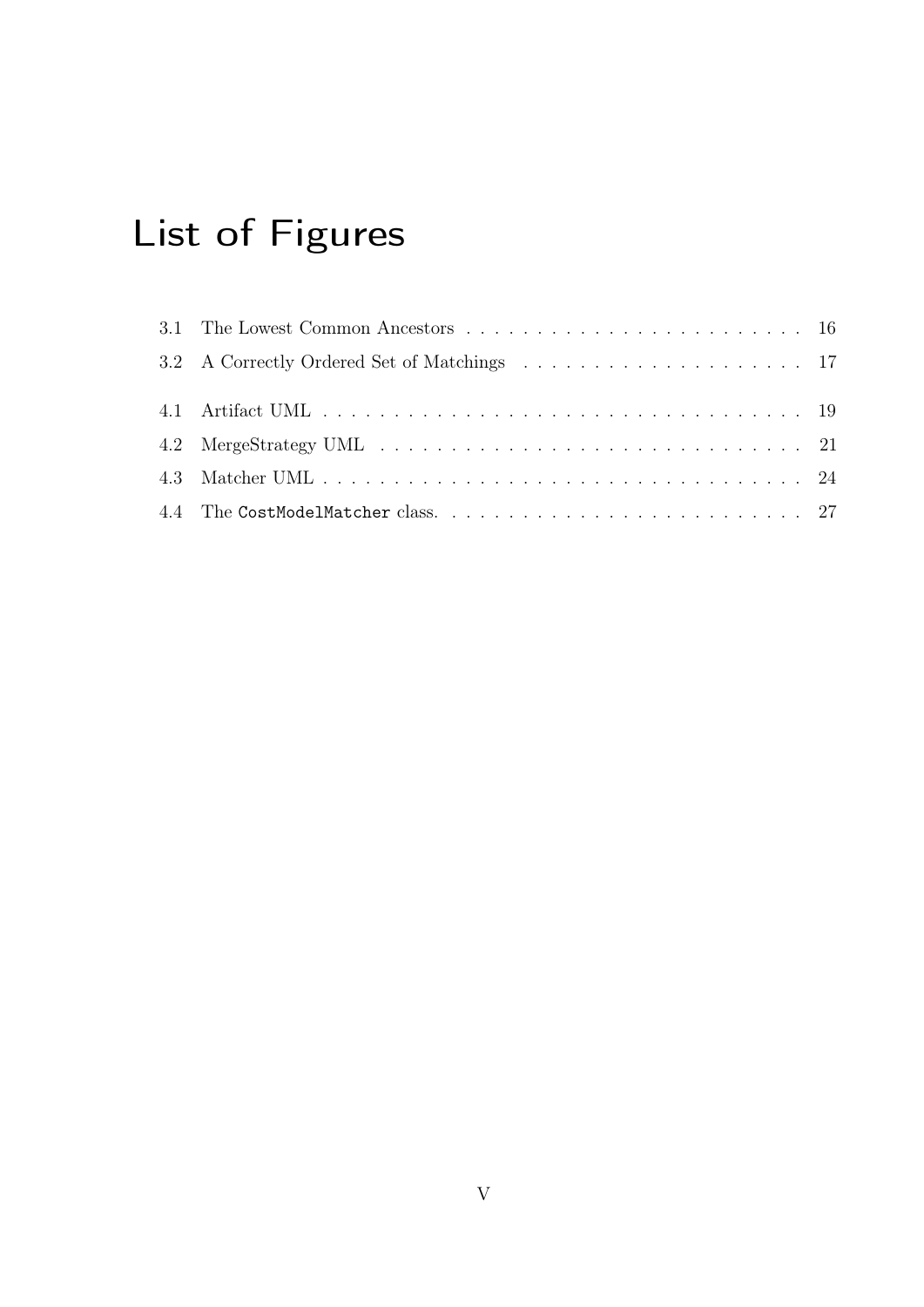# <span id="page-7-0"></span>List of Tables

| 5.1 The JDime Configurations $\ldots \ldots \ldots \ldots \ldots \ldots \ldots \ldots \ldots \ldots 33$ |  |
|---------------------------------------------------------------------------------------------------------|--|
|                                                                                                         |  |
|                                                                                                         |  |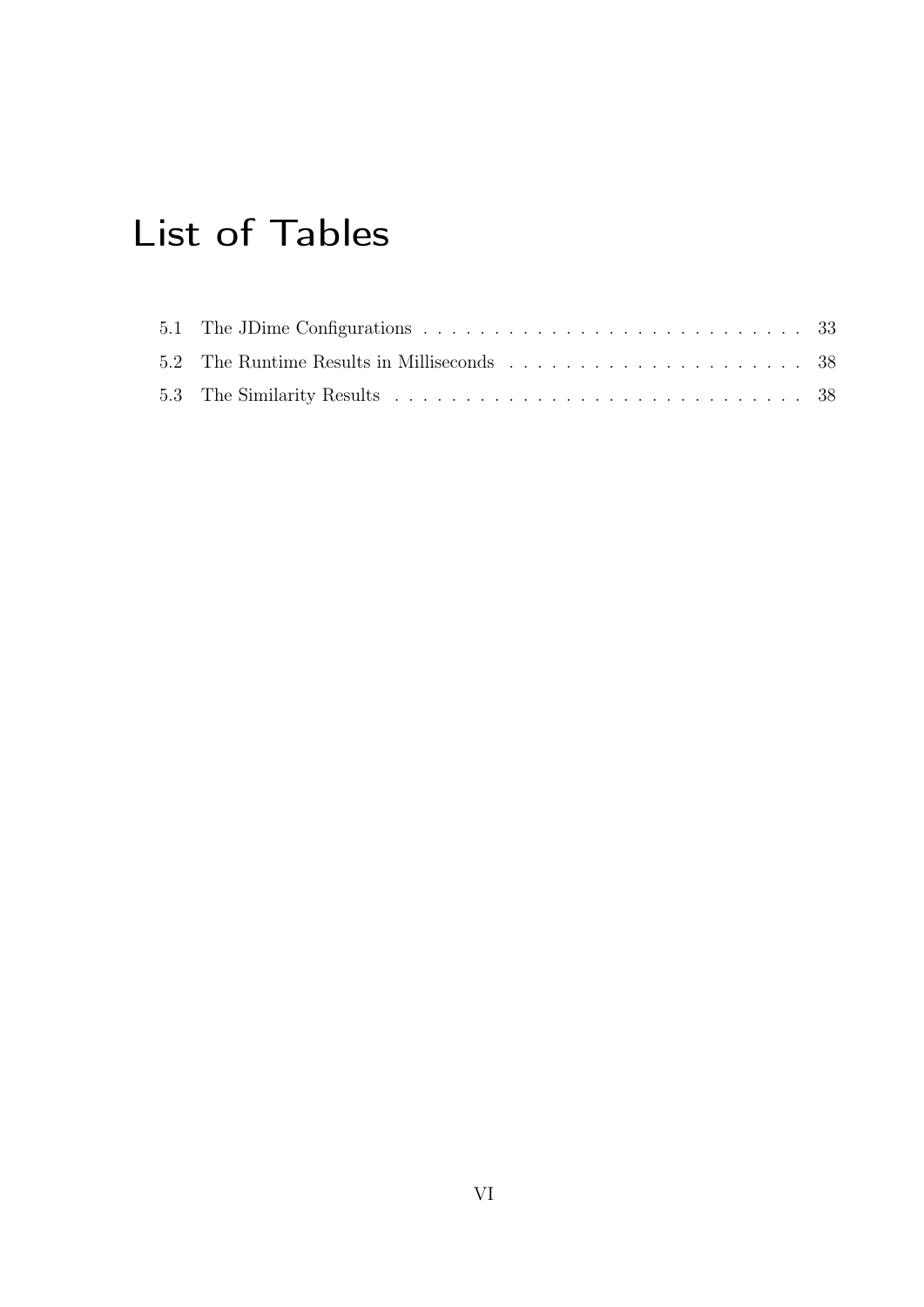# <span id="page-8-0"></span>List of Algorithms

| 4 The Approximation Algorithm for Optimal Matchings 31 |  |
|--------------------------------------------------------|--|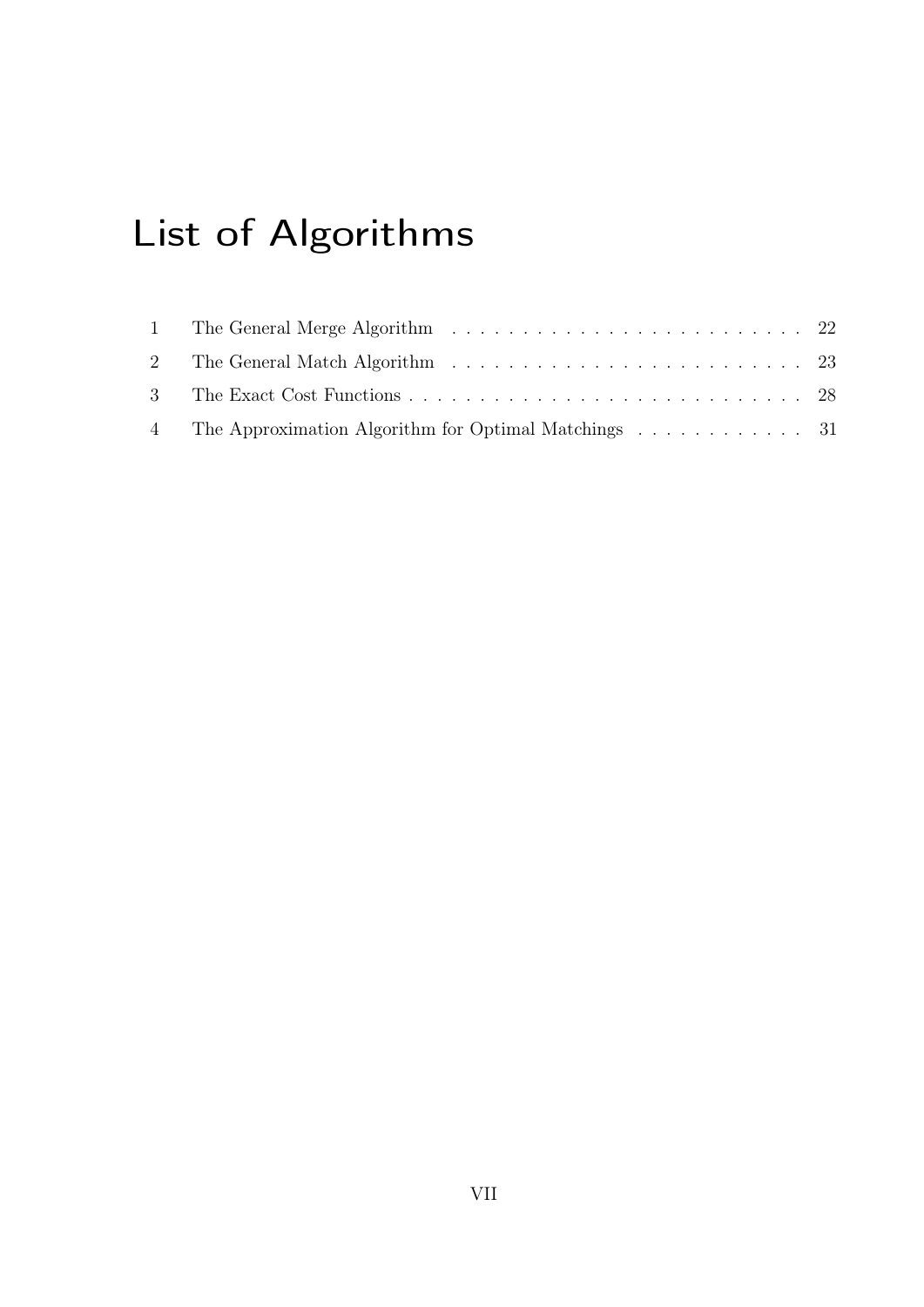# <span id="page-9-0"></span>List of Listings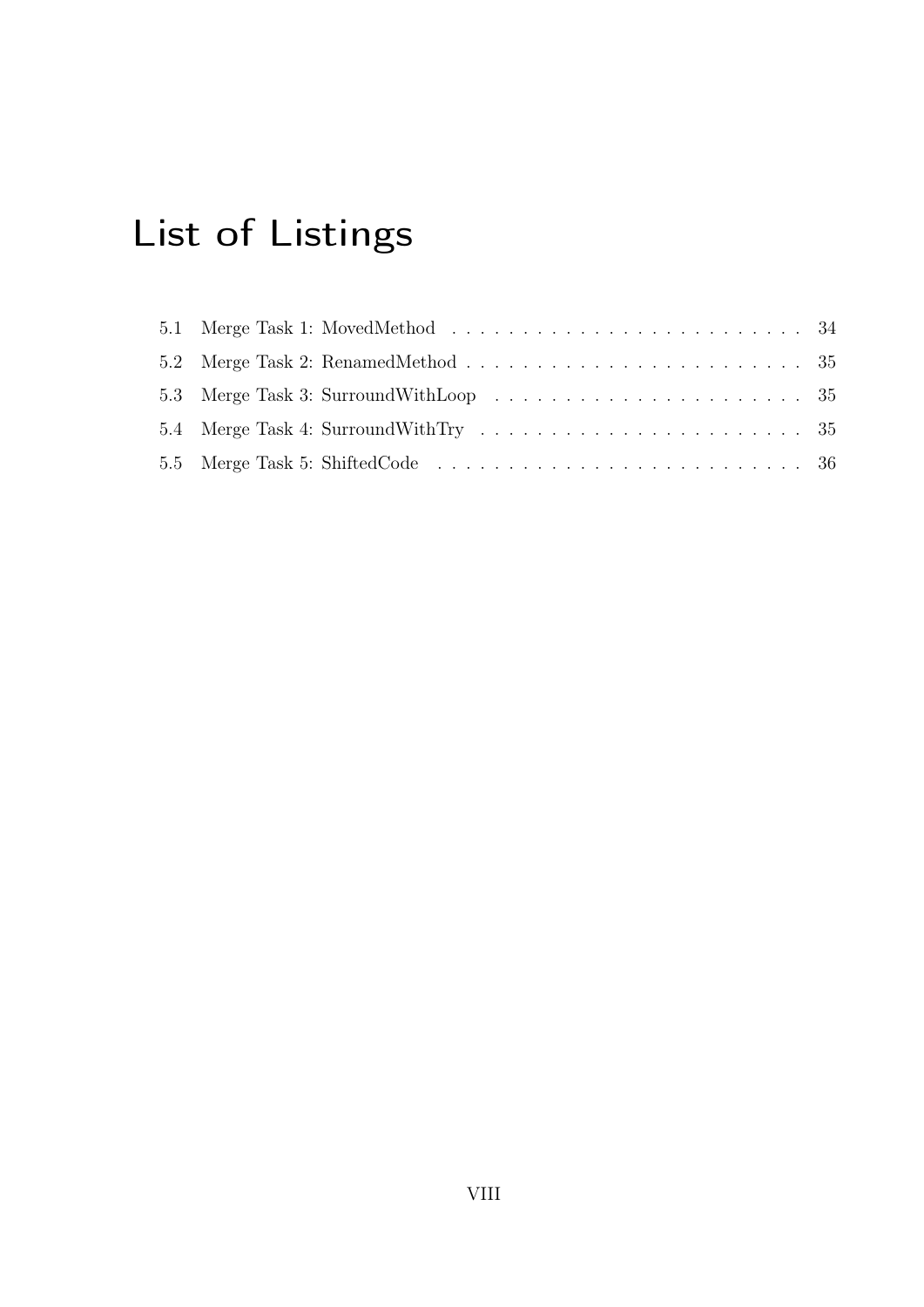# <span id="page-10-0"></span>1 Introduction

The problem of having to merge multiple versions of a source code file quickly arises in larger software development projects. It is also a concern in product-line or model-driven software engineering. Version control programs like  $\text{git}^1$  $\text{git}^1$  and Subversion<sup>[2](#page-10-3)</sup> are used to handle these merge scenarios. They produce a merged version of the different revisions of the software artifacts that are involved in the merge scenario.

Several approaches exist for merging multiple revisions of a file into one. They may be categorized into textual, syntactic, semantic, and structural merging [\[Men02\]](#page-52-0). In this thesis, a general tree matching algorithm called Flexible Tree Matching is integrated into JDime alongside its classical tree matchers.

#### <span id="page-10-1"></span>1.1 Motivation

Most available tools (such as the ones used by git and Subversion) perform unstructured (i.e. line based) merging. As such, the tools can resolve trivial merge conflicts but require user input even for situations that appear obvious to the user. However, they are applicable to all textual artifacts and the algorithms involved have a low runtime.

Some approaches to structured merging are implemented as part of the tool JDime. It supports merging the abstract syntax trees of Java source code files. JDime has previously been used to improve merge results over textual merging when methods are moved or code is reformatted [\[Leß12\]](#page-52-1). However, other changes, such as renaming of methods or surrounding of code with constructs like loops, could not be recognized due to the constraints inherent in the tree matching algorithms employed by JDime which will be described in Section [2.1.1.](#page-14-0)

Structured merging appears to be a good fit for preventing conflicts when source code is refactored in such a way that whole subtrees change position in the ASTs. This is the

<span id="page-10-2"></span><sup>&</sup>lt;sup>1</sup>URL: <https://git-scm.com/> (visited on  $05/09/2016$ ).

<span id="page-10-3"></span><sup>&</sup>lt;sup>2</sup>URL: <https://subversion.apache.org/> (visited on  $05/09/2016$ ).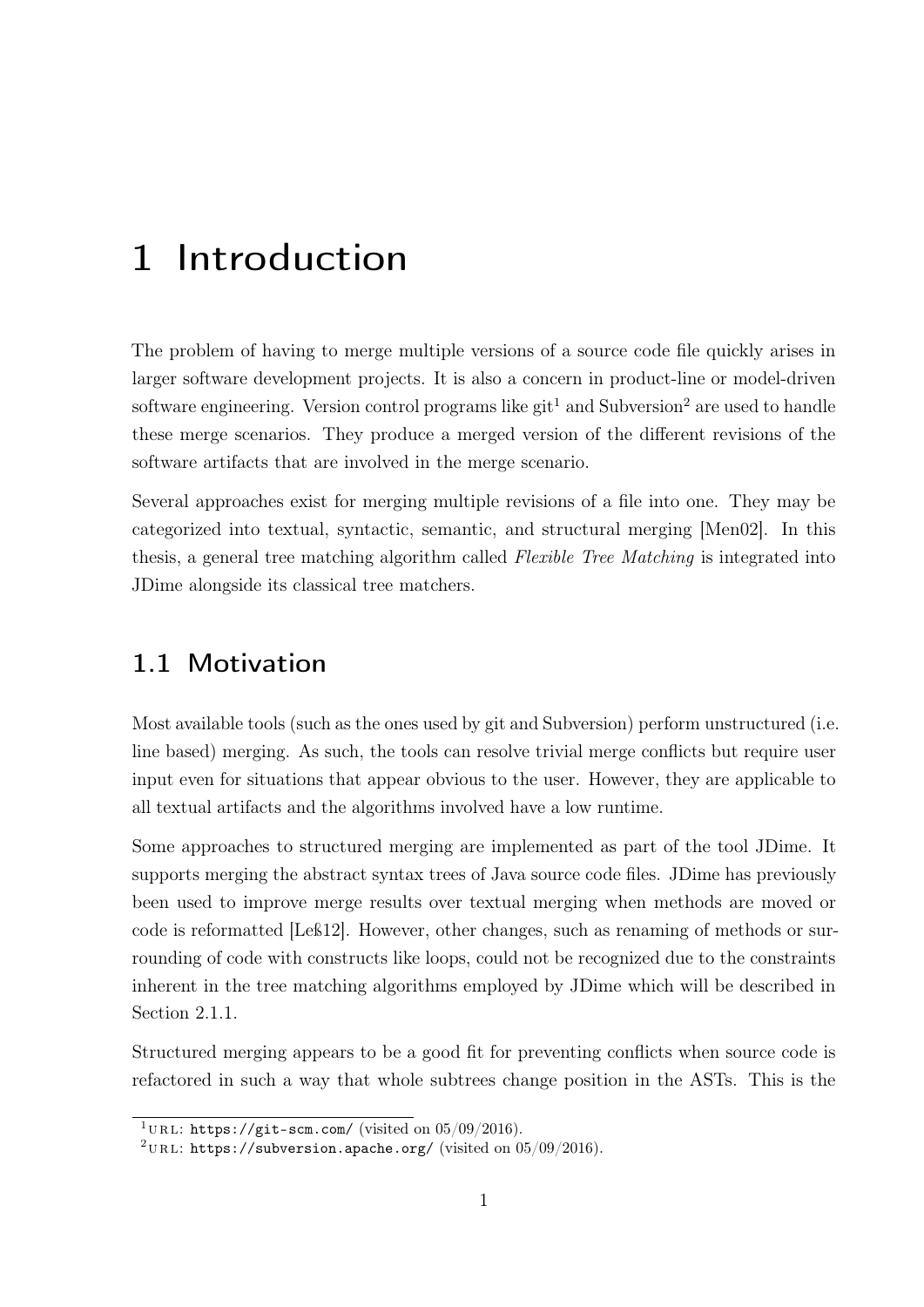case in the mentioned examples of surrounding a code fragment with a loop or conditional construct. If JDime can be improved to provide accurate matches between these ASTs, it may at some point represent a better alternative to the unstructured merge tools that are in use today.

## <span id="page-11-0"></span>1.2 Contributions

This thesis focuses on improving the tree matching capabilities of JDime by adding Flexible Tree Matching to its repertoire. The algorithm, described in detail in Chapter [3,](#page-18-0) uses a cost model based on weighted edge costs to express the quality of a set of matchings between two trees.

To make it applicable to the AST matching domain, a cost term dealing with ordering of children is added to the original cost model. The algorithm is further customized by making the weighing of costs dependant on the types of nodes being matched. In the current implementation, the renaming of method and class declarations is penalized less than that of other types of nodes. Additionally, the ordering cost is implemented such that it only applies when the ordering of the AST nodes is relevant. Weights, producing good matchings for situations that were previously hard to match, are learned using an evolutionary approach.

The resulting customized Flexible Tree Matching approach is combined in different ways with the old JDime matchers. To test its effectiveness, a number of merge tasks that are difficult to match using the previous algorithms are identified. Optimal reference matchings for these tasks are produced by hand. Using the new matcher as a post-processing step to try and match nodes that were left unmatched by the old matchers leads to a significant increase in matching performance. Runtime is also increased but not as much as by using Flexible Tree Matching as a replacement for the old algorithms.

## <span id="page-11-1"></span>1.3 Thesis Overview

In chapter Chapter [2,](#page-13-0) the general problem of graph isomorphism and its specialisation for trees is described. Two tools performing structured merging of source code as well as two papers improving upon aspects of structured merging are then introduced.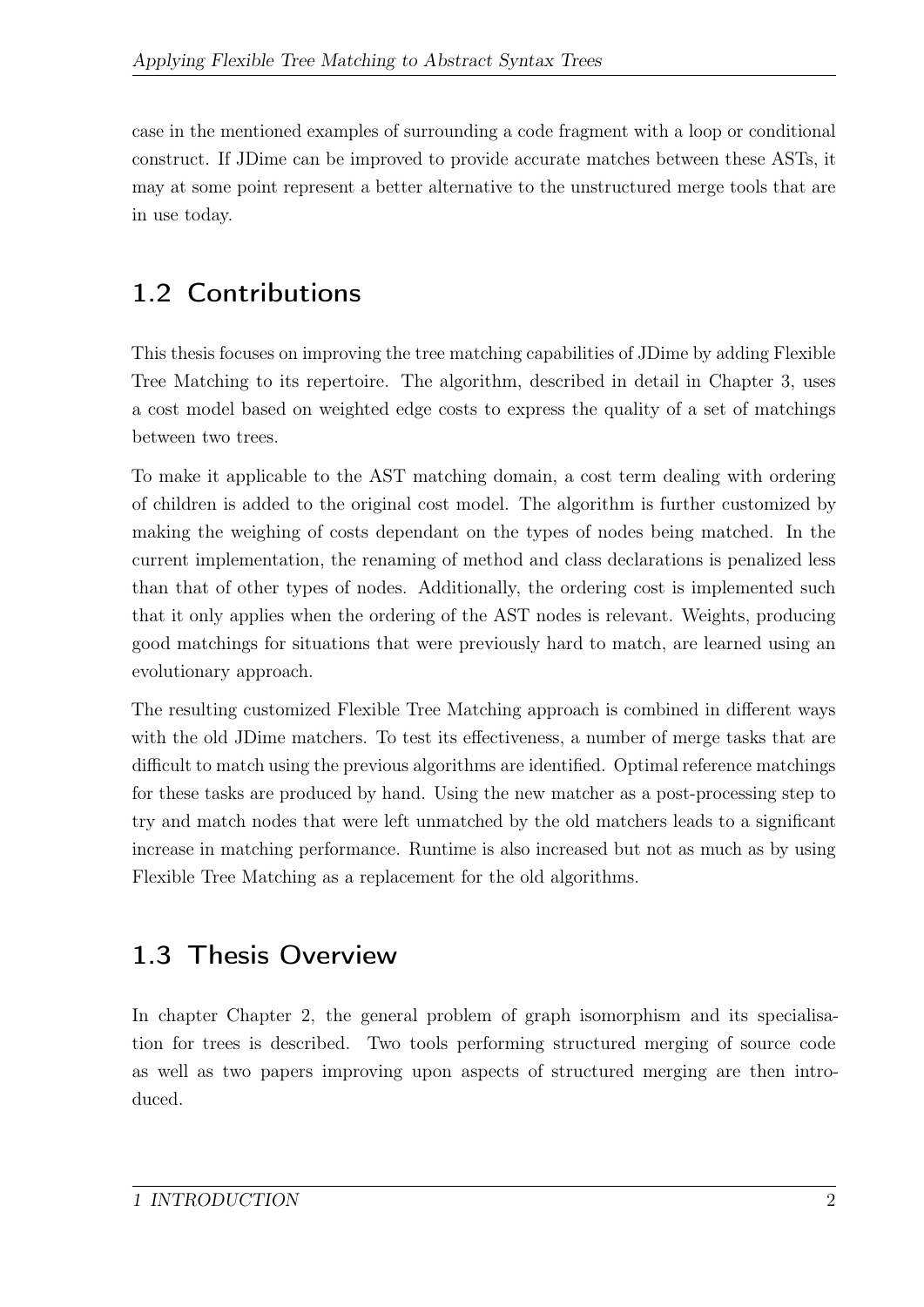Chapter [3](#page-18-0) recounts the definition of Flexible Tree Matching from the original paper and describes the extensions and modifications that were made to the algorithm. Chapter [4](#page-27-0) then describes the implementation of Flexible Tree Matching as a component of JDime.

To evaluate the usefulness of Flexible Tree Matching in the AST merging domain, the optimal reference matchings for a number of difficult code examples are compared to those produced using the old matching techniques and the ones resulting from Flexible Tree Matching in Chapter [5.](#page-42-0)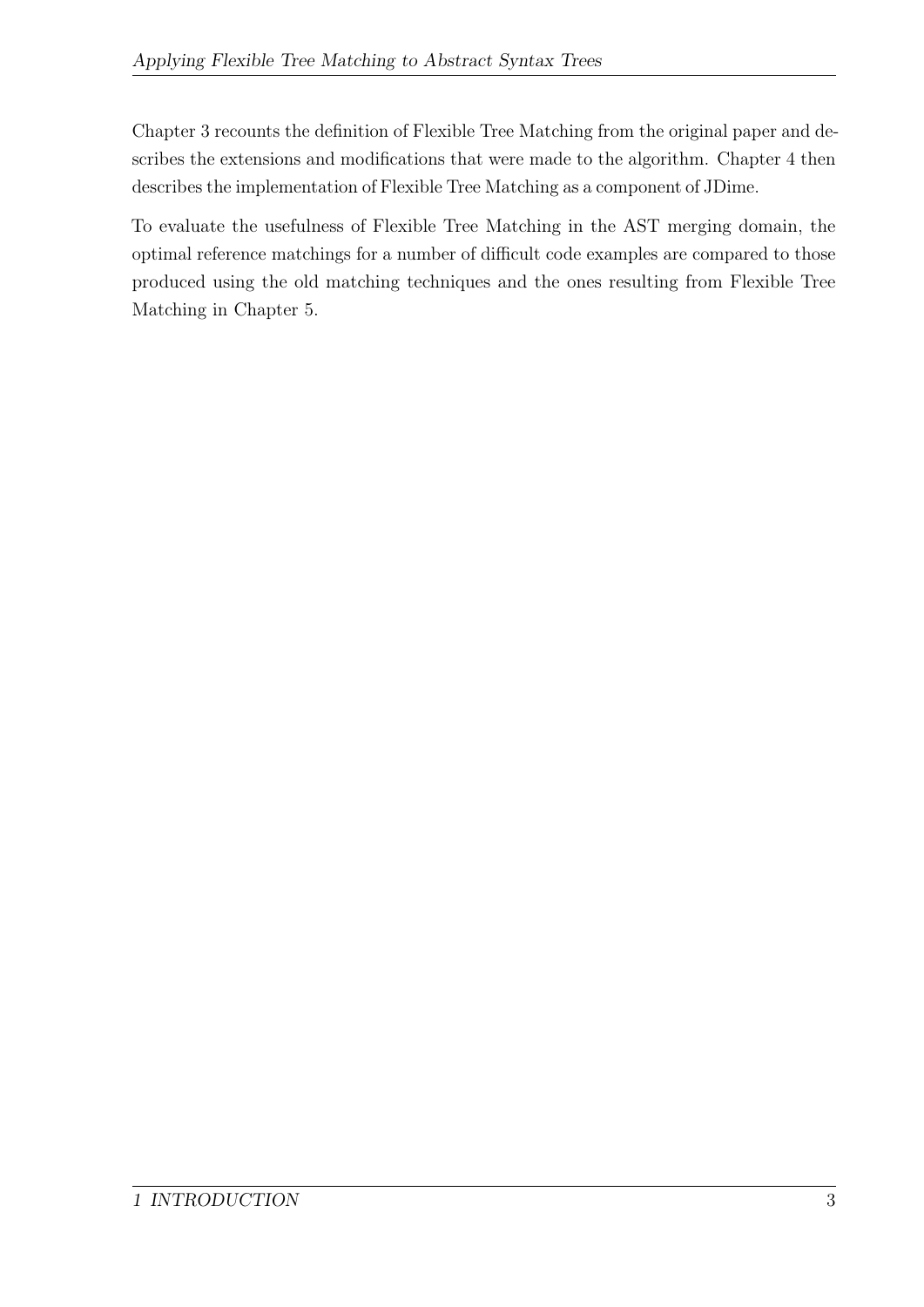# <span id="page-13-3"></span><span id="page-13-0"></span>2 Background

The most general form of the problem one faces when structurally merging abstract syntax trees is that of the isomorphism of graphs. Given two graphs  $G$  and  $H$  it is the problem of finding a bijection f between the vertices of G and H given by  $V(\cdot)$ . This function  $f: V(G) \to V(H)$  has to have the property that an edge exists between two vertices a and b from G if and only if there exists one between  $f(a)$  and  $f(b)$ . If such an isomorphism exists, the graphs are called isomorphic.

This problem is further specialized by adding labels (and possibly other attributes) to the vertices of the graphs and requiring that the bijection preserves all attributes of the vertices. In this general form, the problem is known to be in  $\mathcal{NP}$ , but it is neither known to be in  $P$  nor whether it is  $\mathcal{NP}$ -complete [\[For96\]](#page-51-0).

In the structural merging domain, the problem is to find a set of matchings between two labelled trees. It is defined as a subset  $M \subset L \times R$  where L and R are labelled trees. This subset has to have the property that no node from  $L$  or  $R$  occurs in more than one element of M. The elements of M can be taken to represent editing operations that transform  $L$ into R. An unmatched node in L is a deletion, one in R is an addition and nodes being matched identifies them as the same in both revisions.

Even though domain specific restrictions, such as ordering being important for many levels of an AST, can be made, finding such an optimal set of matchings still requires solving the largest common embedded subtree problem. This problem is known to be  $APX$ -hard. As such, a polynomial-time approximation algorithm for the problem is possible.

#### <span id="page-13-1"></span>2.1 Existing Tools

All widely used existing tools for merging software (such as GNU  $diff<sup>1</sup>$  $diff<sup>1</sup>$  $diff<sup>1</sup>$ ) are line based. This is mainly due to line based merging being fast and applicable to all plain text

<span id="page-13-2"></span><sup>&</sup>lt;sup>1</sup>URL: <https://www.gnu.org/software/diffutils/> (visited on  $05/09/2016$ ).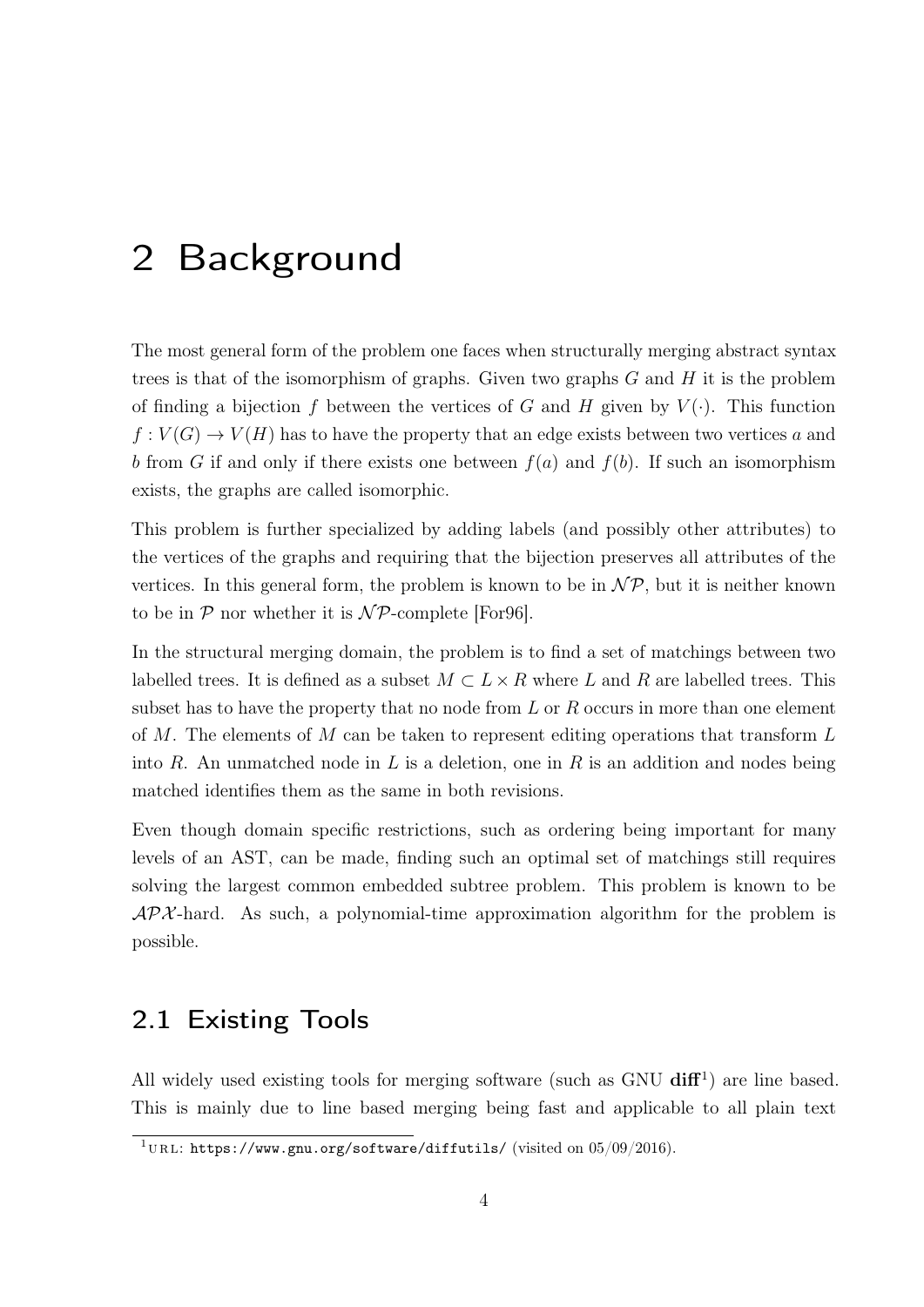<span id="page-14-3"></span>documents.

Structured merge tools promise less need for user interaction when resolving conflicts by using the structure inherent in code files. They work on the AST of the code file, not its lines.

Several research projects exist that attempt to use structured merging techniques to reduce the number of conflicts a user has to resolve by hand.

### <span id="page-14-0"></span>2.1.1 JDime

JDime is a structured merge tool being developed at the University of Passau, Germany. Since its introduction in the Master's thesis entitled "Adjustable Syntactic Merge of Java Programs" [\[Leß12\]](#page-52-1) by Olaf Leßenich, it has been used in several projects dealing with structured merging.

It focusses on providing a structured merge that can resolve more conflicts than an unstructured merge, but still retains a similar runtime. In the evaluation done as part of the aforementioned Master's thesis, JDime proved to be a viable alternative to traditional line based merging when reordering or reformatting of code was involved in the merge scenario. By using an auto-tuning approach that first attempts a line based merge and then a structured merge if there are conflicts, the runtime of JDime is kept below that of purely structured tools.

While merging of reordered or reformatted code can be greatly improved by JDime, it lacks the capability to merge situations like code being surrounded by constructs such as loops or conditional statements. This is due to the tree matching algorithms in JDime being too restricted to be able to match the necessary parts of the ASTs. This thesis aims to improve the matchings in these situations.

### <span id="page-14-1"></span>2.1.2 ChangeDistiller

 $ChangeDistiller$  is a plugin for the Eclipse<sup>[2](#page-14-2)</sup> Java IDE. It was developed by Fluri et al. in their paper entitled "Change Distilling: Tree Differencing for Fine-Grained Source Code Change Extraction"  $[Flu+07]$ . The plugin uses the version control capabilities provided by the Eclipse platform to extract the version history of project files. It then extracts changes from successive revisions by matching the ASTs against each other.

<span id="page-14-2"></span><sup>&</sup>lt;sup>2</sup>URL: <https://eclipse.org/> (visited on  $26/09/2016$ ).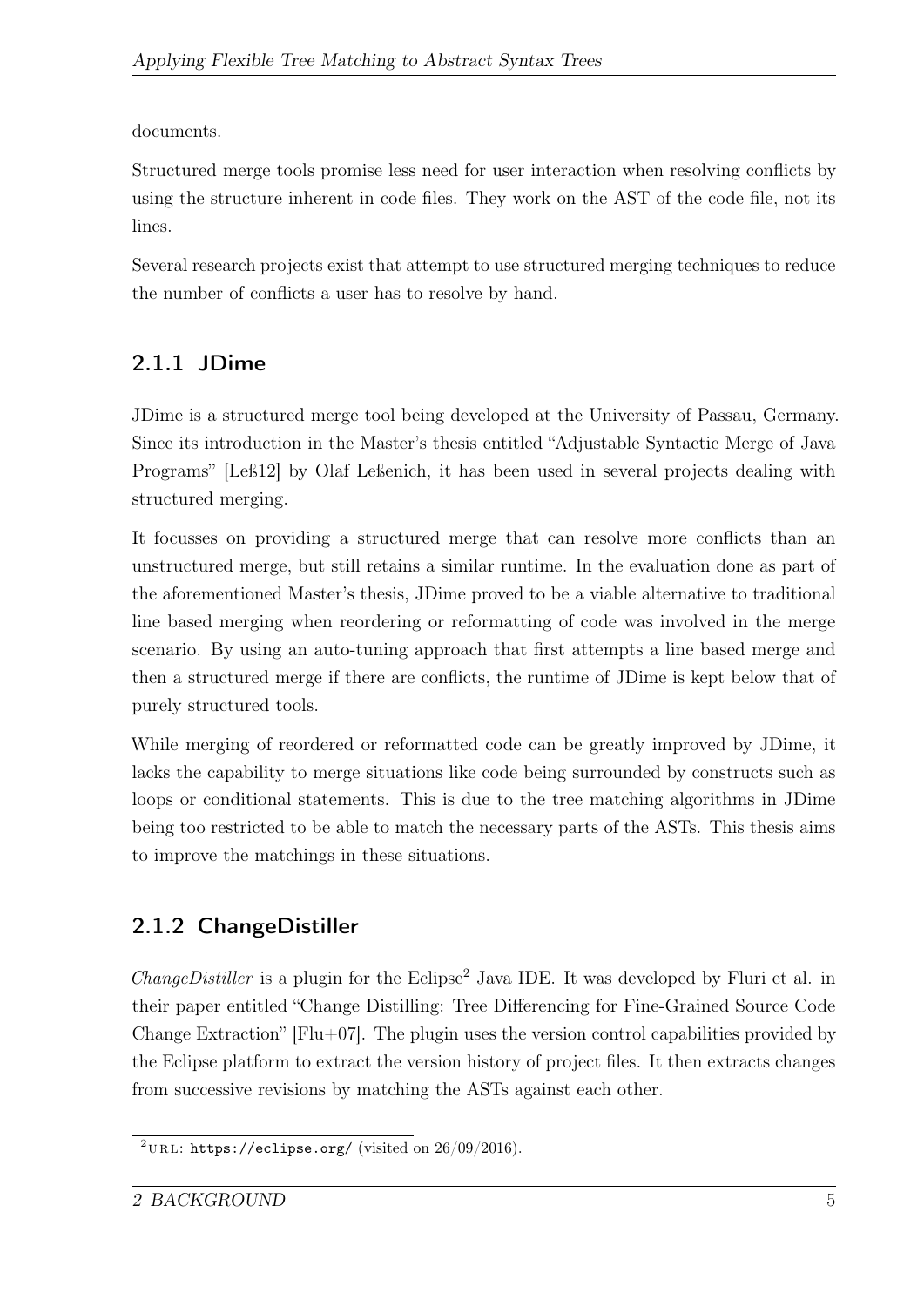<span id="page-15-5"></span>The tree matching algorithm in ChangeDistiller is based on a more general algorithm for detecting changes in hierarchically structured data by Chawathe et al. [\[Cha+96\]](#page-51-2). It was customized to take the additional attributes and requirements of AST matching into account. The original algorithm produced sub-optimal matchings since it made assumptions that do not necessarily hold for ASTs. An example is the assumption that for any leaf in one tree, there exists at most one leaf in the other that is similar (or equal) to it. However, source code frequently contains similar statements.

The authors manually classified 1064 changes in 219 revisions of eight methods from three open source projects. Their algorithm proved to be effective in approximating the minimum edit script better than the original change extraction algorithm by Chawathe et al. did. The extracted changes are stored in a database. This repository of data about software changes can be used to answer questions about the kinds of changes that cause bugs when developing software.

### <span id="page-15-0"></span>2.1.3 Integrating into Version Control Systems

Most users of merging tools use them as part of larger version control systems. Major tools like git<sup>[3](#page-15-2)</sup> and Subversion<sup>[4](#page-15-3)</sup> include unstructured (i.e. line based) merge tools.

Both git and Subversion support using other merge tools that conform to a specific call syntax. Several applications make use of this facility to add graphical user interfaces for conflict resolution. Popular command line editors like Emacs and Vim also provide merge tools that can be used with git.

Another approach would be to use a structured merge tool such as JDime. In this way, the powerful version control systems could be extended with the improved conflict resolution that is possible when merging structurally. To enable this, JDime supports the call syntax expected by  $g$ it mergetool<sup>[5](#page-15-4)</sup>.

## <span id="page-15-1"></span>2.2 Related Work

In this section two of the papers that deal with problems related to the matching of trees are mentioned. Section [2.2.1](#page-16-0) describes an approach for calculating the size of the maximum common embedded subtree for ordered trees. Section [2.2.2](#page-17-0) deals with a paper

<span id="page-15-2"></span> $3$ URL: <https://git-scm.com/> (visited on 05/09/2016).

<span id="page-15-3"></span> $^{4}$ URL: <https://subversion.apache.org/> (visited on 05/09/2016).

<span id="page-15-4"></span> $5$ URL: <https://git-scm.com/docs/git-mergetool> (visited on  $27/09/2016$ ).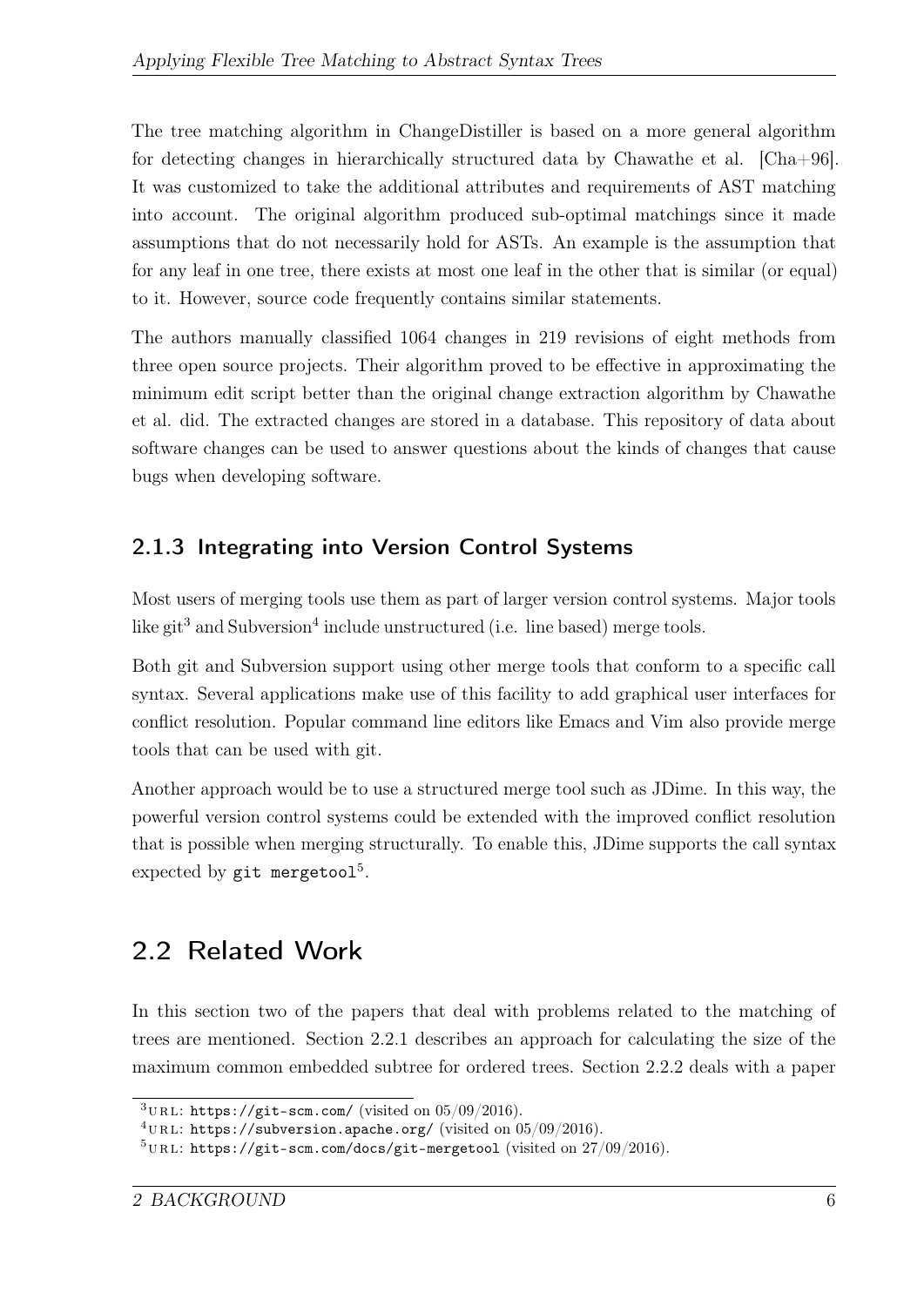<span id="page-16-1"></span>that aims to improve matching quality via a number of pre- and post-processing steps that can be applied to any matching algorithm.

#### <span id="page-16-0"></span>2.2.1 Maximum Common Embedded Subtree in Ordered Trees

Lozano et al. reduce the maximum common embedded subtree problem for ordered trees to a variant of the longest common subsequence problem in their 2004 paper [\[LV04\]](#page-52-2). They present a dynamic programming algorithm that runs in polynomial time, namely  $\mathcal{O}(n_1 \cdot n_2 \cdot \min(d_1, l_1) \cdot \min(d_2, l_2))$ . The trees being examined have  $n_1$  and  $n_2$  nodes, are of depth  $d_1$  and  $d_2$ , and have  $l_1$  and  $l_2$  leaves.

They define the concept of a "Balanced Sequence" to describe trees as well-formed parenthesis strings over the alphabet  $\{0, 1\}$ . The balanced sequence of a leaf is empty, the balanced sequence of any other node is the concatenation of the balanced sequences of its children, each preceded by a 0 and followed by a 1. Additionally, they describe how to partition a balanced sequence s into its head and tail. They are the two unique subsequences such that  $s = 0$  head(s) 1 tail(s).

In Theorem 2 of the paper it is proved that the longest common balanced subsequence of two trees is the balanced sequence of a maximum common embedded subtree of the trees. The authors then give a recursive definition for the length of such a longest common balanced subsequence between two trees s and t.

$$
lcs(s, \lambda) = 0
$$
  
\n
$$
lcs(\lambda, t) = 0
$$
  
\n
$$
lcs(s, t) = max \begin{cases} lcs(head(s), head(t)) + lcs(tail(s), tail(t)) + 1 \\ lcs(head(s) tail(s), t) \\ lcs(s, head(t) tail(t)) \end{cases}
$$

The empty balanced sequence is denoted by  $\lambda$ . An implementation of the above definition would dynamically cache lengths for balanced sequences while the recursion is in progress.

This algorithm can be used for generating scores for matchings between subtrees as they are needed by the matcher implementation in JDime (see Section [4.2\)](#page-31-1).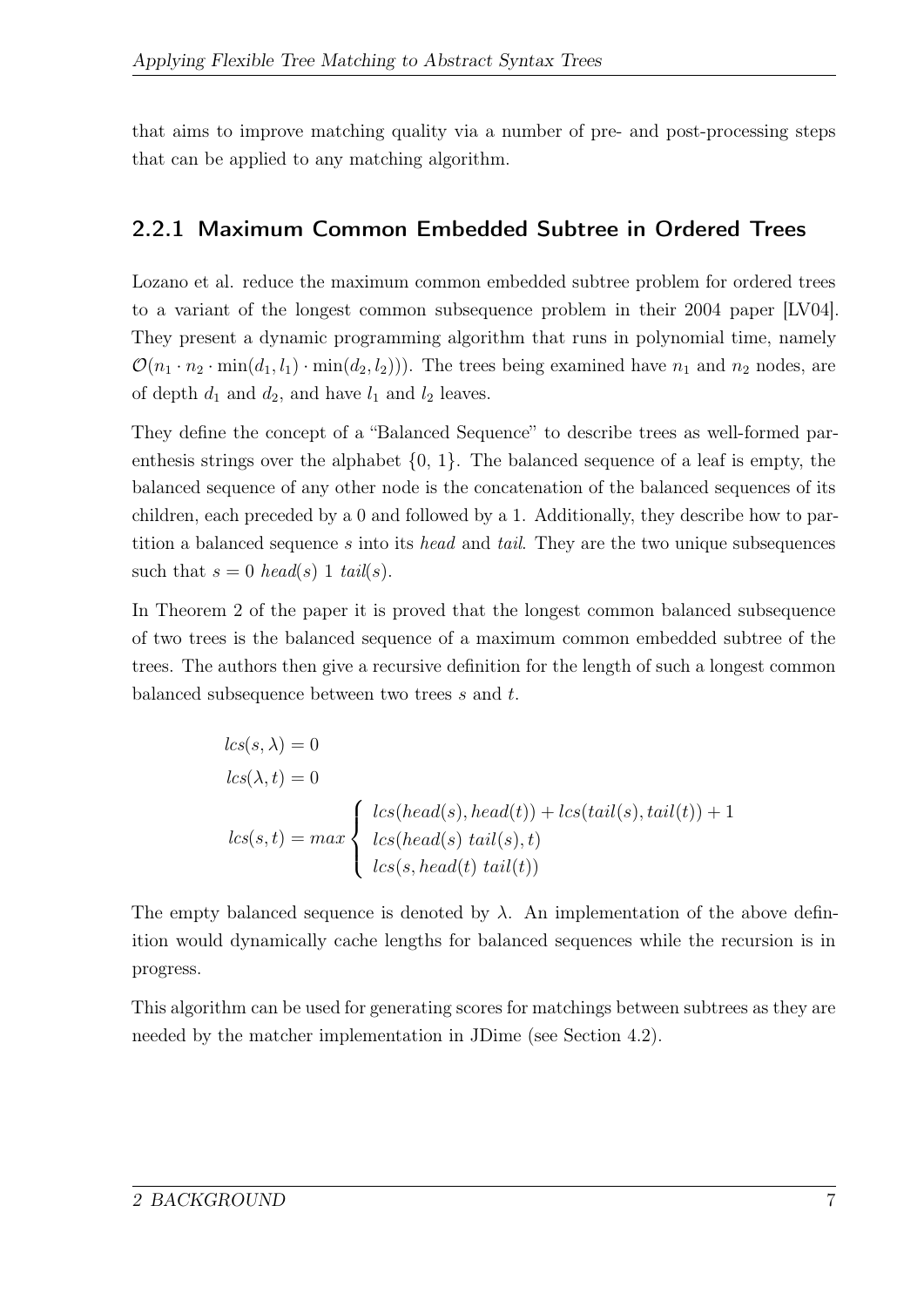### <span id="page-17-1"></span><span id="page-17-0"></span>2.2.2 Move-Optimized Source Code Tree Differencing

In their 2016 paper Dotzler et al. contribute five general purpose optimizations for tree matching algorithms [\[DP16\]](#page-51-3). These optimizations are aimed at reducing the number of edit actions needed to express the changes between revisions of a source code file.

The optimization consist of one pre-processing step and four optimizations that may be applied after a tree matching algorithm produced a set of matchings. The pre-processing step is what the authors call "Identical Subtree Optimization". A fingerprint is calculated for every subtree in both trees being matched. One of the trees is then traversed and if the fingerprint of a subtree can be found in the other tree (and the fingerprints are unique in their ASTs) matchings between all nodes of the subtrees are recorded.

One example of a post-processing step is the so called "LCS Optimization". After the actual matching algorithm ran, the matchings are examined by flattening the subtrees whose roots were matched and applying the longest common subsequence (LCS) algorithm to them. If there are pairs of unmapped nodes with the same label in the longest common subsequence, the optimization step adds matchings between them.

The authors applied their optimizations to the tree matching algorithms used by three different tools and found that the edit scripts could be shortened in all cases. JDime includes a similar pre-processing step in the EqualityMatcher (see Section [4.2\)](#page-31-1) but lacks the post-processing steps. Overall JDime uses a more general approach to tree matching, no optimizations or error corrections are performed after the matching in Algorithm [2](#page-32-0) is completed.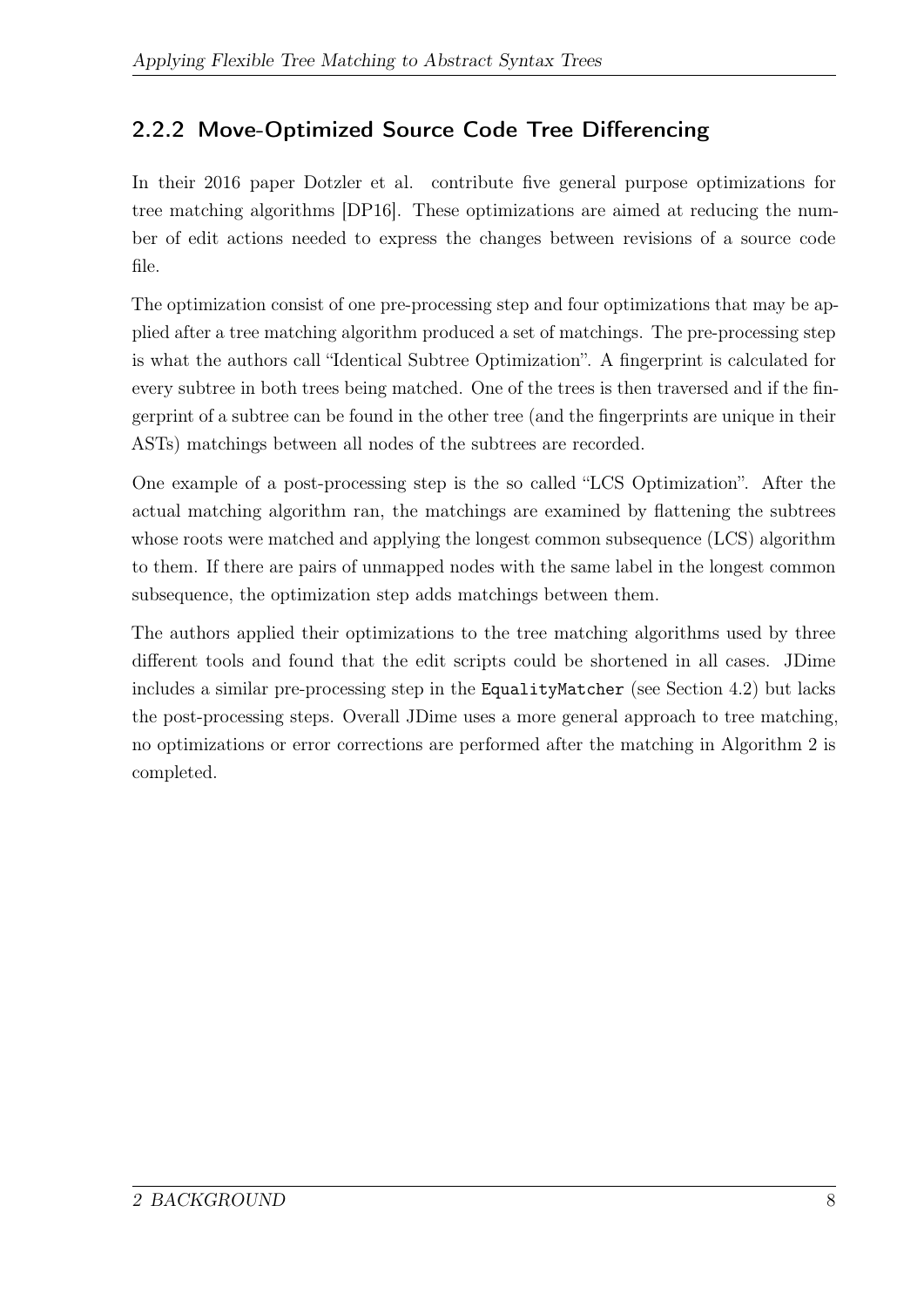# <span id="page-18-2"></span><span id="page-18-0"></span>3 Flexible Tree Matching

A matching between two labeled trees  $L$  and  $R$  can be viewed as a bipartite graph between the nodes of the trees. A classical measurement of the quality of such a matching is the tree edit distance [\[Bil05\]](#page-51-4). The matchings are interpreted as operations transforming  $L$  into R. A matching between nodes with a different label represents a renaming. Not matching a node in L or R represents deletion and insertion respectively. Given a cost function for every kind of operation one can define the tree edit distance as the minimum sum of costs of an edit script transforming L into R.

In the 20[1](#page-18-1)1 paper submitted to the  $IJCAI<sup>1</sup>$  by Kumar et al. the authors describe their approach to the tree matching problem [\[Kum+11b\]](#page-52-3). They define a set of matchings  $M$  as a subset of the complete bipartite graph G between the nodes of  $L \cup {\varphi_L}$  and  $R \cup {\varphi_R}$ with  $\otimes_L$  and  $\otimes_R$  representing additional no-match nodes. M must be chosen such that every node from  $L \cup R$  is included in exactly one matching.

Classical tree matching algorithms have rigid requirements such as preservation of ancestry (matching nodes l and r implies that descendants of l may only be matched to those of r) and ordering of children. Flexible Tree Matching relaxes these requirements and introduces a per-matching cost model that makes it possible to weigh the role of different attributes of M to tune the results of the algorithm for approximating optimal matchings described in Section [3.3.](#page-22-0)

Given a function  $c(m)$  calculating the cost of a matching  $m \in M$ , the problem of tree matching is finding a set of matchings that minimizes the sum of the costs defined as

$$
c(M) = \frac{1}{|L|+|R|} \sum_{m \in M} c(m).
$$

In Section 5 of their paper Kumar et al. present a proof of the  $N\mathcal{P}$ -completeness of the decision problem "Does there exist a zero-cost flexible mapping between the trees?". They formulate a polynomial-time reduction from 3-PARTITION [\[GJ75\]](#page-52-4). As therefore no

<span id="page-18-1"></span><sup>&</sup>lt;sup>1</sup>URL: <http://ijcai.org/> (visited on  $05/09/2016$ ).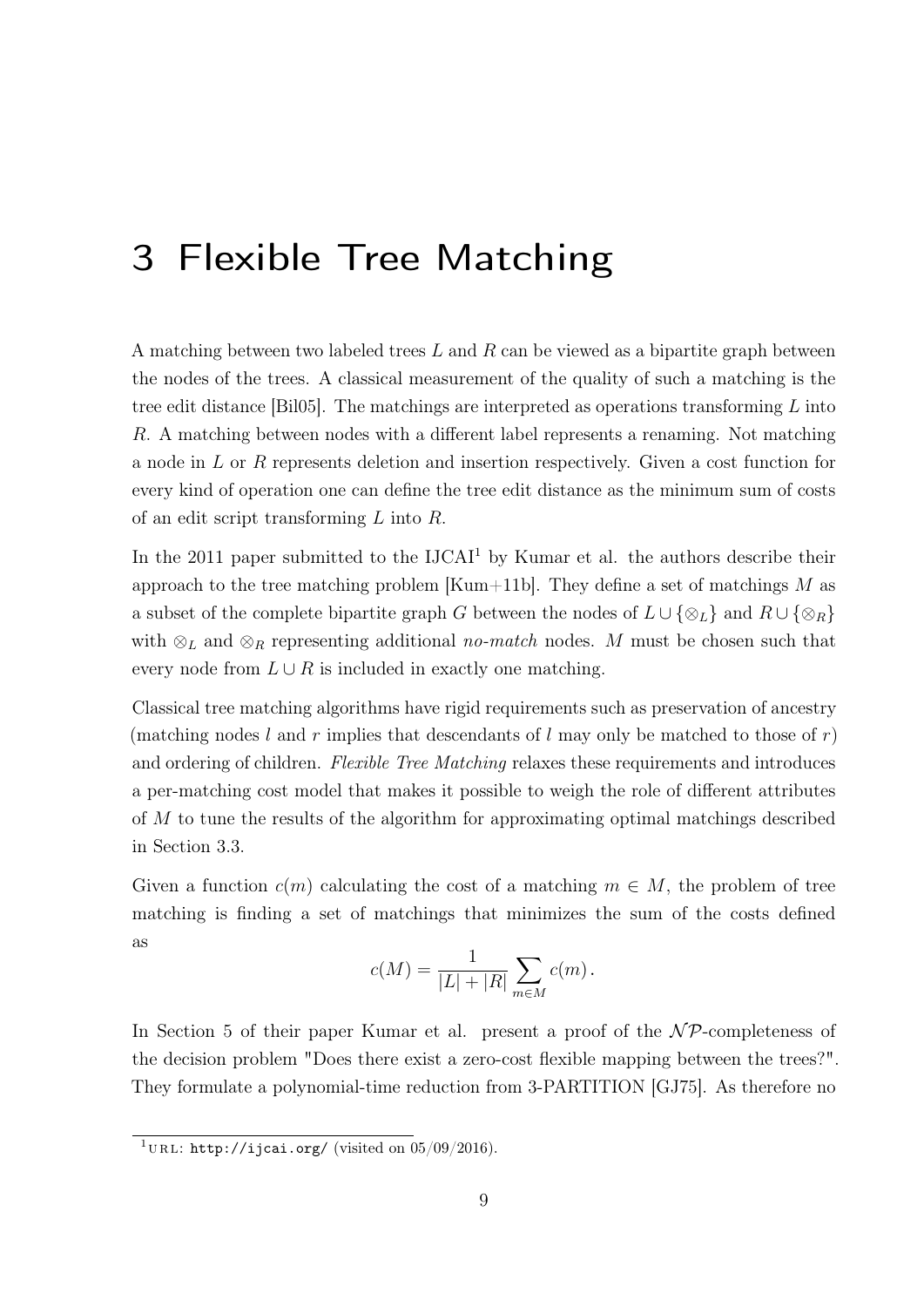polynomial-time algorithm for flexible tree matching can exist, the authors propose the stochastic algorithm described in Section [3.3](#page-22-0) of this document to approximate the optimal set of matchings.

### <span id="page-19-0"></span>3.1 Cost Functions

To calculate  $c(m)$  the authors use four weights which are applied to quantities (costs) describing properties of a matching. For  $m = [l, r]$  they define  $c(m)$  as

$$
c([l,r]) = \begin{cases} w_n & \text{if } l = \otimes_L \vee r = \otimes_R \\ c_r([l,r]) + c_a([l,r]) + c_s([l,r]) & otherwise \end{cases}
$$

The additional no-match nodes  $\otimes_L$  and  $\otimes_R$  were introduced to allow weighing the cost of not matching a node using the weight  $w_n$ . If m represents an actual match, three costs  $c_r$ ,  $c_a$  and  $c_s$ , which are internally weighed using the corresponding  $w_r$ ,  $w_a$  and  $w_s$  weights, are summed up.

The first summand  $c_r(m)$  represents the cost of matching two nodes that have different labels. The cost is defined to be 0 if the labels of l and r match,  $w_r$  otherwise. Note that this is the only cost function not requiring knowledge about the other elements of M to be calculated.

The cost of violating ancestry relationships between the nodes in  $L$  and  $R$  is represented by  $c_a$ . This cost function examines the children of l and r to count the ones not being matched to children of the opposite node. Let  $C(n)$  represent the children of a node and  $M(n)$  the node that n is being matched with in the matchings M. The children violating the ancestry relationship are then given by

$$
V_M(l) = \{l' \in C(l) \mid M(l') \in R \setminus C(M(l))\}
$$

for a node in  $L$  and symmetrically for a node in  $R$ . Then we have

$$
c_a([l, r]; M) = w_a \cdot (|V_M(l)| + |V_M(r)|).
$$

The cost  $c_s$  penalizes matchings that do not preserve sibling relationships between the trees. To calculate  $c_s$ , the functions  $P(n)$  giving the parent of a node and  $S(n) = C(P(n))$  (the siblings of a node) are introduced. The authors then define the sets of sibling-invariant,

.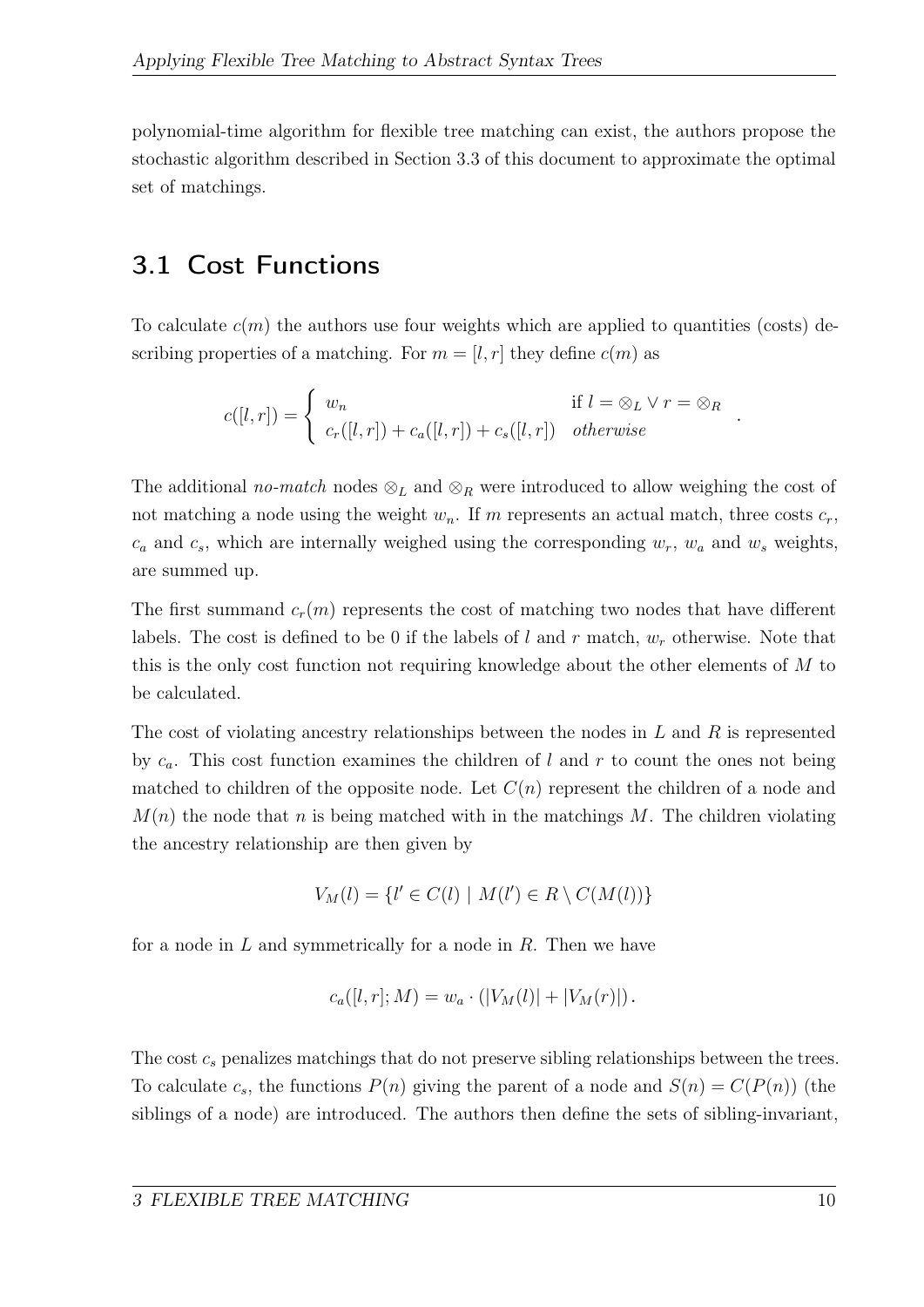and sibling-divergent nodes. The former is the set of nodes in  $l$ 's sibling group that are mapped to nodes in  $M(l)$ 's sibling group.

$$
I_M(l) = \{l' \in S(l) \mid M(l') \in S(M(l))\}
$$

The latter is the opposite set of nodes in  $\ell$ 's sibling group that are not sibling-invariant but do represent an actual match.

$$
D_M(l) = \{l' \in S(l) \setminus I_M(l) \mid M(l') \neq \otimes_R\}
$$

Lastly the set of distinct parent families is given by

$$
F_M(l) = \bigcup_{l' \in S(l)} P(M(l')).
$$

All three terms are defined symmetrically for  $r$ . The sibling group breakup cost is then calculated as

$$
c_s([l,r];M) = w_s \cdot \left( \frac{|D_M(l)|}{|I_M(l)| \cdot |F_M(l)|} + \frac{|D_M(r)|}{|I_M(r)| \cdot |F_M(r)|} \right).
$$

#### <span id="page-20-0"></span>3.2 Bounding the Cost Functions

The cost functions  $c_a$  and  $c_s$  and  $c_o$  (see Section [3.5.2\)](#page-24-2) present a problem when searching for an optimal set of matchings directly. To calculate the cost of a single matching, they expect the other matchings to be present in the previously defined form, having exactly one matching covering every node in the trees  $L$  and  $R$ . They can therefore not be used for directly calculating an optimal set of matchings.

Kumar et al. describe an approach for bounding the values of  $c_a$  and  $c_s$  when presented with a set  $G \subset L \cup \{\otimes_L\} \times R \cup \{\otimes_R\}$  that may contain multiple elements covering a node from  $L$  or  $R$ . The bounds are determined by two questions: "Is it *possible* that the cost is incurred?" and "Is it *unavoidable* that the matching is penalized?". The former informs the upper bound, the latter the lower.

For  $c_a$  two indicator functions are introduced which encode these questions. Whether it is possible that a child will violate ancestry is defined as

$$
1_a^{\mathcal{U}}(l',r) = \begin{cases} 1 & \text{if } \exists [l',r'] \in G : r' \notin C(r) \cup \{\otimes_R\} \\ 0 & otherwise \end{cases}
$$

.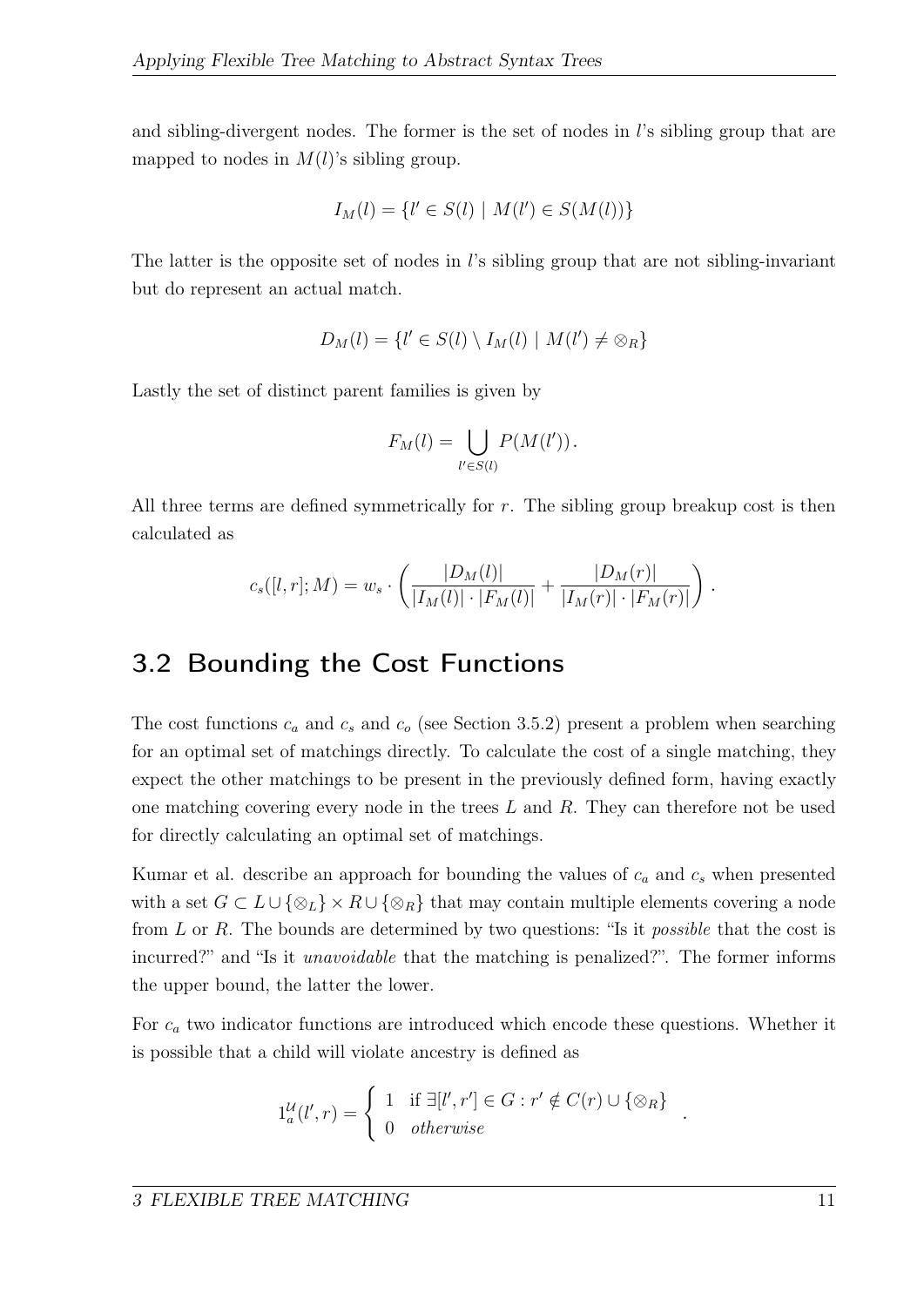Whether an ancestry violation is guaranteed for a child  $l'$  is given as

$$
1_a^{\mathcal{L}}(l',r) = \begin{cases} 1 & \text{if } \neg \exists [l',r'] \in G : r' \in C(r) \cup \{\otimes_R\} \\ 0 & otherwise \end{cases}
$$

.

These functions are defined symmetrically for children from the right tree being tested against parents from the left (with the only change being the use of  $\otimes_L$  instead of  $\otimes_R$ ). The authors then define the upper and lower bounds for  $c_a([l, r]; M)$  as

$$
\mathcal{U}_a([l,r]) = w_a \cdot \left( \sum_{l' \in C(l)} 1_a^{\mathcal{U}}(l',r) + \sum_{r' \in C(r)} 1_a^{\mathcal{U}}(r',l) \right),
$$

and

$$
\mathcal{L}_a([l,r]) = w_a \cdot \left( \sum_{l' \in C(l)} 1_a^{\mathcal{L}}(l',r) + \sum_{r' \in C(r)} 1_a^{\mathcal{L}}(r',l) \right).
$$

To bound  $c_s$ , the sizes of all involved sets have to be bounded first. Define the other siblings of a node n as  $\overline{S}(n) = S(n) \setminus \{n\}$ . To bound the sizes of  $D(\cdot)$ ,  $I(\cdot)$  and  $F(\cdot)$  for a matching  $m = [l, r]$ , the questions "Is it possible that a node is in the set?" and "Is a node guaranteed to be in the set?" are encoded as indicator functions. Considering a node  $l' \in \overline{S}(l)$  the authors define them as

$$
1_D^{\mathcal{U}}(l',r) = \begin{cases} 1 & \text{if } \exists [l',r'] \in G : r' \notin \overline{S}(r) \cup \{\otimes_R\} \\ 0 & otherwise \end{cases}
$$
  

$$
1_D^{\mathcal{L}}(l',r) = \begin{cases} 1 & \text{if } \neg \exists [l',r'] \in G : r' \in \overline{S}(r) \cup \{\otimes_R\} \\ 0 & otherwise \end{cases}
$$

and

$$
\mathcal{U}_D([l, r]) = \sum_{l' \in \overline{S}(l)} 1_D(l', r),
$$
  

$$
\mathcal{L}_D([l, r]) = \sum_{l' \in \overline{S}(l)} 1_D(\ell', r).
$$

To bound the invariant sibling set size  $|I(l)|$  similar indicators are defined:

$$
1_I^{\mathcal{U}}(l',r) = \begin{cases} 1 & \text{if } \exists [l',r'] \in G : r' \in \overline{S}(r) \\ 0 & otherwise \end{cases}
$$

,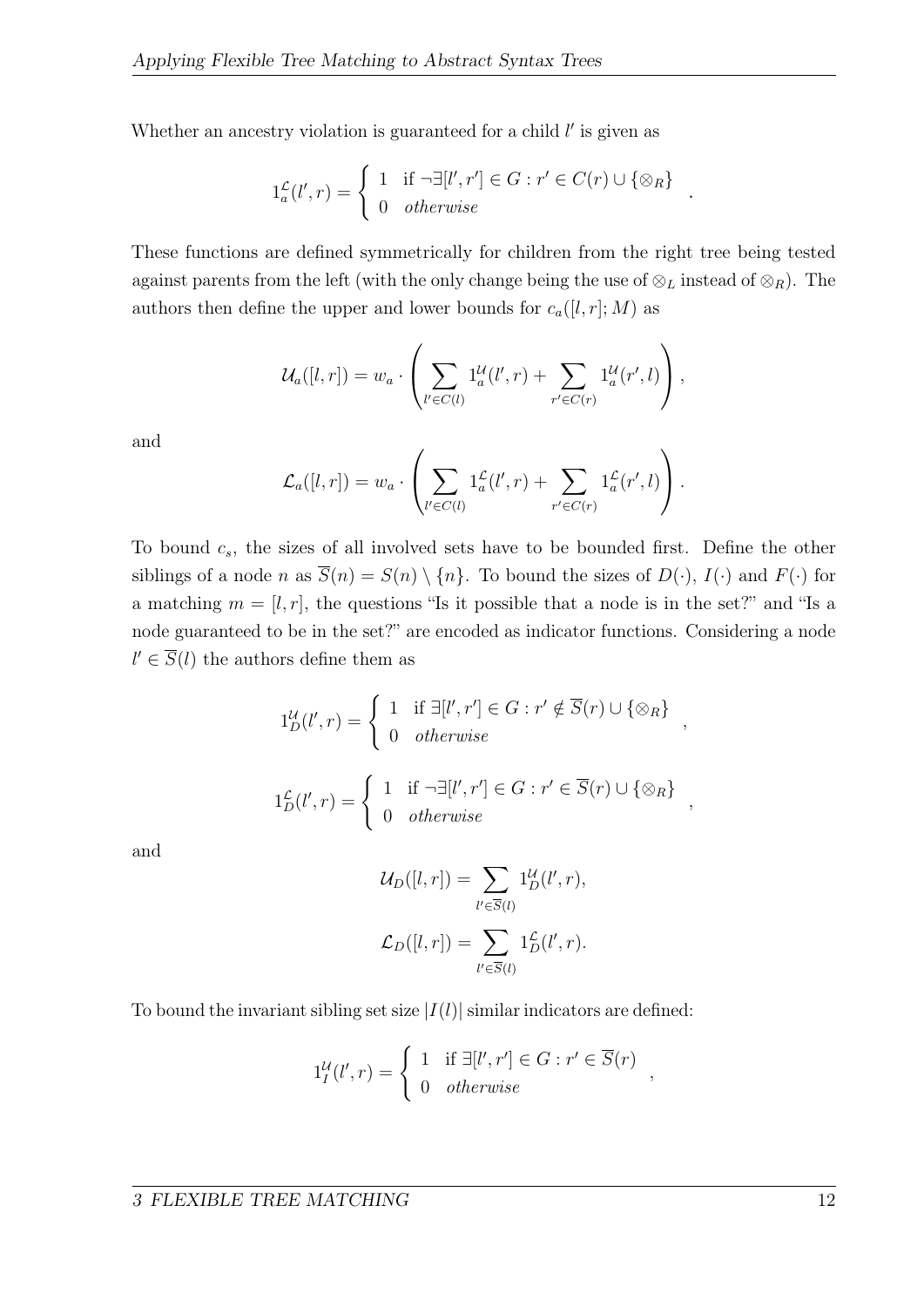$$
1_I^{\mathcal{L}}(l',r) = \begin{cases} 1 & \text{if } \forall [l',r'] \in G : r' \in \overline{S}(r) \\ 0 & otherwise \end{cases}
$$

,

<span id="page-22-1"></span>and

$$
\mathcal{U}_I([l, r]) = 1 + \sum_{l' \in \overline{S}(l)} 1_I^{\mathcal{U}}(l', r),
$$
  

$$
\mathcal{L}_I([l, r]) = 1 + \sum_{l' \in \overline{S}(l)} 1_I^{\mathcal{L}}(l', r).
$$

As they appear in the denominator of the sibling cost calculation, the bounds for the number of distinct sibling families are only relevant if the numerator is nonzero. In this case the lower bound for  $|F_M(l)|$  is 2 (as there is at least one divergent sibling having a different parent than l) and the upper bound is  $\mathcal{L}_D(l,r) + 1$ .

All other quantities are defined symmetrically. The bounds for  $c_s([l, r]; M)$  are then given as

$$
\mathcal{U}_s([l,r]) = \frac{w_s}{2} \cdot \left( \frac{\mathcal{U}_D(l,r)}{\mathcal{L}_I(l,r)} + \frac{\mathcal{U}_D(r,l)}{\mathcal{L}_I(r,l)} \right)
$$

and

$$
\mathcal{L}_s([l,r]) = w_s \cdot \left( \frac{\mathcal{L}_D(l,r)}{\mathcal{U}_I(l,r) \cdot (\mathcal{L}_D(l,r)+1)} + \frac{\mathcal{L}_D(r,l)}{\mathcal{U}_I(r,l) \cdot (\mathcal{L}_D(r,l)+1)} \right).
$$

The bounds for the cost of a matching are then the sum of all bounds and the renaming cost  $c_r$ .

$$
c_{\mathcal{U}}(m) = c_r(m) + \mathcal{U}_a(m) + \mathcal{U}_s(e)
$$

$$
c_{\mathcal{L}}(m) = c_r(m) + \mathcal{L}_a(m) + \mathcal{L}_s(m)
$$

### <span id="page-22-0"></span>3.3 Approximating the Lowest Cost Matchings

The authors use the Metropolis algorithm to iteratively approximate an optimal set of matchings [\[CG95\]](#page-51-5). To that end they define their objective function as

$$
f(M) = \exp[-\beta \cdot c(M)].
$$

The constant  $\beta$  is determined based on the size of the trees. It is responsible for scaling the costs of two sets of matchings, in effect making it more or less likely that a set with a higher cost will replace a comparatively cheaper set. Every iteration of the Metropolis algorithm proposes a new set of matchings  $\hat{M}$ . This set becomes the new reference with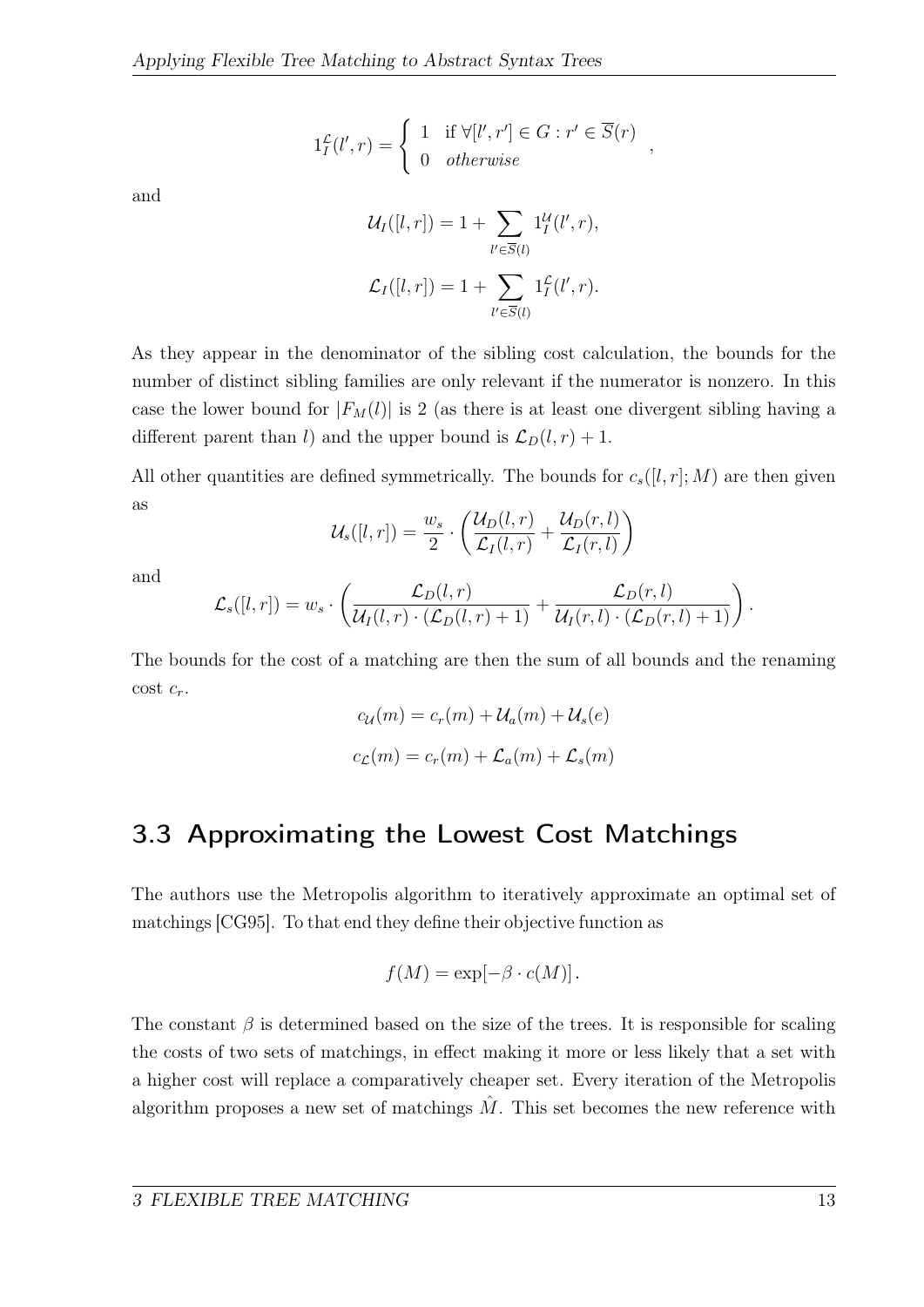<span id="page-23-1"></span>probability

$$
\alpha(\hat{M} \mid M) = \min\left(1, \frac{f(\hat{M})}{f(M)}\right).
$$

To initialize  $M$  the algorithm starts with the complete bipartite graph  $G$  and calculates the cost bounds of all matchings. Then  $G$  is ordered by increasing bound and traversed. Every matching is considered for assignment to  $M$  with a fixed probability  $p$ . After a matching is chosen, it is fixed in  $G$  and assigned to  $M$ . Any other matchings that contain a node from the fixed matching are then removed from G and the bounds of all matchings remaining in G are then recalculated. Since there is now less variability in the matchings, the new bounds can be calculated more accurately. This continues until only fixed matchings remain in G. M is then returned.

Proposing a new set of matchings  $\hat{M}$  employs the same selection process used for initialization. G is set to the complete bipartite graph and a random index j from  $[1, |M|]$  is chosen. The first  $j$  matchings in  $M$  are then fixed. The rest of the matching is arrived at using the same selection process as above.

Over all iterations, the set of matchings with the lowest cost is stored and returned in the end.

## <span id="page-23-0"></span>3.4 Application

In the original paper, the implementation of the Flexible Tree Matching algorithm is motivated by the goal of automatically retargeting Web pages  $[Kum+11b; Kum+11a]$  $[Kum+11b; Kum+11a]$  $[Kum+11b; Kum+11a]$ . The authors apply the algorithm to a segmentation of the DOM tree that represents the visual structure of the Web pages. The matching between Web pages is used to guide the transfer of content and design between them.

Kumar et al. tune the parameters of the cost model by having participants in a study specify matchings between 52 unique pairs of page trees. Learning a consistent cost model is complicated by the fact that humans do not produce identical mappings between pages. Nevertheless, the algorithm was successfully used for prototyping of websites. The content of an original website can be automatically retargeted to a number of different layouts and styles.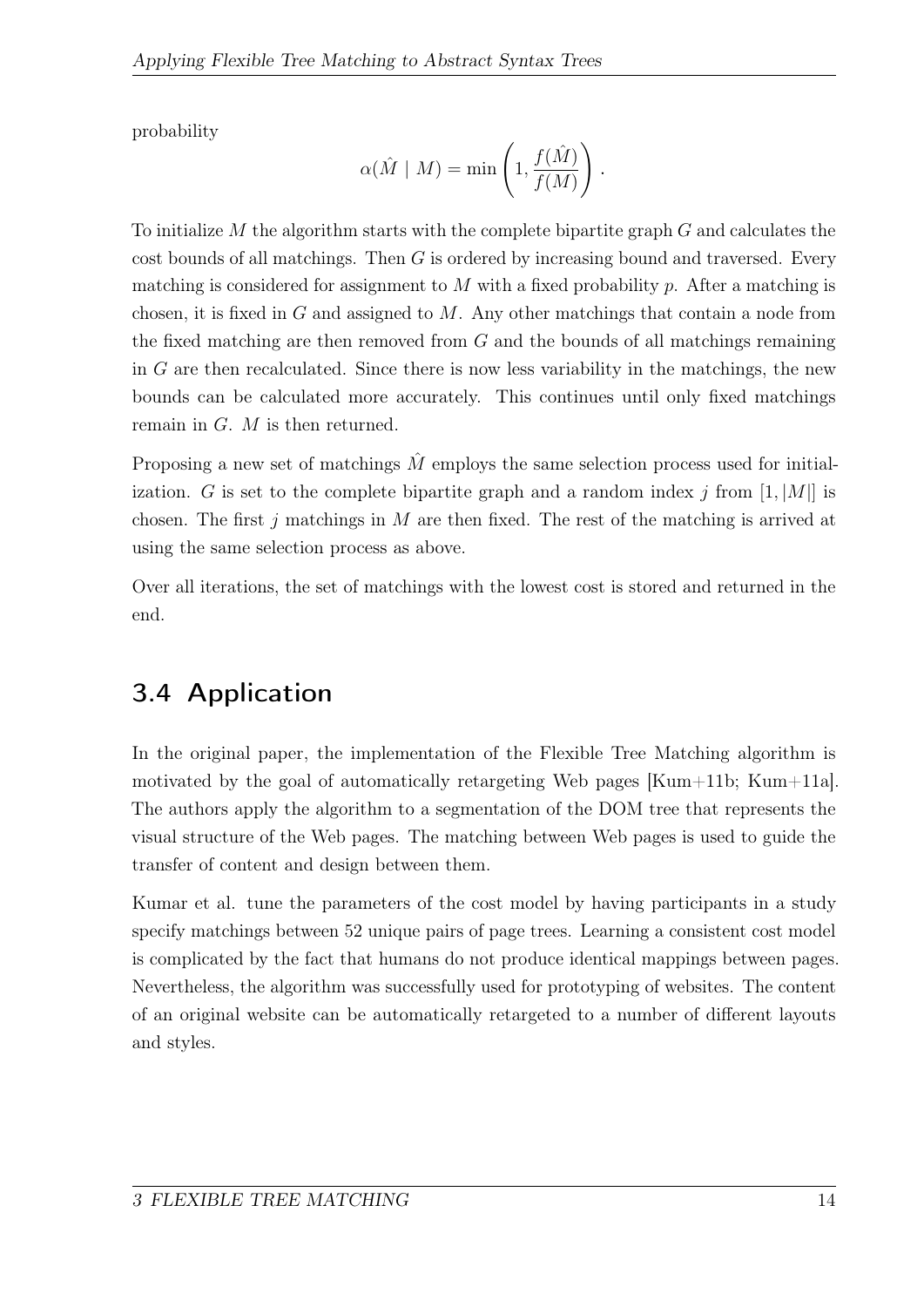### <span id="page-24-0"></span>3.5 Extensions

As this thesis applies Flexible Tree Matching to abstract syntax trees, the original approach was extended in two main ways.

### <span id="page-24-1"></span>3.5.1 Weighting Functions

In the original paper the weighing of costs was performed by either multiplying some quantity produced in the calculation of the cost by a weight, or returning the weight itself as the cost. The former held for  $c_a$  and  $c_s$  while the latter was the case for  $c_r$  and not matching a node.

While the existing cost functions themselves were not modified, the weights were replaced by weighting functions. In addition to the quantity that is being weighed (in the case of  $c_a$  and  $c_s$ ) the matching that is being evaluated is passed to the weighting function. It may then be implemented as simple multiplication, ignoring the additional parameter, but may also modify the given weight based on some attribute of the AST nodes being matched. In the implementation described in Chapter [4](#page-27-0) the cost of renaming for nodes representing method or class declarations is lowered. Another use would be to eliminate the ordering cost introduced in Section [3.5.2](#page-24-2) when the order of the nodes being matched is determined to be irrelevant.

### <span id="page-24-2"></span>3.5.2 Ordering Cost

Ordering is an important concern in ASTs. Though it may be unimportant for certain language elements (such as method declarations in Java), for most levels of the tree ordering is relevant. Keeping in theme with the original cost model, an additional cost term and weighting function was introduced. The function  $c<sub>o</sub>$  and its weight  $w<sub>o</sub>$  penalize matchings that introduce an ordering which is being violated by other matchings.

A test whether a matching  $m_1 = [l_1, r_1]$  violates the ordering introduced by another matching  $m_2 = [l_2, r_2]$  is needed to calculate  $c_o$ . To be able to compare all pairs of matchings, the function  $LCA(x, y)$  is defined for nodes x and y from the same tree. The function returns the lowest pair of ancestors of  $x$  and  $y$  that are part of the same sibling group. Figure [3.1](#page-25-0) shows the ancestors (marked by endpoints of red arrows) that would be returned for calling  $LCA(B, C)$  and  $LCA(A, C)$  respectively.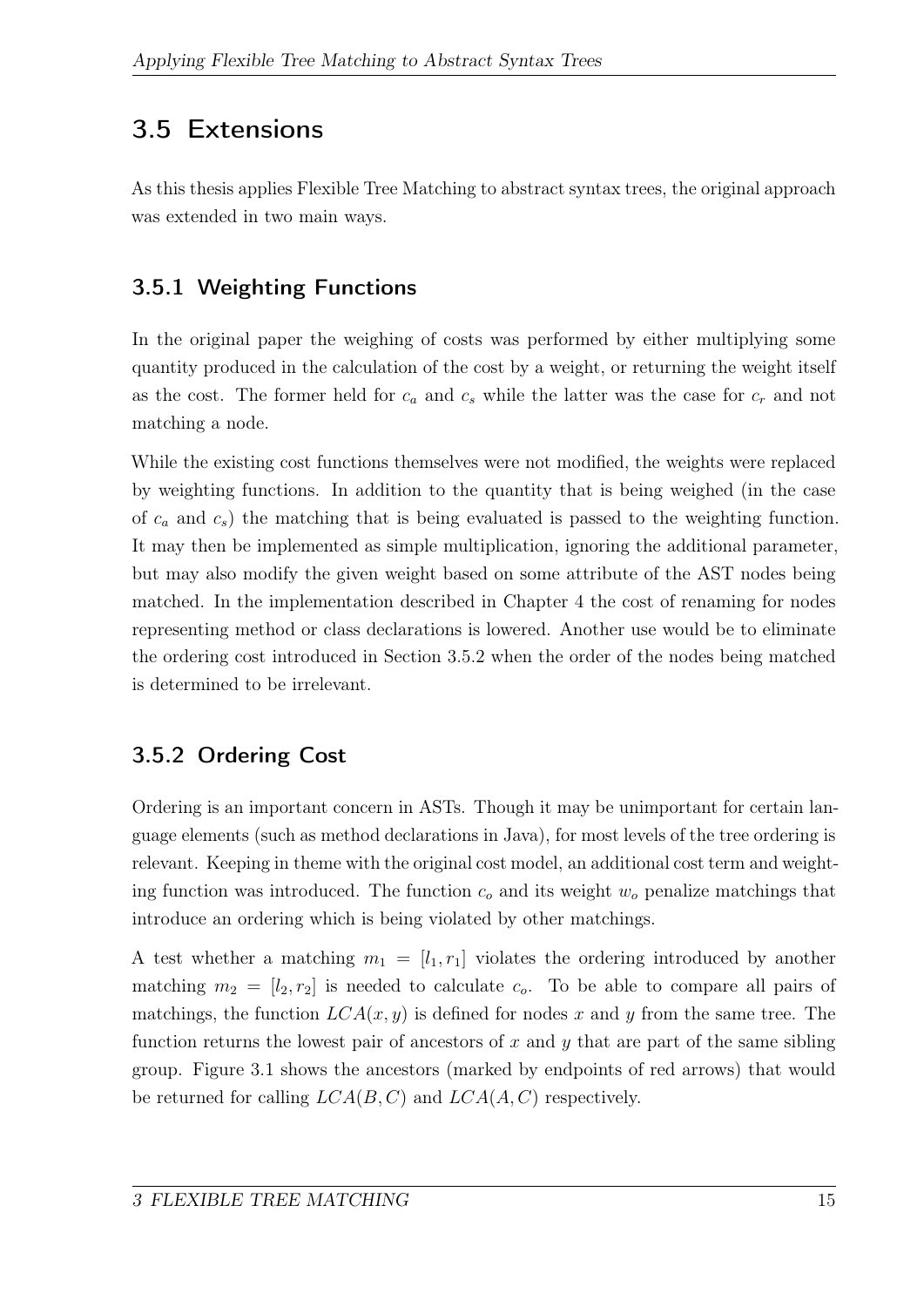

<span id="page-25-0"></span>Figure 3.1: The Lowest Common Ancestors

Let  $I(n)$  be the index of node n in its sibling group and  $LCA(l_1, l_2) = (l_{a1}, l_{a2})$  and  $LCA(r_1, r_2) = (r_{a1}, r_{a2})$ . If the order of all nodes in the sibling groups of  $l_{a1}$  and  $r_{a1}$ is irrelevant, no ordering violation is possible. Otherwise the ordering violation test is defined as

$$
VO([l_1, r_1], [l_2, r_2]) = \begin{cases} I(r_{a1}) > I(r_{a2}) & \text{if } I(l_{a1}) < I(l_{a2}) \\ I(r_{a1}) < I(r_{a2}) & \text{if } I(l_{a1}) > I(l_{a2}) \\ false & otherwise \end{cases}.
$$

Given a matching  $[l, r] \in M$  the matches containing siblings of l or r are examined.  $SM<sub>M</sub>$  selects all relevant matches from  $M$  to compare them with the matching being evaluated.

$$
SM_M([l,r]) = \{ [l',r'] \in M \mid (l' \in \overline{S}(l) \land r' \in R) \lor (l' \in L \land r' \in \overline{S}(r)) \}
$$

The cost function  $c<sub>o</sub>$  can then be defined as

$$
c_o(m; M) = \begin{cases} w_o(m) & \exists m' \in SM_M(m) : VO(m', m) \\ 0 & otherwise \end{cases}
$$

Figure [3.2](#page-26-0) shows a set of matchings between the trees rooted in  $L$  and  $R$ . None of the matchings represented by edges between the trees violate the ordering constraint imposed by  $c_o$  even though the nodes  $B'$ ,  $B''$ ,  $C'$ , and  $C''$  were introduced.

.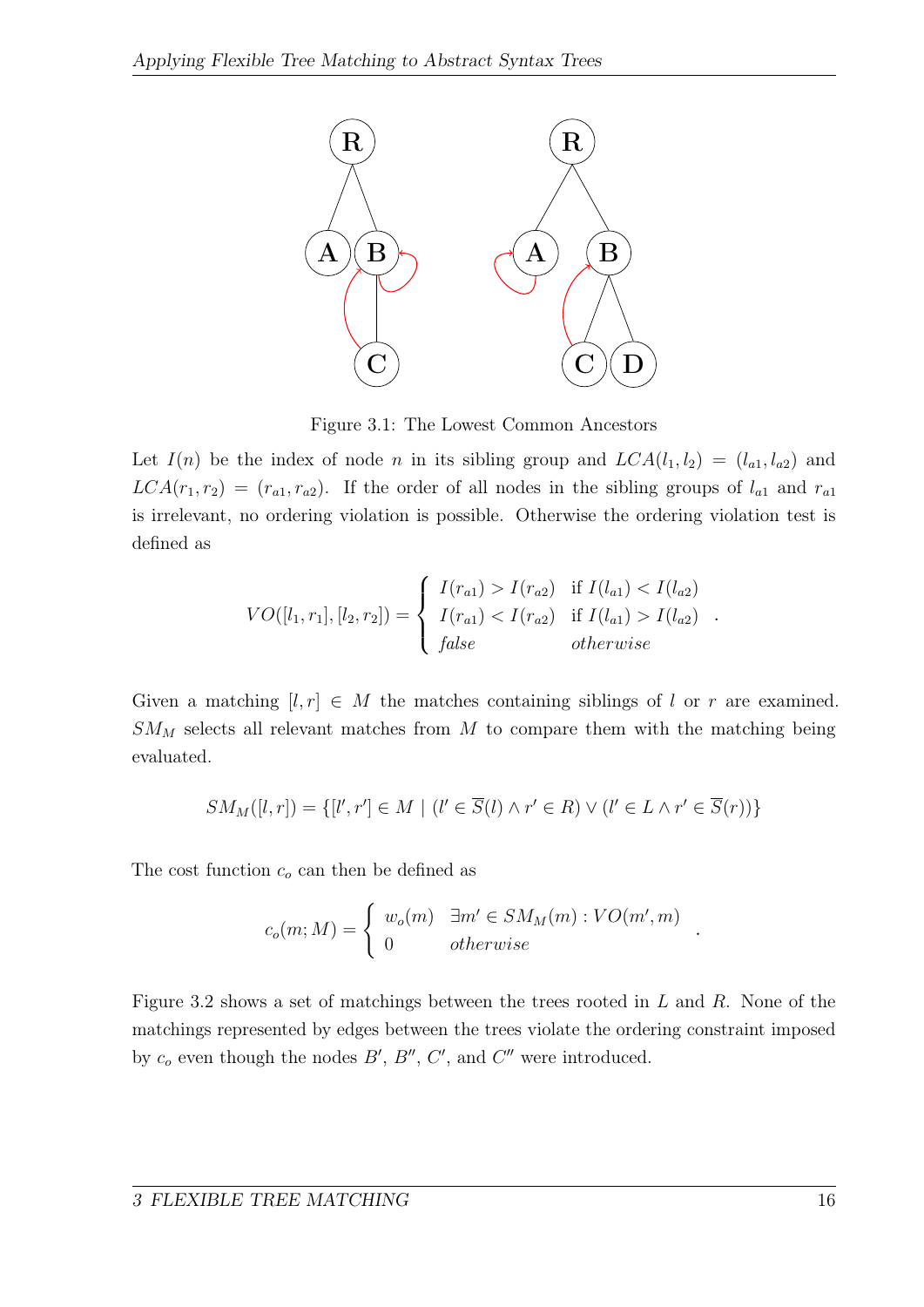

<span id="page-26-0"></span>Figure 3.2: A Correctly Ordered Set of Matchings

To bound the cost  $c_o(m; M)$  with  $\mathcal{L}_o(m)$  and  $\mathcal{U}_o(m)$  one has to answer two questions for all siblings of the nodes  $l$  and  $r$  contained in  $m$ . Is it possible that a matching containing one of the siblings will introduce an ordering violation? Secondly, is it unavoidable that such a violation exists? As with the original bounding cost functions, the former question determines the upper bound, and the latter the lower.

Let  $G$  be a subset of the complete bipartite graph between the nodes of  $L$  and  $R$  and  $MS_G(n) = \{[l, r] \in G \mid l = n \vee r = n\}$  a function collecting all matchings containing n from G. Furthermore  $NM([l, r]) = l = \otimes_L \vee r = \otimes_R$  determines whether a matching represents a no-match. We can then determine whether a violation is possible using

$$
VP_G([l, r]) = \exists s \in \overline{S}(l) \cup \overline{S}(r) : \exists m \in MS_G(s) : \neg NM(m) \land VO(m, [l, r])
$$

and whether ordering is possible with

$$
OP_G([l, r]) = \forall s \in \overline{S}(l) \cup \overline{S}(r) : \exists m \in MS_G(s) : NM(m) \vee \neg VO(m, [l, r]).
$$

If ordering is not possible, we get  $\mathcal{L}_o(e) = \mathcal{U}_o(e) = w_o(e)$ , otherwise we set  $\mathcal{L}_o(e) = 0$  and  $U_o(e) = w_o(e)$  if a violation is possible, otherwise it is also zero.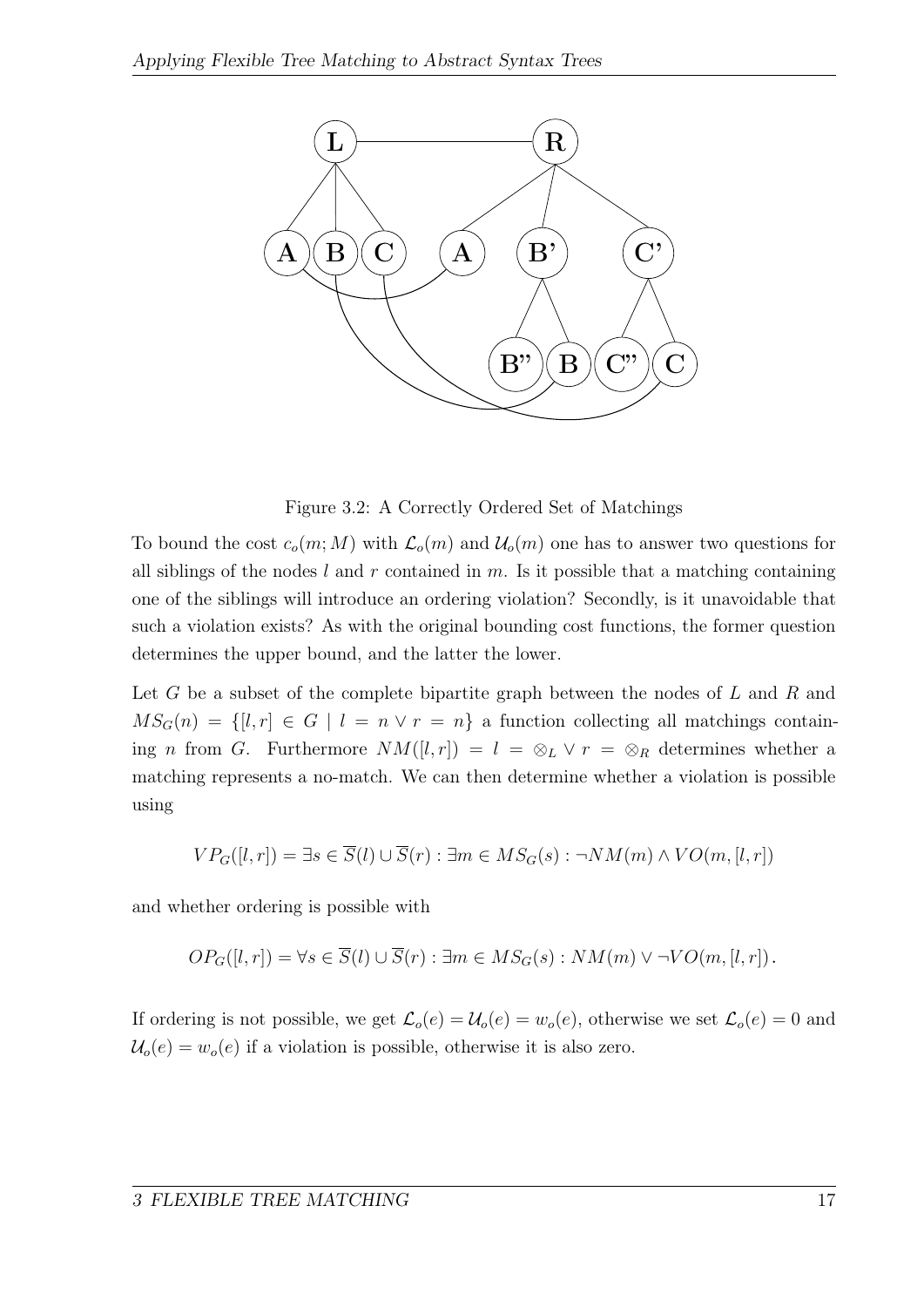# <span id="page-27-4"></span><span id="page-27-0"></span>4 Implementation

The tool JDime<sup>[1](#page-27-3)</sup> was first introduced as part of the masters thesis by Olaf Leßenich in [\[Leß12\]](#page-52-1). Chapter 4 of that thesis described the implementation of the tool. The key goals of the design were adjustability and extensibility with the latter being particularly important for this thesis.

JDime has the ability to first run an unstructured merge and switch to a structured merge if the first attempt produced conflicts. Thereby the complexity of the merge strategy can be adjusted to the complexity of the merge itself. The application was also designed to make the implementation and integration of new algorithms relatively easy. This makes JDime the ideal environment for executing and evaluating Flexible Tree Matching for abstract syntax trees. The algorithm was therefore implemented as an additional tree-matcher for JDime with the hope of improving the existing matching results.

#### <span id="page-27-1"></span>4.1 Basic Datastructures

JDime makes heavy use of the type generics and inheritance features of the Java programming language to enable merging of directory trees, and abstract syntax trees using essentially the same code path. It is important to understand a few basic data structures used in the program to get an overview of how a merge proceeds.

#### <span id="page-27-2"></span>4.1.1 Artifact

The basic building block of the JDime architecture is the Artifact class. Most other classes are parametrized with the specific type of Artifact that they deal with. An Artifact represents (in the current JDime version) either a file in a directory tree or a node in an AST.

<span id="page-27-3"></span><sup>&</sup>lt;sup>1</sup>URL: <http://www.infosun.fim.uni-passau.de/se/JDime/> (visited on  $12/09/2016$ ).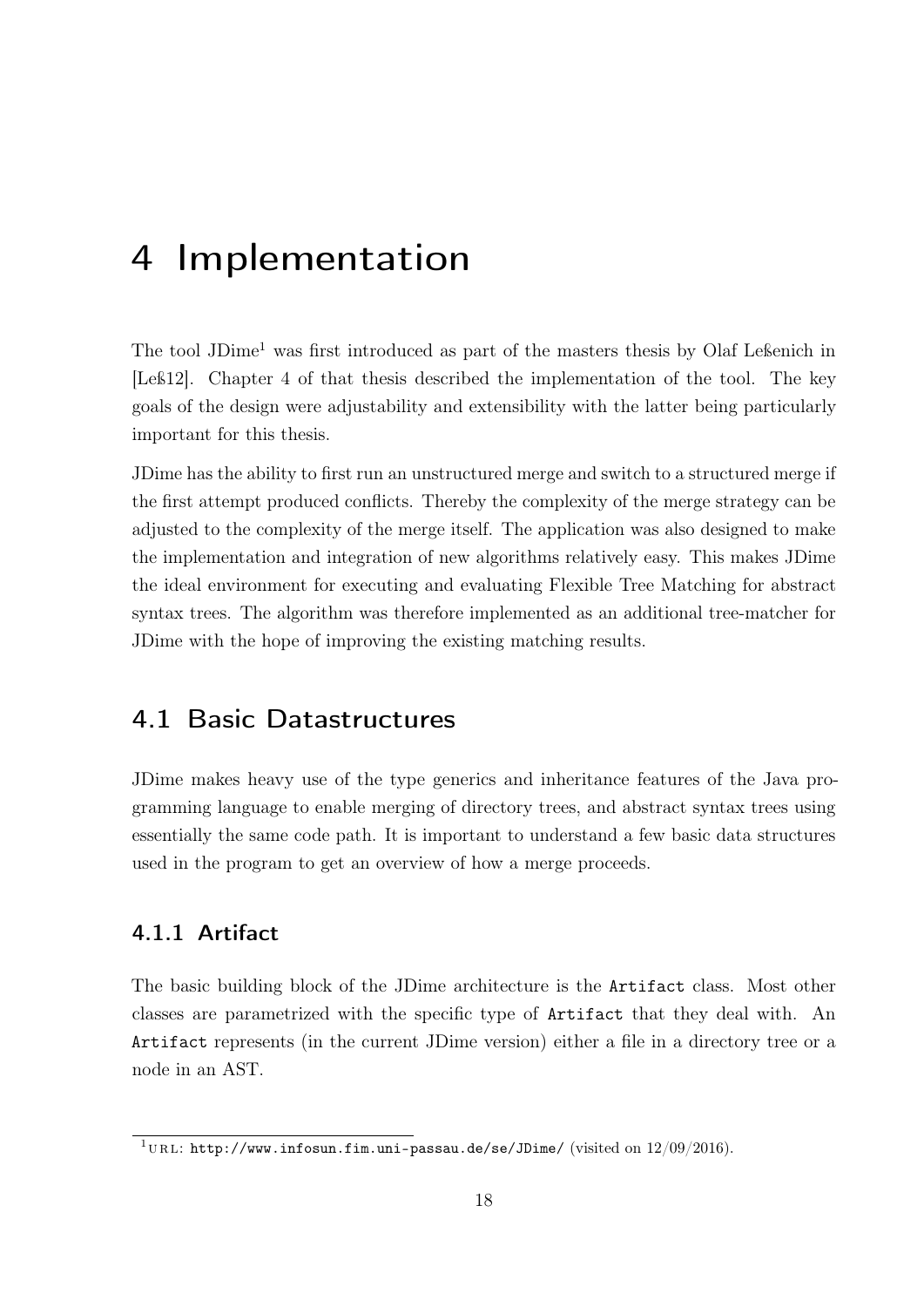

<span id="page-28-0"></span>Figure 4.1: The Artifact class structure

The tree structure is implemented generically in the base Artifact class shown in Figure [4.1.](#page-28-0) Most other classes, such as Merge, work with any kind of Artifact. This opens up the possibility of using the same code for merging both directory trees and abstract syntax trees. If one were to extend JDime for a different language than Java, implementing a new Artifact representing a node in the new AST would be the first step.

To produce an ASTNodeArtifact from a FileArtifact, a Java AST builder is required. The decision was made to use  $ExtendJ<sup>2</sup>$  $ExtendJ<sup>2</sup>$  $ExtendJ<sup>2</sup>$  (formerly known as JastAddJ). ExtendJ is an extensible compiler that is based on the JastAdd<sup>[3](#page-28-2)</sup> meta-compilation system. In ExtendJ an AST is built from nodes that are part of a Java class hierarchy, each representing a different piece of the abstract syntax. This AST is wrapped in ASTNodeArtifact instances.

For the Matcher that is described in Section [4.2](#page-31-1) the methods isOrdered() and matches(Artifact) are particularly important. The former is used to determine whether the order of this artifact and its siblings is important when merging. For a concrete ASTNodeArtifact representing an import statement this method would return false since import statements may be given in any order in Java. On the other hand, the order of statements within a method body must be taken into consideration. The matches(Artifact)

<span id="page-28-1"></span><sup>&</sup>lt;sup>2</sup>URL: <http://jastadd.org/web/extendj/> (visited on  $12/09/2016$ ).

<span id="page-28-2"></span> $3$ URL: <http://jastadd.org/web/> (visited on  $12/09/2016$ ).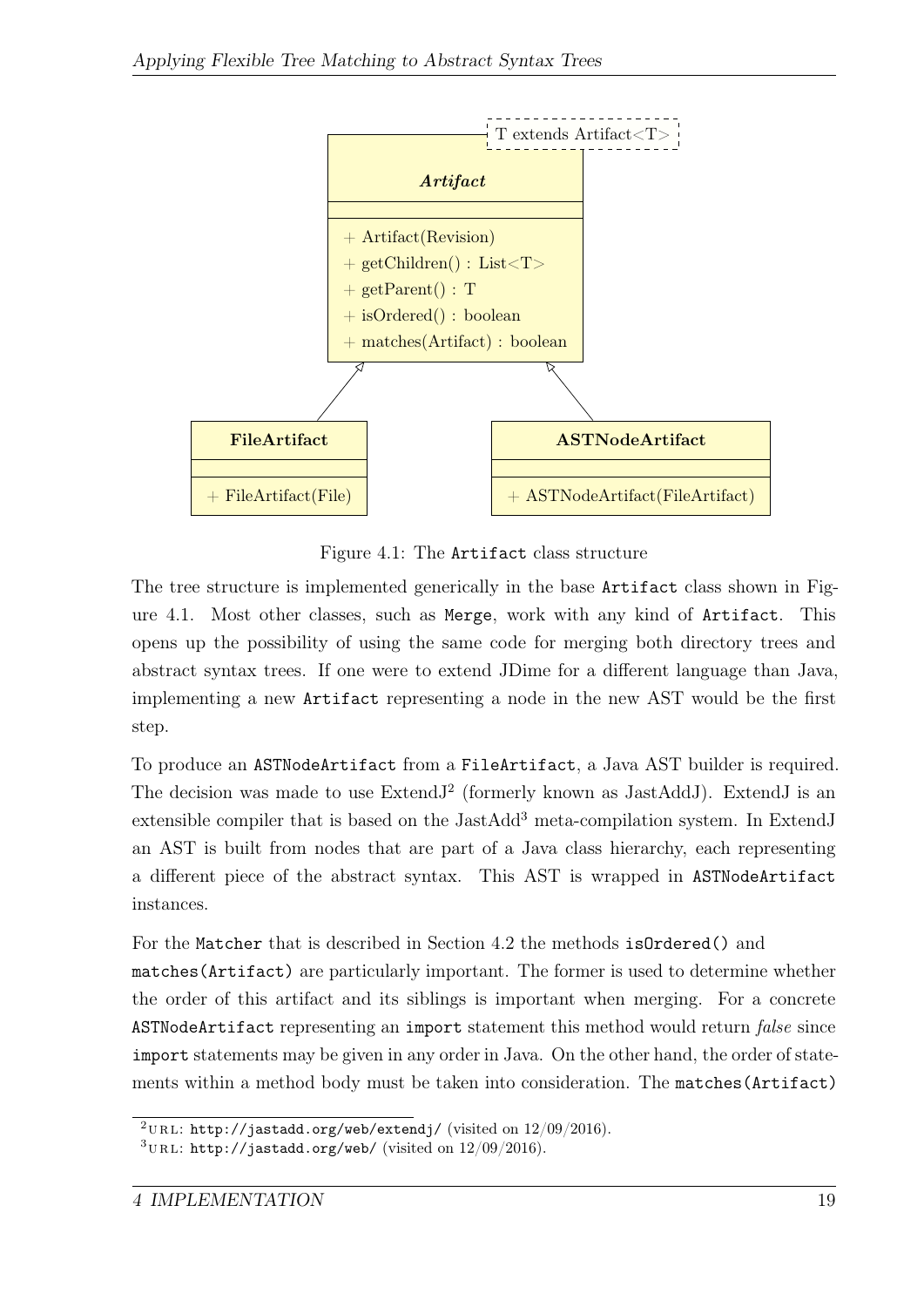<span id="page-29-2"></span>method returns whether an Artifact can be considered equal to another Artifact irrespective of its children. One can consider the nodes of an artifact tree as being implicitly labeled by their matches(Artifact) function.

### <span id="page-29-0"></span>4.1.2 MergeStrategy

The strategy pattern is used in JDime to select the general approach to merging a set of inputs [\[Gam+96\]](#page-52-6). Using the -mode MODE command line option a strategy may be chosen. All extensions of the abstract MergeStrategy class implement the MergeInterface and can merge artifacts contained in a MergeOperation using the configuration options represented by the MergeContext. The three most used merge strategies are shown in Figure [4.2.](#page-30-0)

The LineBasedStrategy simply passes the given input files to  $\mathtt{git\ merge\text{-}file^4},$  $\mathtt{git\ merge\text{-}file^4},$  $\mathtt{git\ merge\text{-}file^4},$  collects the output and uses it as the result of the merge. This strategy is used on its own for sanity checking and to compare the runtime of a traditional unstructured merge to any other approaches implemented in JDime. It is also the first stage of the CombinedStrategy. Its main advantage is the low runtime when compared to the more complex algorithms employed by the StructuredStrategy.

When using a StructuredStrategy, the input FileArtifact instances are converted to ASTNodeArtifact trees. The strategy then employs the Merge class that is described in Section [4.1.3](#page-31-0) to merge the trees. The resulting combined tree is pretty-printed back to source code and represents the result of the merge. Changes that would cause a conflict using unstructured merging, such as changing the order of method declarations or imports, can be detected by the StructuredStrategy [\[ALL12\]](#page-51-6).

<span id="page-29-1"></span> $^{4}$ URL: <https://git-scm.com/docs/git-merge-file> (visited on  $12/09/2016$ ).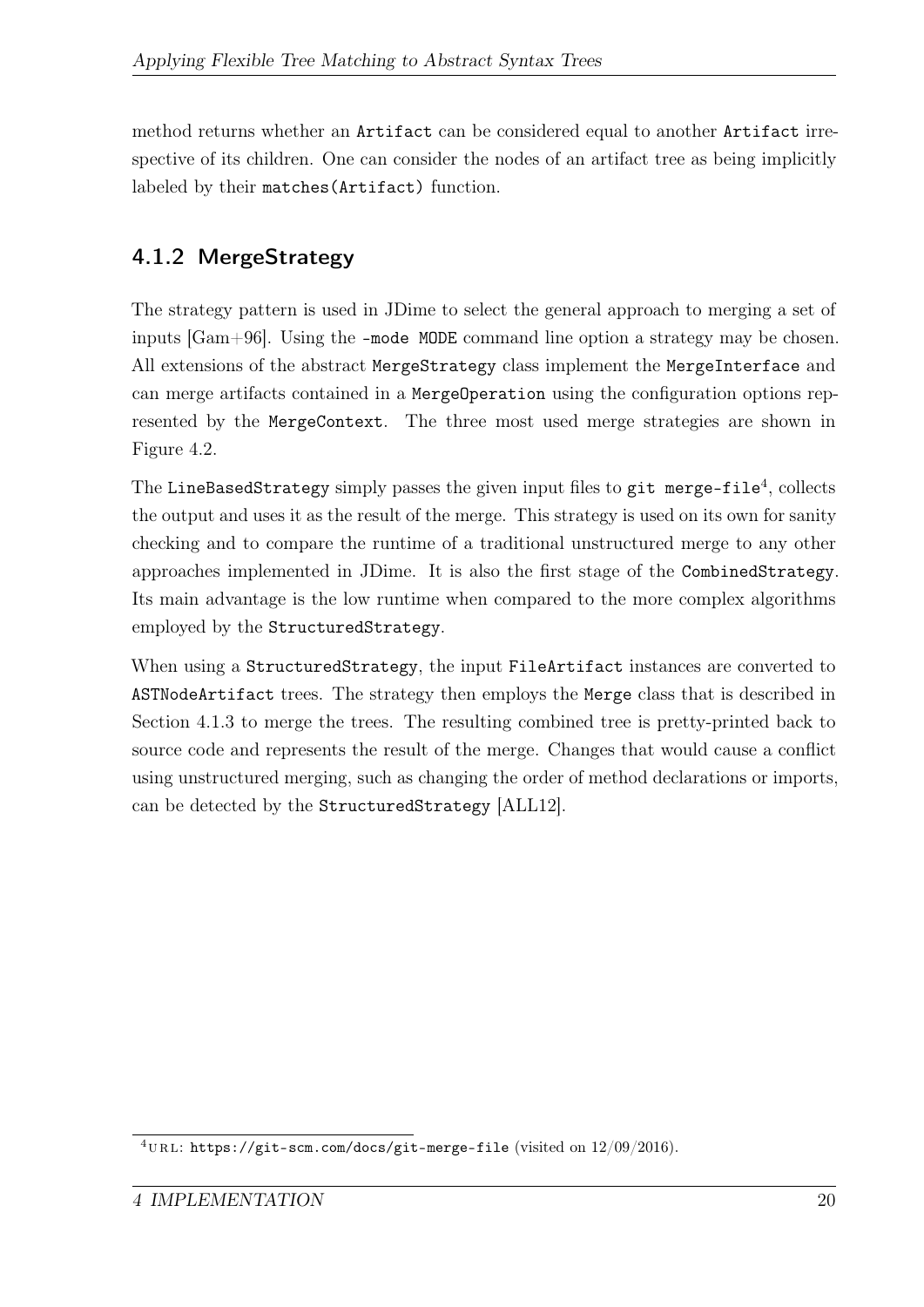<span id="page-30-1"></span>

#### <span id="page-30-0"></span>Figure 4.2: The MergeStrategy class structure

The CombinedStrategy implements the approach described in Chapter [4](#page-27-0) that combines unstructured and structured merging. First, a LineBasedStrategy is applied to check whether the files are mergeable using traditional methods. If the LineBasedStrategy produces a merge result containing conflicts, a structured merge is then attempted using the StructuredStrategy. By using the cheaper unstructured merge first, and only using the structured strategy if it is necessary, the CombinedStrategy achieves less conflicts than the LineBasedStrategy while being significantly faster than the StructuredStrategy. In an evaluation involving 72 merge scenarios with more than 17 million lines of code it was measured to be 5 times faster on average than purely structured merging [\[ALL12\]](#page-51-6).

There are also other, more specialized MergeStrategy implementations available. The NWayStrategy for example implements a structured merge between an arbitrary number of input files. A semistructured merge that uses unstructured merging for method bodies but structured merging for the AST above the methods has also been implemented in JDime as a proof of concept  $[Ape+11]$ . A full reference implementation, using superimposition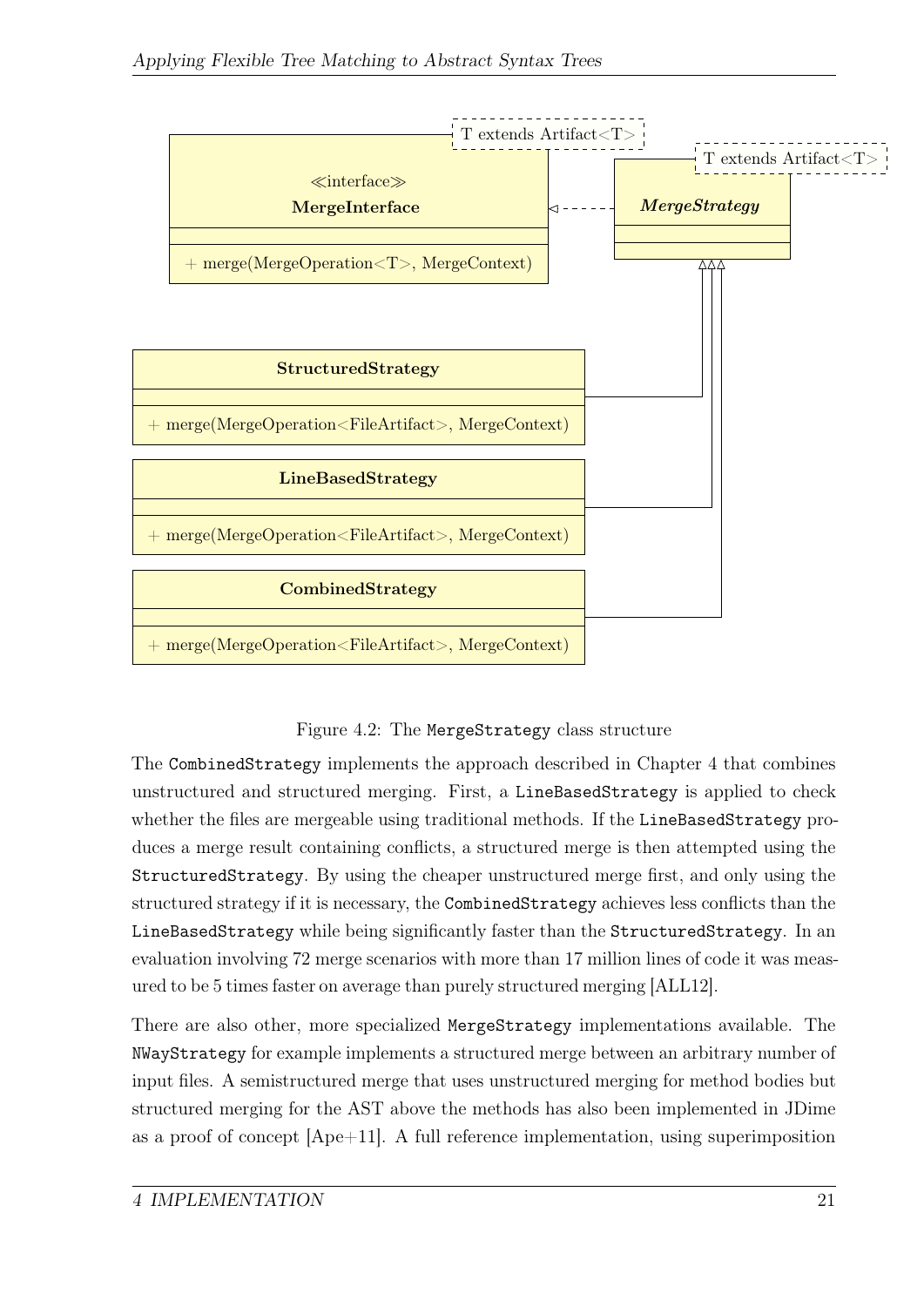of program structure trees, is included in FeatureHouse<sup>[5](#page-31-3)</sup>.

#### <span id="page-31-0"></span>4.1.3 Merge

The class Merge is used to merge Artifact trees. Depending on the number of input artifacts either a three-way or a two-way merge is performed. In any case, the Matcher that is described in detail in Section [4.2](#page-31-1) is used to compare the necessary pairs of artifact trees.

| <b>Algorithm 1:</b> The General Merge Algorithm            |
|------------------------------------------------------------|
| <b>Input:</b> The artifact trees being merged as $L, B, R$ |
| <b>Output:</b> The combined artifact tree                  |
| 1 if $B \neq null$ then                                    |
| $\texttt{Match}(L, B)$<br>$\overline{2}$                   |
| $\texttt{Match}(B,\,R)$<br>$\bf{3}$                        |
| 4 end                                                      |
| 5 Match $(L, R)$                                           |
| 6 if AnyChildOrdered( $L, B, R$ ) then                     |
| return OrderedMerge $(L, B, R)$                            |
| 8 else                                                     |
| return UnorderedMerge $(L, B, R)$<br>9                     |
| 10 end                                                     |

<span id="page-31-2"></span>The call to Match determines the matchings between the trees and stores information about the matching partner in the nodes of the trees. Then the children of  $L, B$ , and  $R$  are examined to determine whether any of them are ordered. If that is the case, an OrderedMerge is performed, otherwise an UnorderedMerge is used. In both cases the concrete merge algorithm considers the direct children of the trees and executes add-, delete-, merge-, or conflict-operations depending on the matchings. To merge the children's children the concrete merge functions again call the general merge function to determine the correct approach and execute the merge.

### <span id="page-31-1"></span>4.2 Matcher

In the current implementation of the Matcher class that provides the Match method used in Algorithm [1,](#page-31-2) a strategy similar to the one in the Merge class is used. The matching

<span id="page-31-3"></span> $^{5}\rm{URL:~http://www.infosun.fim.uni-passau.de/spl/apel/fh/}$  $^{5}\rm{URL:~http://www.infosun.fim.uni-passau.de/spl/apel/fh/}$  $^{5}\rm{URL:~http://www.infosun.fim.uni-passau.de/spl/apel/fh/}$  (visited on 15/09/2016).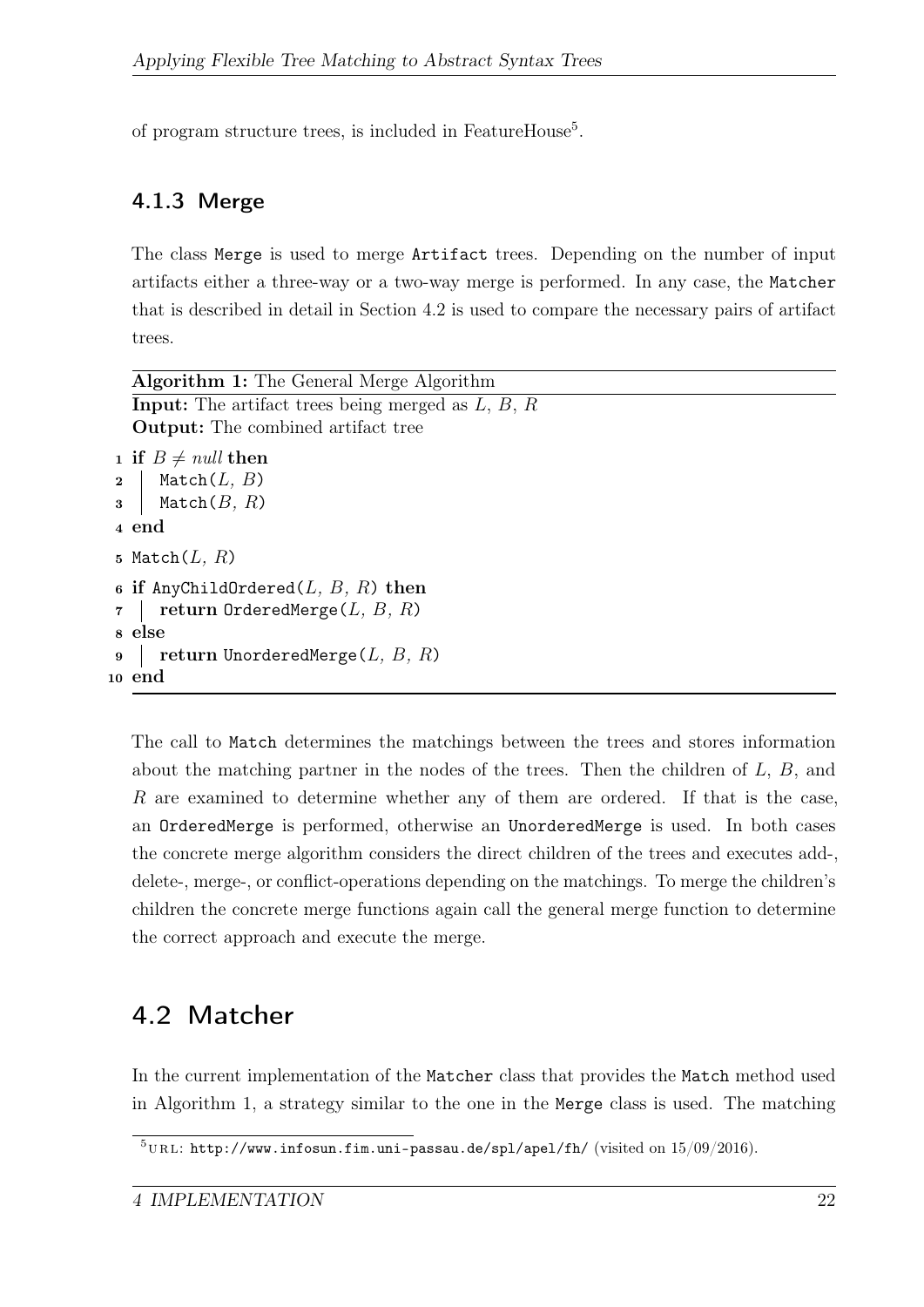algorithm is implemented top down using a general method that, based on the attributes of the artifacts being matched, decides which concrete matching algorithm to use. The class structure surrounding the Matcher is shown in Figure [4.3.](#page-33-0)

To optimize the case where L and R are exactly the same, the EqualityMatcher is used to provide the TrivialMatch function. Therein the trees are traversed in depth first order and checked for exact equality. The EqualityMatcher will only return a set of matchings if there are no differences between the trees. The complexity of the EqualityMatcher is  $\mathcal{O}(n)$  where n is the number of nodes in the smaller of both trees. In contrast, the general matching may employ matchers like the HungarianMatcher which has a  $\mathcal{O}(n^3)$  runtime where *n* is the maximum number of nodes in one of the trees being matched.

```
Algorithm 2: The General Match Algorithm
   Input: The artifact trees being matched as L, ROutput: The matchings between nodes of L and R
1 matchings \leftarrow TrivialMatch(L, R)
2 if matchings \neq null then
3 return matchings
4 end
5 if Matches(L, R) then
6 if AnyChildOrdered(L, R) then
\tau | matchings \leftarrow OrderedMatch(L, R)
8 else
9 | matchings \leftarrow UnorderedMatch(L, R)10 end
11 end
12 return matchings
```
<span id="page-32-0"></span>If they do not trivially match,  $L$  and  $R$  are then compared using their matches (Artifact) method. If they do not match, the algorithm returns no matchings, otherwise an appropriate strategy is chosen to produce a match between  $L$  and  $R$  based on a matching between their children. The match will have an associated score indicating how many of the children could be matched. All concrete implementations behind OrderedMatch and UnorderedMatch need to match pairs of children of  $L$  and  $R$  to arrive at a final match between the artifacts. For this purpose the general Match method is used again.

For the unordered case, currently two implementations of UnorderedMatch exist. Firstly, the HungarianMatcher, which constructs a matrix of matchings between all pairs of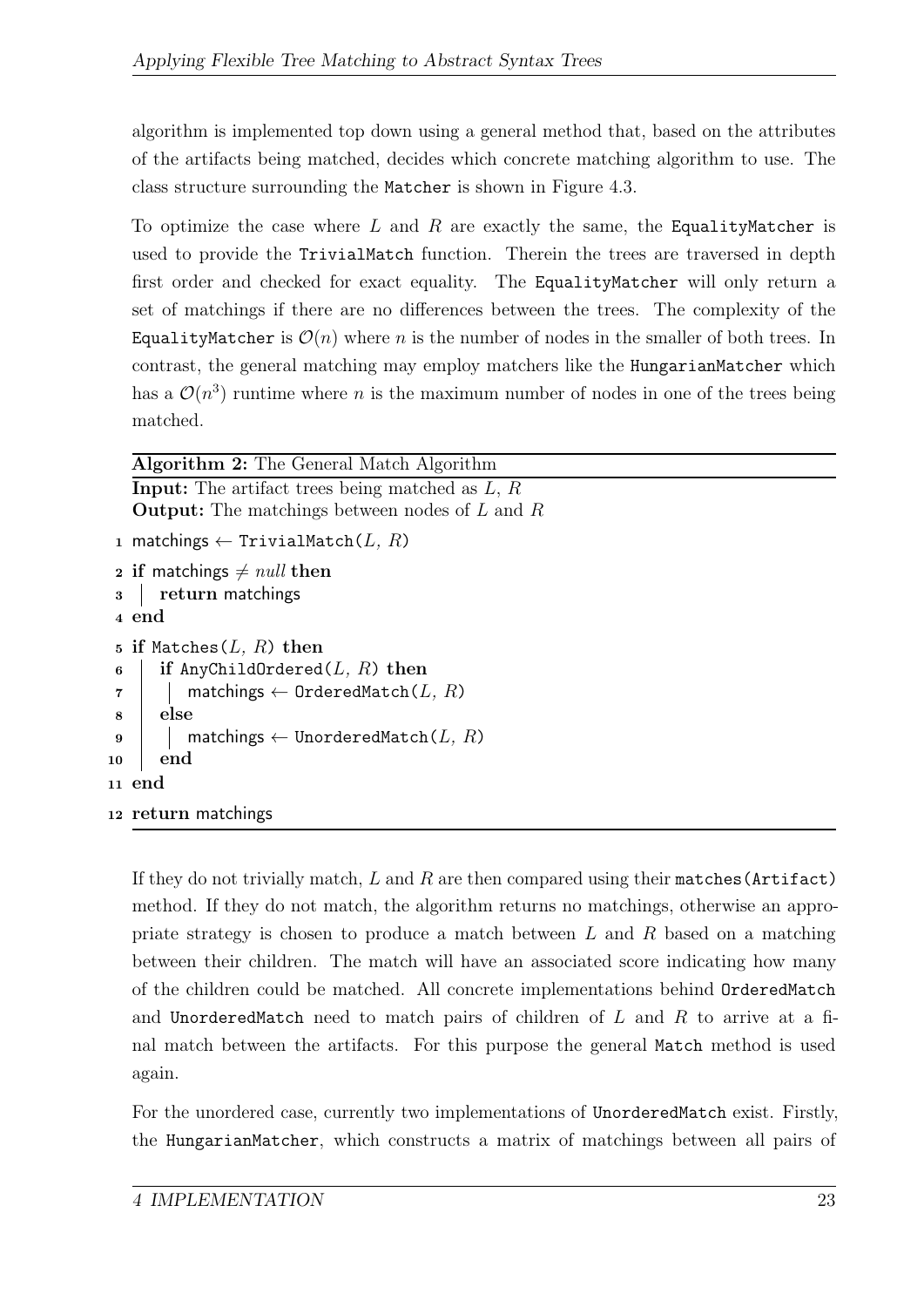<span id="page-33-0"></span>

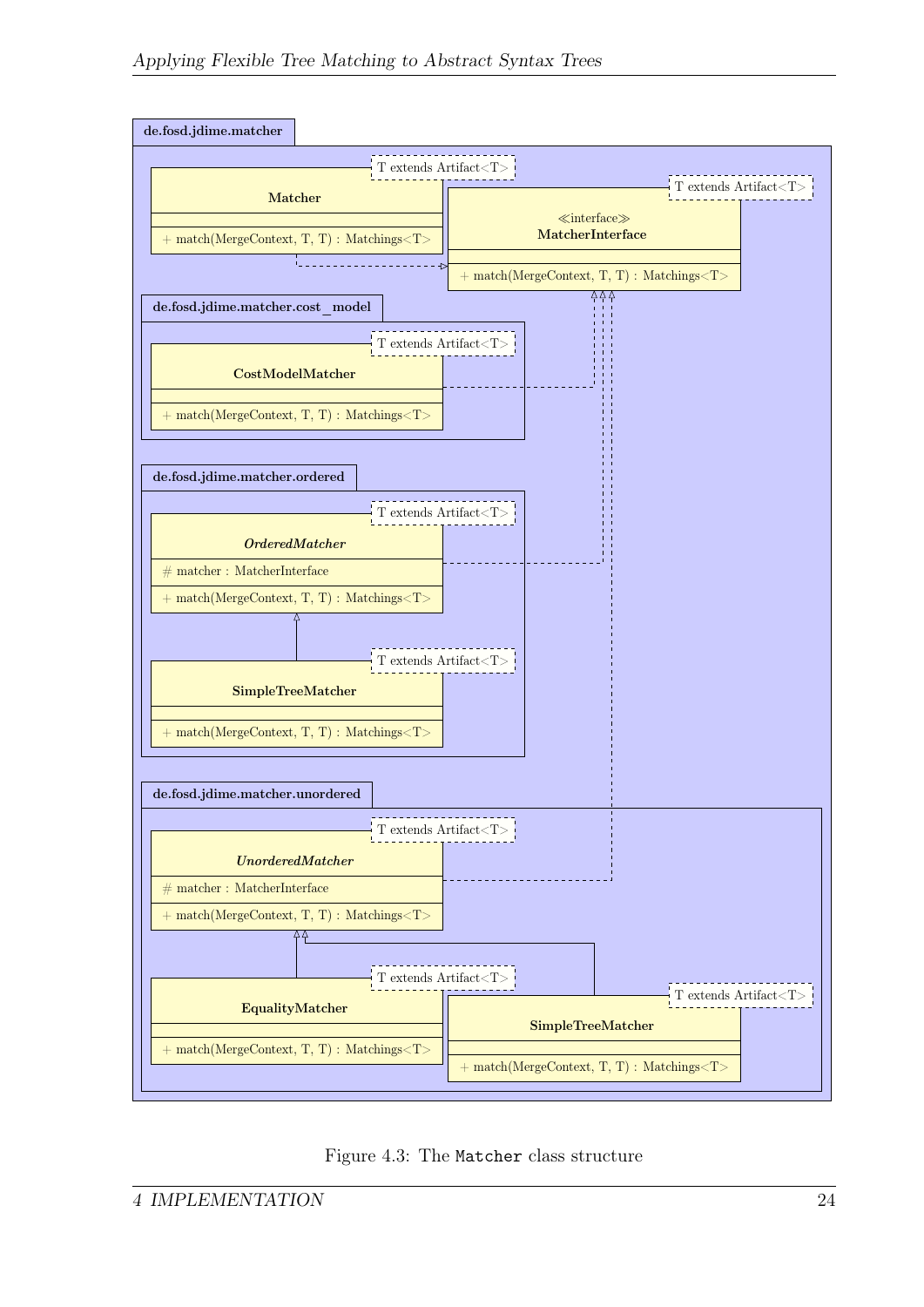<span id="page-34-1"></span>children of  $L$  and  $R$ , interprets the scores of the matchings as edge weights in a bipartite graph between the two sets of children and then solves the assignment problem using the Hungarian Method as described in [\[Kuh10\]](#page-52-7).

If all nodes being matched have a string representation that is unique in their sibling group (as is the case for example for import statements in the ExtendJ AST) a UniqueLabelMatcher is used. This matcher sorts the children of both  $L$  and  $R$  by their unique label and then iterates once over both lists simultaneously to find pairs of matching children.

For ordered trees the SimpleTreeMatcher is used. The class implements a customized version of Yang's "Simple Tree Matching" [\[Yan91\]](#page-52-8). Yang generalized a longest common subsequence algorithm to the problem of matching two trees. A matrix of similarity scores between children of  $L$  and  $R$  is constructed by recursively using the Simple Tree Matching algorithm on pairs of children. In JDime the recursive call is replaced by a call to the general Match method from Algorithm [2.](#page-32-0) The runtime complexity of the original implementation is in  $\mathcal{O}(m \cdot n)$  where m and n are the sizes of the trees L and R.

### <span id="page-34-0"></span>4.2.1 Limitations

The Match method was designed to give an acceptable runtime without using heuristics to match the trees. It solves the *Largest Common Subtree*-problem as opposed to the *Largest* Common **Embedded** Subtree-problem. The former can be solved in  $P$  for both ordered and unordered trees, while the latter is known to be  $\mathcal{NP}$ -hard for unordered trees but is also in  $P$  in the ordered case [\[ZSS92\]](#page-52-9). Unordered trees are the norm when working with abstract syntax trees. Inherent in the design of the Match method are two limitations which this thesis aims to improve upon.

If two nodes do not match, the algorithm aborts instead of comparing the subtrees. Matchings between children of L and R are never considered. Let L and R represent the declaration of the same method (in different revisions of a source code file) and their children the statements within the method. If the only change between the revision were the renaming of that method, then  $L$  and  $R$  themselves would no longer match, but all their children would be exactly the same. In the current implementation of the Match method, the renaming would not be detected and a conflict between the two methods would be produced.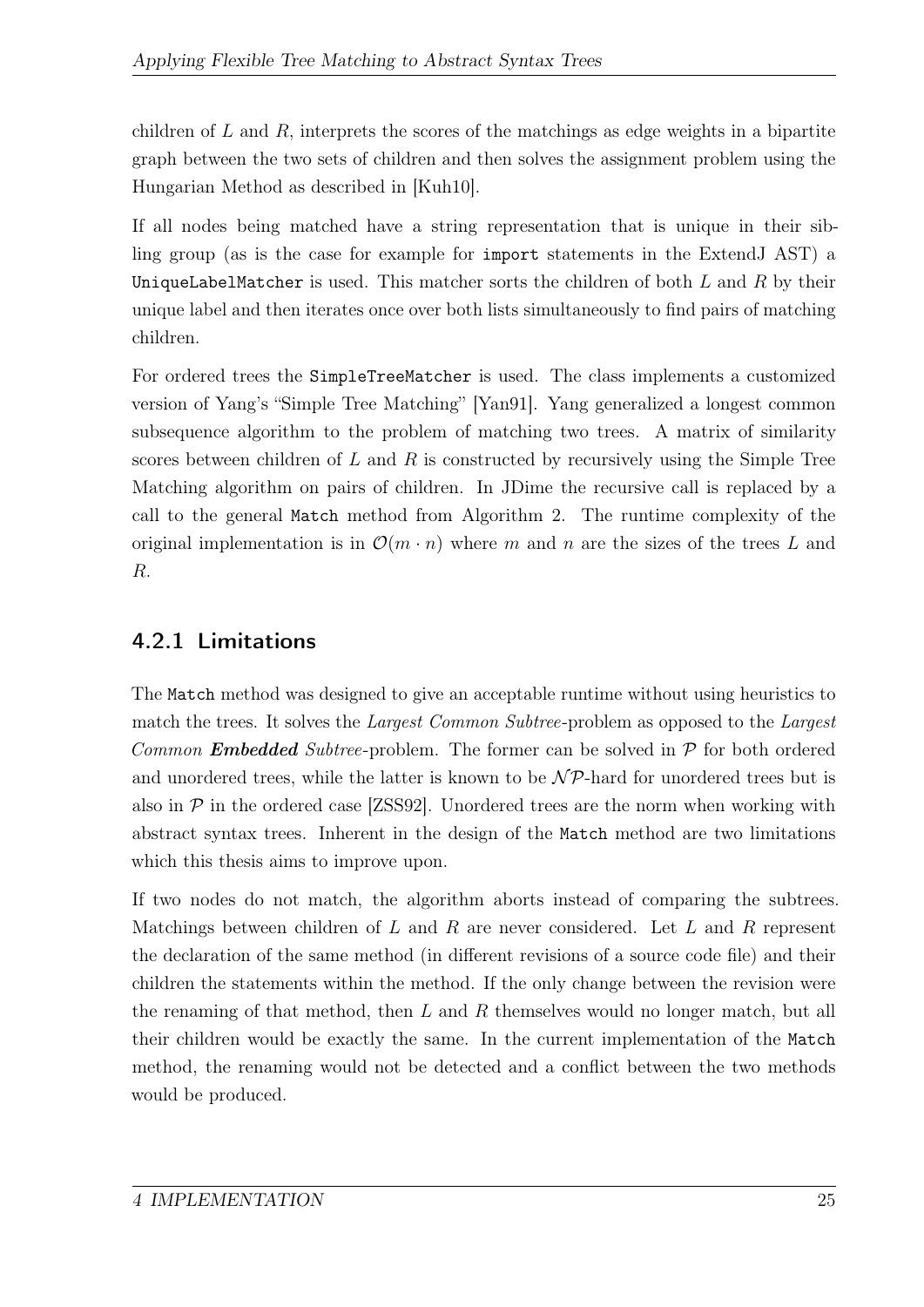<span id="page-35-1"></span>Due to the concrete MatcherInterface implementations being used, only artifacts on the same level in the overall ASTs can be matched. Certain plausible changes in the source code, such as surrounding a number of lines with an if statement, however lead to a portion of the AST moving down one or more levels. The nodes that were moved down can not be matched to their counterparts in the other revision as they are no longer on the same level.

Given well-formatted source code files, an unstructured merge would handle these cases better than the current structured approach. The lines representing the method body (in the renaming case) and the shifted code would be matched by the unstructured algorithm. Producing useful matchings in these situations using a structured strategy is the current development focus of JDime and the motivation for implementing Flexible Tree Matching as an additional matching method.

## <span id="page-35-0"></span>4.3 Implementing Flexible Tree Matching

To extend the JDime matching capabilities a new class implementing the MatcherInterface was added. The CostModelMatcher uses the cost model introduced in Chapter [3](#page-18-0) and the Metropolis algorithm to approximate an optimal set of matchings between AST nodes [\[Kum+11b;](#page-52-3) [CG95\]](#page-51-5).

The main goal in adding the CostModelMatcher was to develop a way of generically dealing with situations that the other matchers could not. In Flexible Tree Matching, all possible pairs of nodes from the two trees may be considered as a matching. This makes it possible to detect renaming of methods and classes as well as code that has been shifted in one tree. The downside of this generalized approach is that less strict guarantees can be made about the matchings. Ordering of siblings is the most striking example: the algorithm can only be incentivized to respect the ordering in the matchings it chooses.

Flexible Tree Matching was introduced independently of implementation concerns in Chapter [3.](#page-18-0) To achieve an acceptable runtime, several optimizations had to be made in the implementation as a JDime matcher. As the algorithm does not share the limitations described in Section [4.2.1](#page-34-0) an increase in runtime over the previous combination of matching algorithms was to be expected. The quality of matchings and the runtime of the algorithm will be further discussed in Chapter [5.](#page-42-0)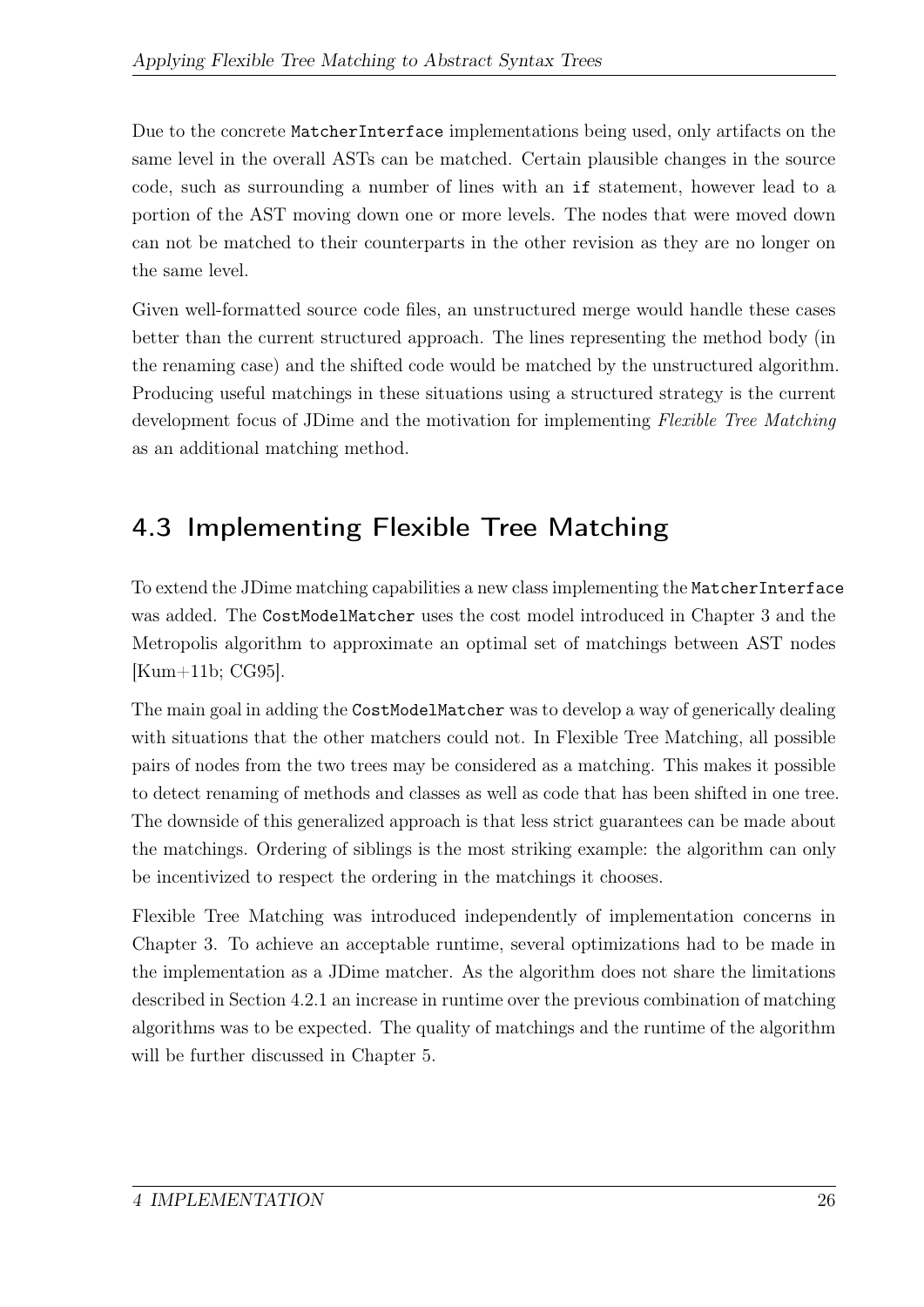

<span id="page-36-0"></span>Figure 4.4: The CostModelMatcher class.

The most important methods used to implement Flexible Tree Matching as a MatcherInterface are shown in Figure [4.4.](#page-36-0) The class provides three public methods. The match(MergeContext, T, T) method is mandated by the interface and returns a set of matchings between nodes of the two given trees. An overloaded version of this method adds an additional parameter to specify a set of matchings that were fixed beforehand. This version of the match(MergeContext, T, T) method will only add matchings between nodes that were not matched in the previously fixed matchings. This detail has been elided from the following pseudocode algorithms to improve readability. cost(MergeContext, Matchings<T>, T, T) is provided to easily calculate the cost of a set of matchings. This is used primarily for comparing the results of classical matchers to those of the CostModelMatcher.

The cost model itself is implemented as two sets of functions which are used internally by the match( $\dots$ ) method. The private version of  $cost(\dots)$ , shown as pseudocode in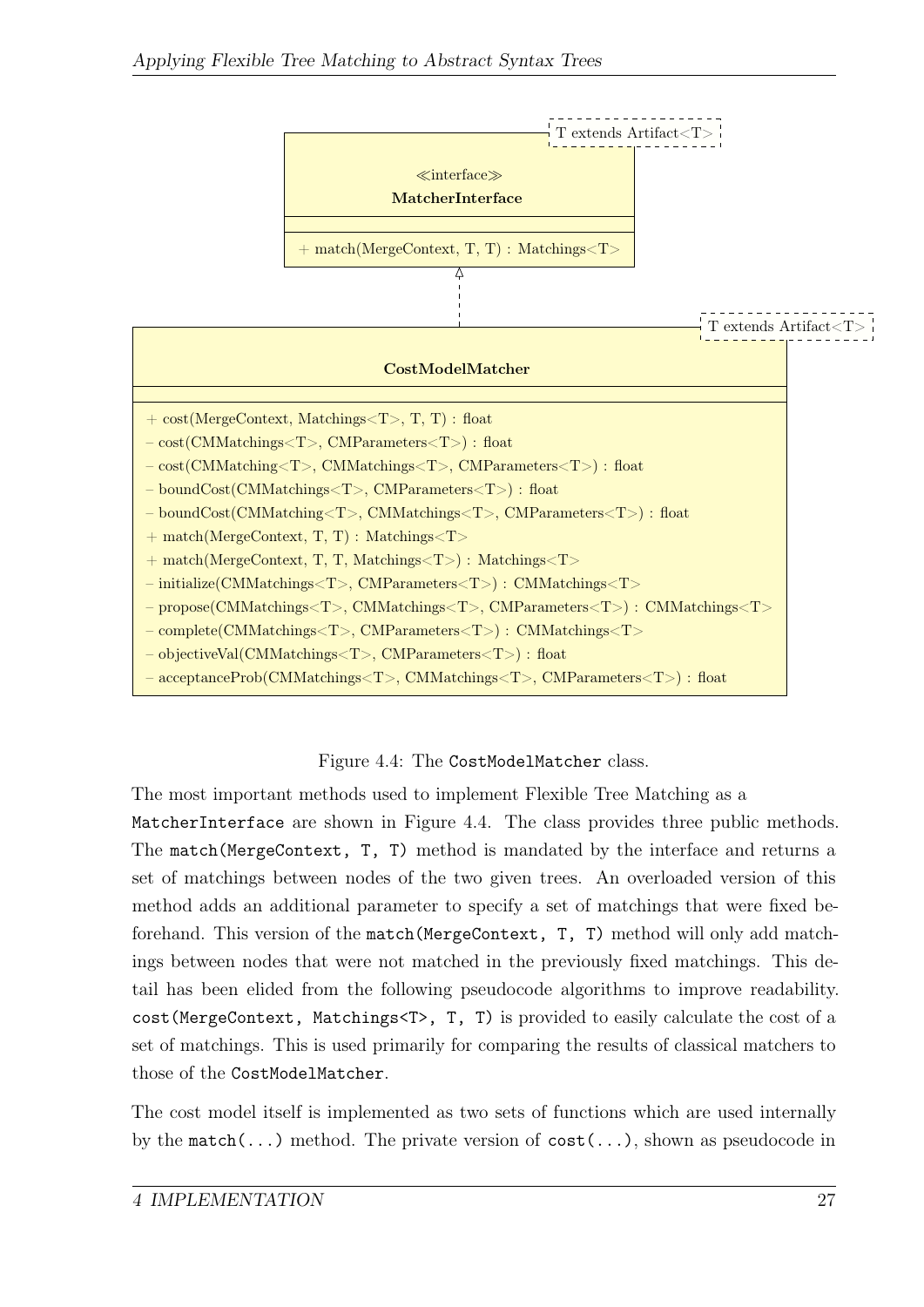```
Algorithm 3: The Exact Cost Functions
1 Function Cost(Matchings) is
2 if IsEmpty(Matchings) then
\vert return 0
4 end
5 \mid \text{sum} \leftarrow 06 for M \leftarrow \text{Matchings} do
7 | sum \leftarrow sum + Cost(M, Matchings)
8 end
9 | \text{Size} \leftarrow \text{TreeSize}(Matchings.L)10 \vert rSize \leftarrow TreeSize(Matchings.R)
11 return sum * \frac{1}{|Size+}lSize+rSize
12 end
13 Function Cost(Matching, Matchings) is
14 if IsNoMatch(Matching) then
15 | return NoMatchCost(Matching)
16 end
17 c_r \leftarrow RenamingCost(Matching, Matchings)
18 c_a \leftarrow AncestryViolationCost(Matching, Matchings)
19 c_s \leftarrow SiblingGroupBreakupCost(Matching, Matchings)
20 c_0 \leftarrow OrderingCost (Matching, Matchings)
21 | return c_r + c_a + c_s + c_o22 end
```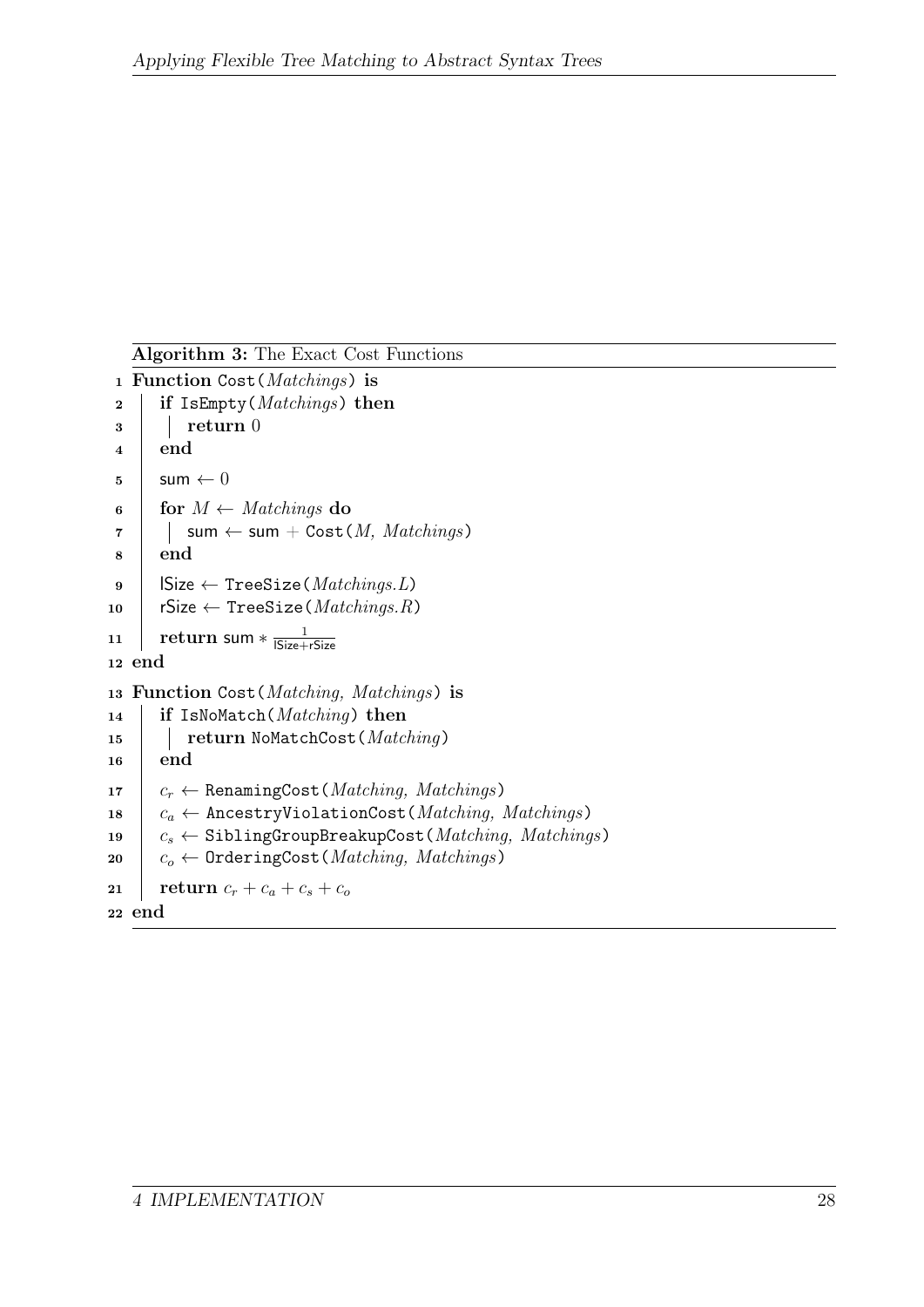Algorithm [3,](#page-37-0) calculates the exact cost of a set of matchings based on the currently set weights. It expects that for every node of the two trees, exactly one matching including this node exists. The boundCost( $\ldots$ ) function is implemented analogously to Algorithm [3.](#page-37-0) It however assumes that there may be more than one matching containing a given node from one of the trees and therefore can only determine a lower and upper bound for  $c_a, c_s$ and  $c_o$ .

It should also be noted that the specific ordering cost function from Section [3.5](#page-24-0) has been added to both the exact and bounded cost functions.

The specific cost functions also implement the modification to the weighting mechanism introduced in Section [3.5.1.](#page-24-1) When a quantity is being weighed it is not simply multiplied by a weight but passed (along with the matching for which the cost is being computed) to a weighting function. This function may be implemented as multiplication but it may also be more complex. The weighting function for the cost of renaming is implemented in such a way that method and class declarations are cheap to rename.

Two main measures were taken to improve the practical runtime of the algorithm. As the calculation of the exact, as well as the bounded cost of an edge only requires read access to the state of the CostModelMatcher, both the cost(...) and boundCost(...) functions are executed in parallel for every matching in the set that is being evaluated. Thanks to the Stream class that was introduced in Java 8, this feature was easily implemented. Additionally a cache was used to store the results of some computations that are needed by several of the specific cost functions. In the case of the boundCost function both the  $c_a$  and  $c_s$  calculations need to find all matchings containing a given node. This result can be cached. The necessary synchronization on the caches is handled by the Java standard library class ConcurrentHashMap.

The speed of the algorithm is mainly dependant on how often the function SortByBoundedCost in Algorithm [4](#page-40-0) is executed. This means that the version of match(...) that pre-fixes some matchings can return quicker the more matching are fixed beforehand.

### <span id="page-38-0"></span>4.3.1 Approximating Optimal Matchings

The  $match(\ldots)$  method is implemented using the customized Metropolis approach from Section [3.3.](#page-22-0) The pseudocode in Algorithm [4](#page-40-0) shows a simplified version of the actual implementation. The main Match function first chooses an initial set of matchings (by invoking Complete with an empty set of fixed matchings). Then the Metropolis algorithm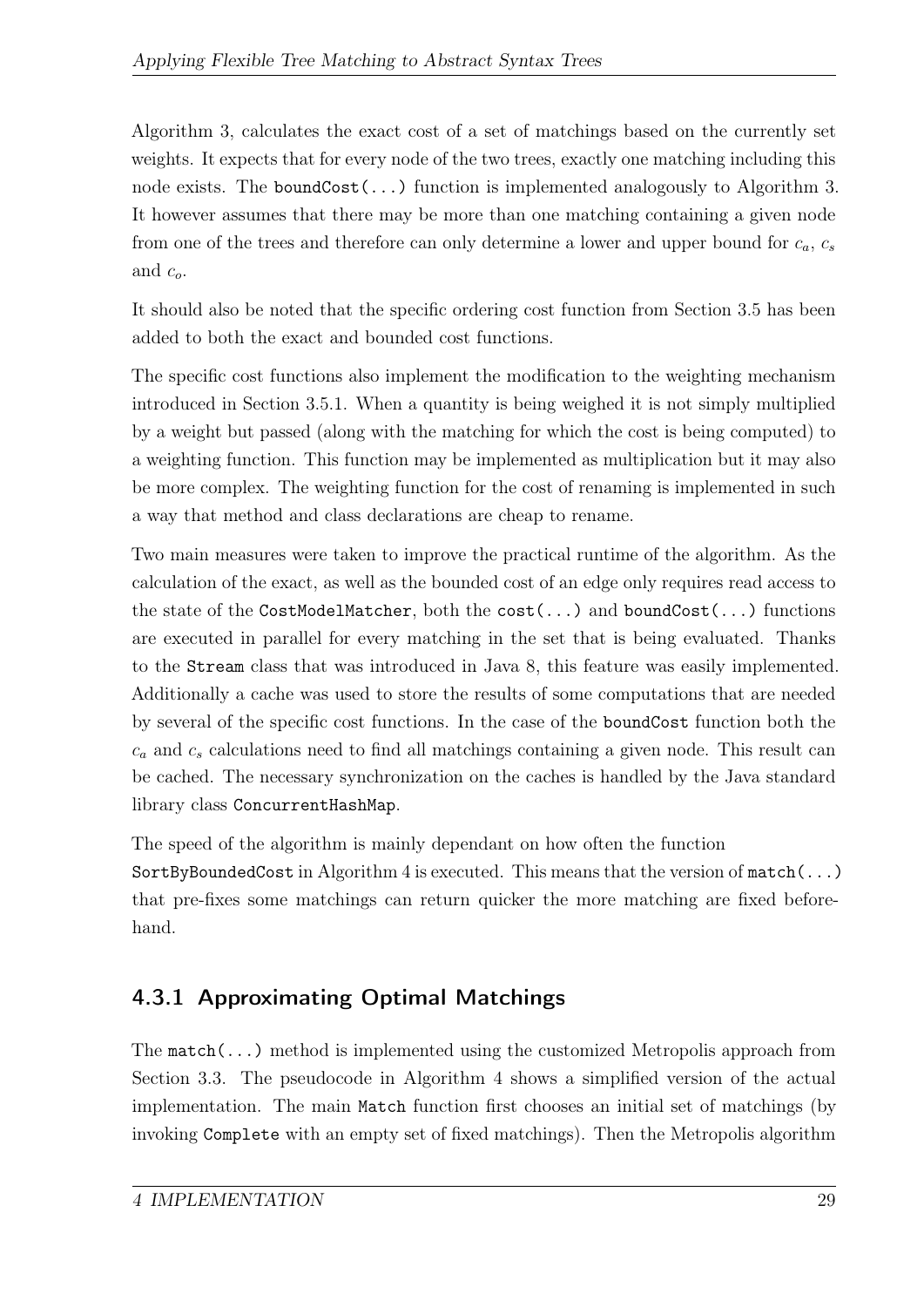with the configured number of iterations is performed. Each consists of proposing a new set of matchings, calculating the acceptance probability for the new set and then accepting or rejecting it. Over all iterations the set of matchings with the lowest cost is saved and returned in the end.

To propose a new set, a random portion of the previous matchings is fixed and then completed to a set that satisfies the constraint that for every node in the left and right tree there is exactly one matching containing that node. Such a set can be passed to AcceptanceProb which uses Cost and the objective function described in Section [3.3](#page-22-0) to determine the chance of accepting the matchings.

Crucial to the quality of the matchings that result from a run of the  $match(\ldots)$  function is how Complete is implemented. The algorithm starts with the complete bipartite graph between the two trees. The matchings making up the graph are randomly shuffled to prevent any bias resulting from the iteration order. From this set all matchings are pruned that are not part of *fixed* matchings but contain an artifact that is part of a matching in fixed matchings. Then a loop is executed that runs until for each node in the trees only one matching remains that contains the node.

In each iteration of the loop, the bounded costs for all remaining matchings in the current subset of the bipartite graph are calculated and the matchings are sorted by their lower (and then upper) bound. Then a matching (that has not previously been fixed) is chosen from this list. To find a matching to fix, the authors of the original paper describe traversing the list in order of increasing bound and considering each matching with a fixed probability  $p$ . To avoid this iteration a probability distribution with probability mass function  $P(X = k) = p \cdot (1-p)^k$  is sampled using the inversion method until a valid index into the remaining matchings is found. This method ensures that less costly matchings are more likely to be fixed as they have a lower index in the sorted list.

### <span id="page-39-0"></span>4.3.2 Integration

Several options exist for integrating the CostModelMatcher into JDime. The most naive way of using it is to replace the previous matchers entirely as the CostModelMatcher should theoretically be able to deal with all situations that they covered. This however forces JDime to use Flexible Tree Matching even in situations that are not complicated enough to warrant the complexity of the Flexible Tree Matching algorithm. One such case is the sanity check of matching a tree with itself. In this case the CostModelMatcher has the same runtime as with any other pair of trees. This is unacceptable compared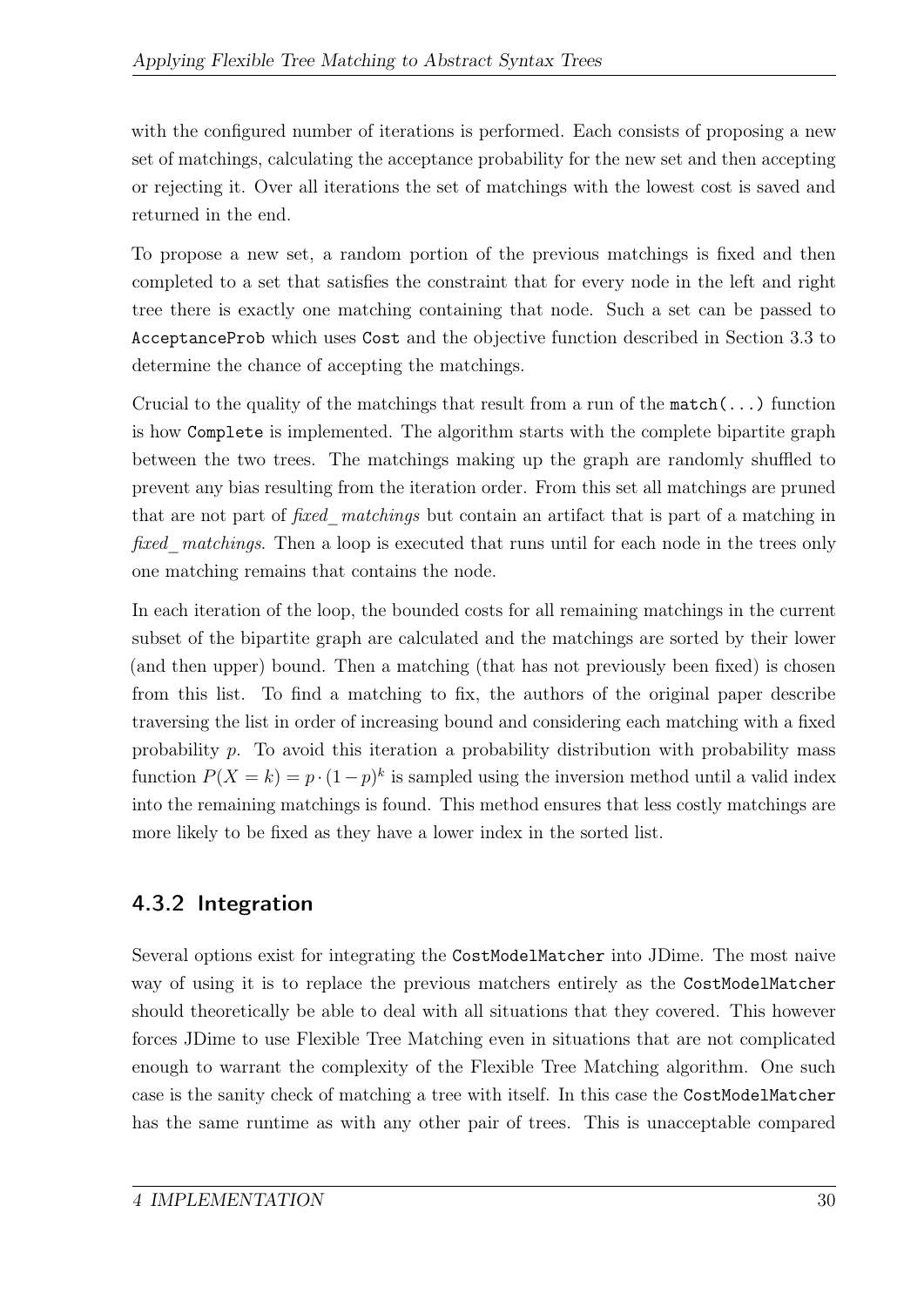```
Algorithm 4: The Approximation Algorithm for Optimal Matchings
```

```
1 Function Match(L, R) is
2 matchings \leftarrow Initialize(L, R)
\mathbf{3} | lowest \leftarrow matchings
4 for i \leftarrow 0; i < number iterations; i \leftarrow i + 1 do
5 | | next matchings \leftarrow Propose(matchings)
6 if Chance(AcceptanceProb(matchings, next matchings)) then
7 | | matchings \leftarrow next matchings
8 | end
9 if Cost(next_matchings) < Cost(lowest) then
10 | | lowest \leftarrow next matchings
11 end
12 end
13 return lowest
14 end
15 Function Propose(matchings) is
16 index \leftarrow RandomInt (Length (matchings))
17 | fixed \leftarrow Sublist(matchings, index)
18 | return Complete(fixed)
19 end
20 Function Complete(fixed_matchings) is
21 current ← Bipartite(fixed matchings.L, fixed matchings.R)
22 Fixed \leftarrow Copy(fixed matchings)
23 PruneAll(current, fixed)
24 while Length(fixed) \neq Length(current) do
25 | SortByBoundedCost (current)
26 | fixable ← RemoveAll(Copy(current), fixed)
27 | to_fix \leftarrow Get(fixable, SampleInt(Length(fixable)))
28 | Add(fixed, to fix)
29 | Prune(current, to fix)
30 end
31 return fixed
32 end
```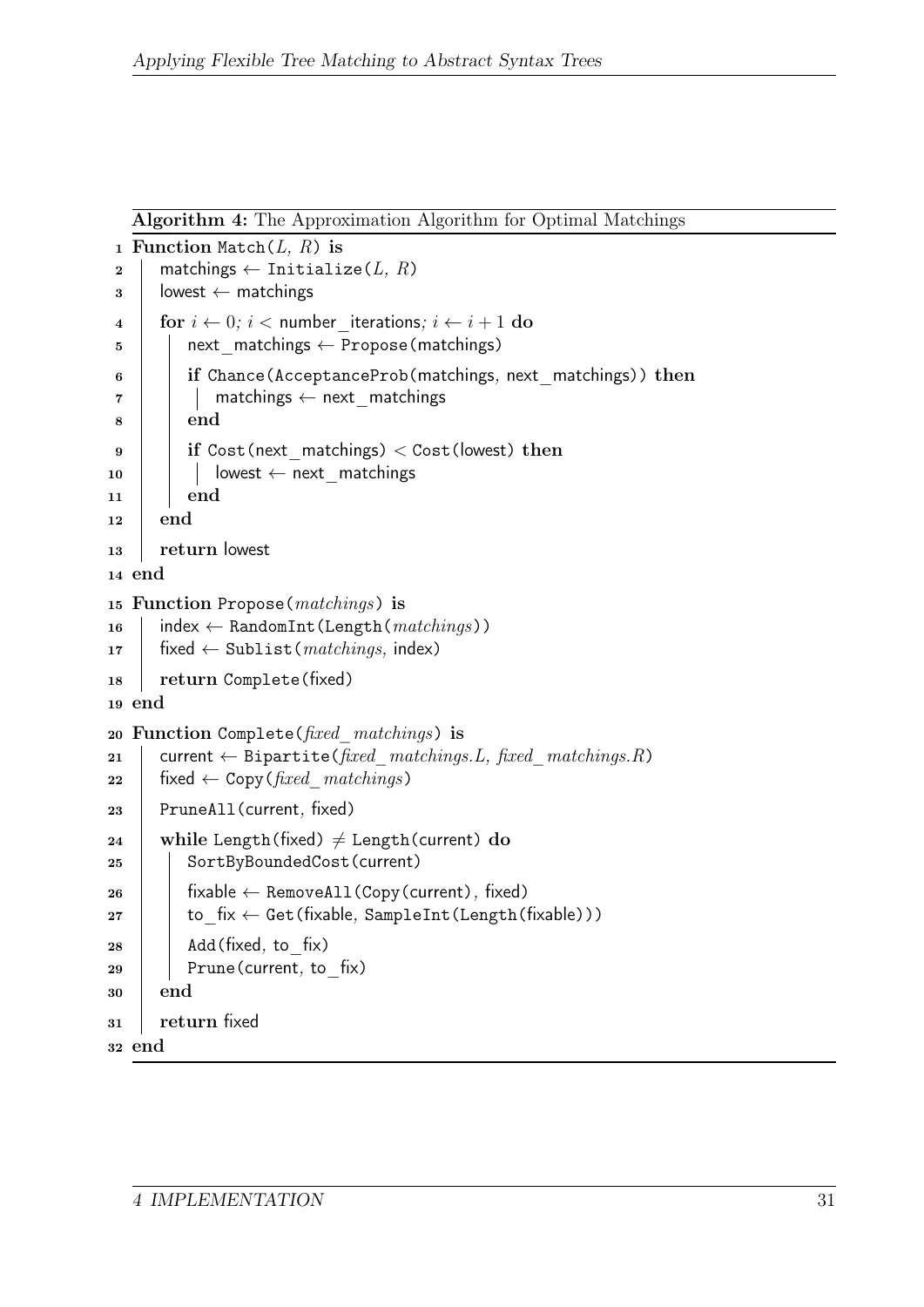to the minimal runtime of the EqualityMatcher that dealt with this situation previously.

To minimize the amount of edges the CostModelMatcher has to consider, but still use it to improve the quality of matchings, two approaches were implemented. One is to use the CostModelMatcher as a post processing step over the matchings that were produced by the classical matchers. To that end the pre-fixing capability described in Section [4.3](#page-36-0) is used. All classical matchings are fixed and the CostModelMatcher is used to try and match the previously unmatched nodes.

The second approach is to use the CostModelMatcher during the execution of the classical matchers (see Algorithm [2\)](#page-32-0) whenever a subtree was not fully matched. A threshold was implemented to determine how little of the subtree has to be matched for the CostModelMatcher to become active. If using the CostModelMatcher leads to more nodes being matched, its matchings are returned instead of those of whatever concrete matcher was chosen.

These options are compared and evaluated in Chapter [5.](#page-42-0)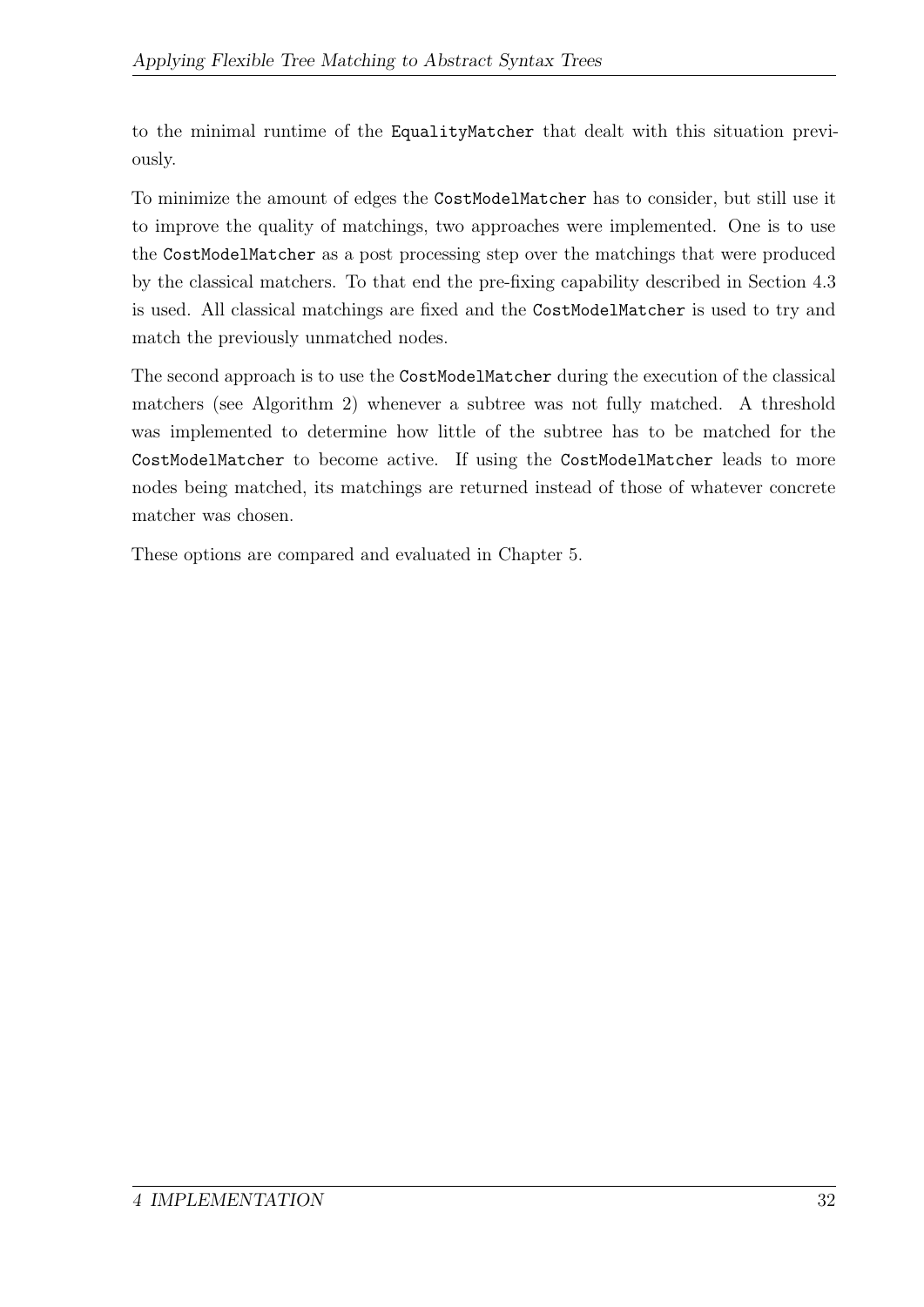# <span id="page-42-0"></span>5 Evaluation

The success of the addition of the CostModelMatcher to JDime is evaluated using a set of test cases that contain situations in which JDime hopes to improve the merge results over unstructured tools. Different JDime configurations are used to produce sets of matchings for these scenarios. For each test case, an optimal set of reference matchings was constructed by hand if the classical matcher could not produce it.

To compare the sets of matchings against the reference, the Jaccard similarity coefficient is used. For two sets A and B it is defined as  $J(A, B) = 1$  if both A and B are empty, otherwise it is

$$
J(A, B) = \frac{|A \cap B|}{|A \cup B|}.
$$

For every configuration, the similarity of the matchings to the reference, and the runtime of the configuration, are contrasted.

#### <span id="page-42-1"></span>5.1 Setup

Four configurations of JDime (as introduced in Section [4.3.2\)](#page-39-0) will be compared. The names defined in Table [5.1](#page-42-2) are used to refer to the configurations in the rest of this chapter.

<span id="page-42-2"></span>

|       | Name Description                                                                                                                  |  |
|-------|-----------------------------------------------------------------------------------------------------------------------------------|--|
| $C_1$ | The JDime matchers without the addition of the CostModelMatcher. This<br>provides the baseline this thesis hopes to improve upon. |  |
| $C_2$ | The CostModelMatcher as a replacement of the classical matchers.                                                                  |  |
| $C_3$ | The CostModelMatcher as a post-processing step after the classical matchers.                                                      |  |
| $C_4$ | The CostModelMatcher as an integrated component of the Match method from<br>Algorithm 2.                                          |  |

Table 5.1: The JDime Configurations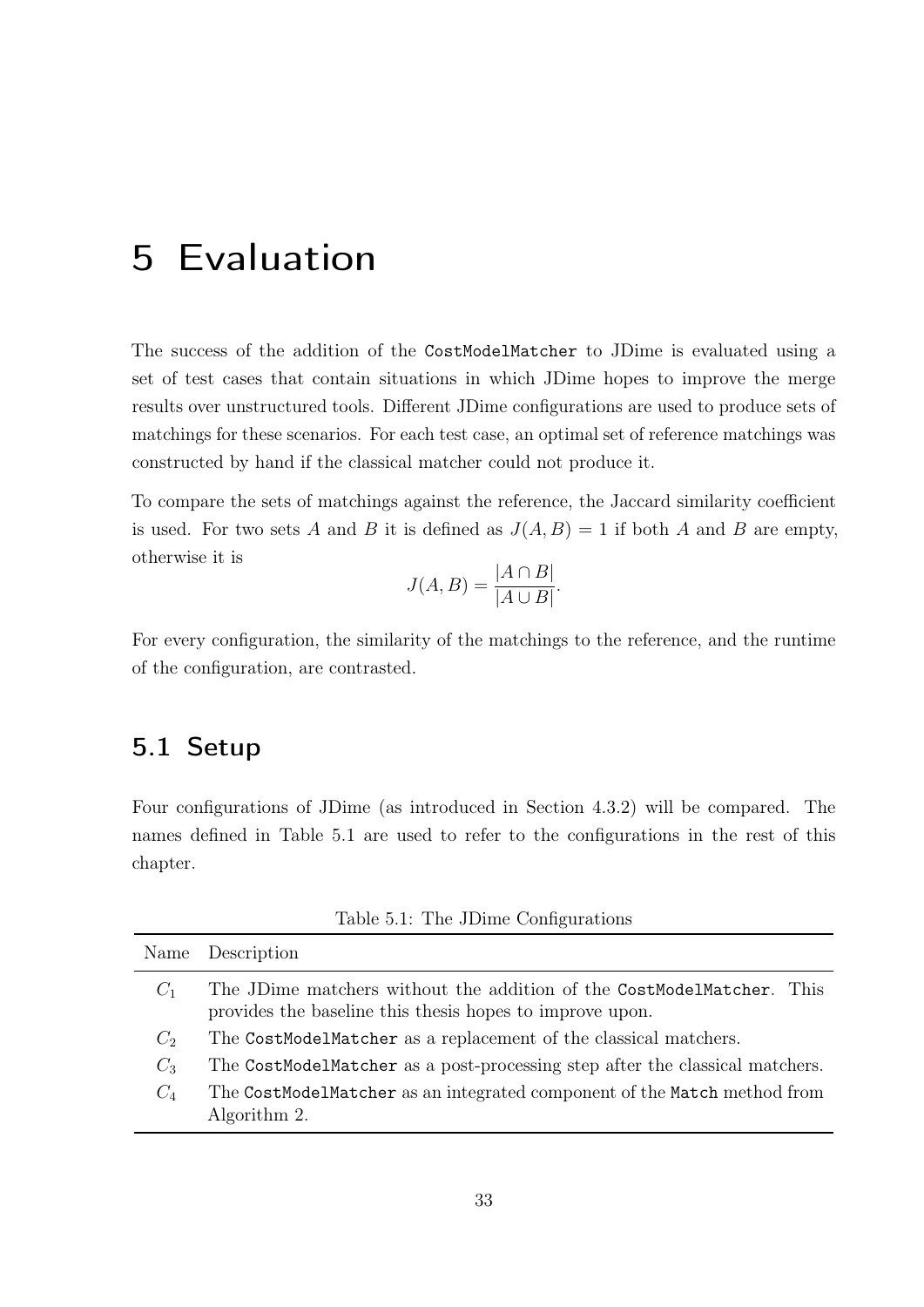### <span id="page-43-0"></span>5.1.1 Merge Tasks

Six merge tasks were constructed to test the effectiveness of Flexible Tree Matching in  $C_2$  to  $C_4$  compared to  $C_1$ . Most were deliberately chosen to exhibit weaknesses of the previous JDime matchers.

The MovedMethod task in Listing [5.1](#page-43-1) shows the strength of structured merging. Traditional unstructured tools produce a conflict when faced with the reordering of methods in a class. In the AST, this change is represented by the reordering of the children of the nodes representing the class declaration. JDime can deal with this situation by performing unordered matching. This test case is included to determine whether the CostModelMatcher can handle reordering as well, specifically since the ordering cost  $c<sub>o</sub>$  was added in such a way that it should not punish edges in this case.

```
public class MovedMethod {
\overline{2}3 private void foo() {
4 System.out.println("Hallo");
5 }
6
7 public int bar() {
8 return 42;
9 }
10 }
                                   1 public class MovedMethod {
                                   \circ3 public int bar() {
                                   4 return 42;
                                        5 }
                                   6
                                   7 private void foo() {
                                   8 System.out.println("Hallo");
                                   9 }
                                   10 }
```
<span id="page-43-1"></span>Listing 5.1: Merge Task 1: MovedMethod

The first limitation described in Section [4.2.1](#page-34-0) is exemplified by the test case in Listing [5.2.](#page-44-0) The renamed methods can not be matched by JDime since the method declaration nodes have different labels. Matching stops at the declaration nodes and the trees representing the bodies of the methods are never examined. Using Flexible Tree Matching, the hope is to match the method declaration nodes and all their children.

In Listing [5.3](#page-44-1) a code fragment was surrounded with a for-loop construct. In the AST, this means adding several layers of nodes representing the loop before the subtree of the surrounded fragment occurs. A challenge here is that the loop, as well as the surrounded fragment contain a variable assignment producing a similar AST.

Listing [5.4](#page-44-2) represents a similar problem as Listing [5.3](#page-44-1) does, however with the added complexity of the catch block. The CostModelMatcher is expected to match the surrounded code but not the additional nodes of the surrounding construct.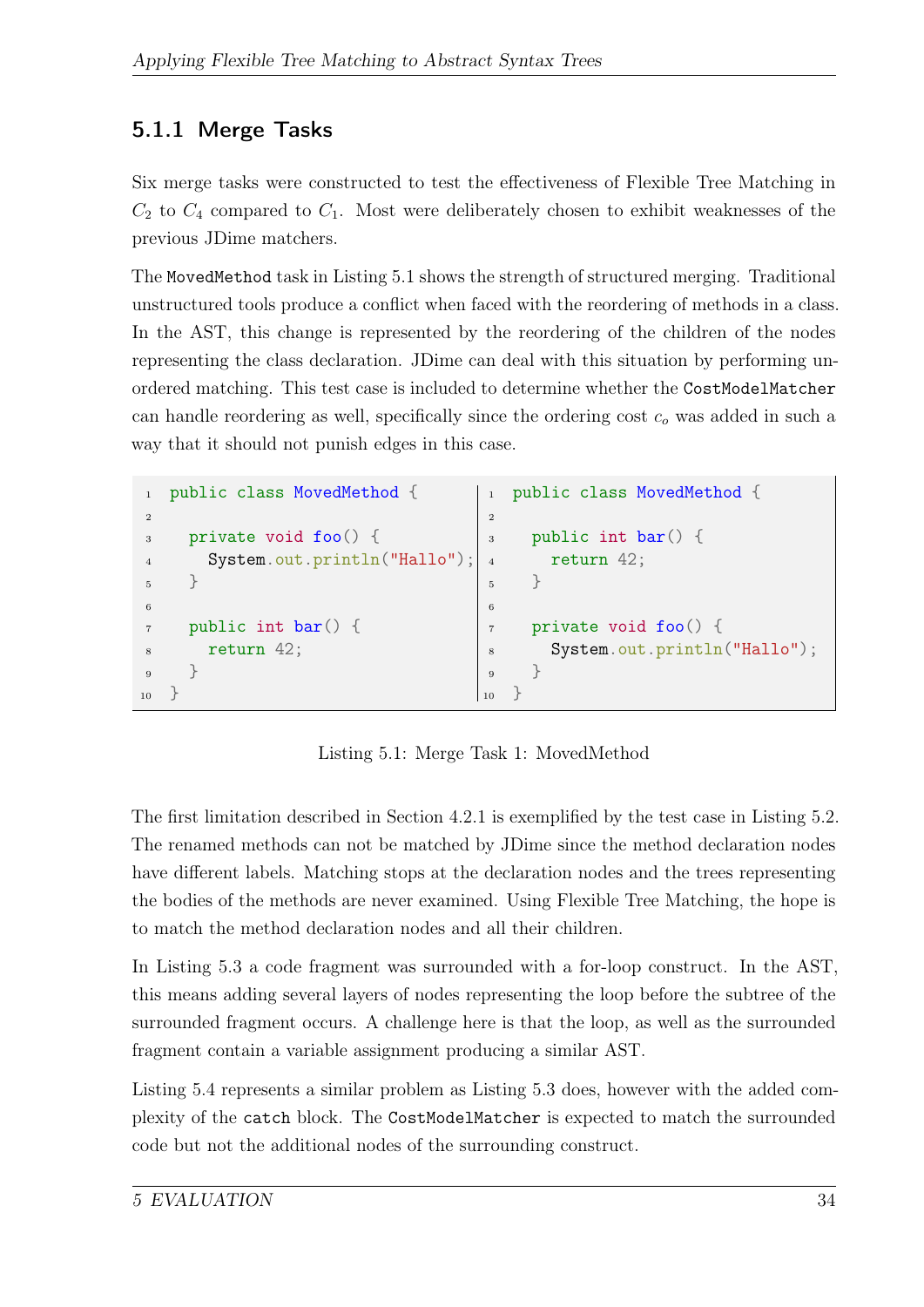```
1 public class RenamedMethod {
\overline{2}3 int getAnswer() {
4 return 42;
5 }
6 }
                                    | 1 public class RenamedMethod {
                                     \overline{2}3 int getResult() {
                                     4 return 42;
                                     5 }
                                     6 }
```
<span id="page-44-0"></span>

|  | Listing 5.2: Merge Task 2: RenamedMethod |
|--|------------------------------------------|
|  |                                          |

```
1 public class SurroundWithLoop {
2
3 public boolean isOnline() {
4 boolean online = false;
5
6 online = check();
7
8 return online;
9 }
10
11 public boolean check() {
12 return true;
13 \t314 }
                                   1 public class SurroundWithLoop {
                                    2
                                    3 public boolean isOnline() {
                                    4 boolean online = false;
                                    5
                                    6 for (int i = 0; i < 5; i++) {
                                    7 online = check();
                                    8 }
                                    9
                                   10 return online;
                                   11 }
                                   12
                                   13 public boolean check() {
                                   14 return true;
                                   15 }
                                   \vert_{16} }
```
<span id="page-44-1"></span>Listing 5.3: Merge Task 3: SurroundWithLoop

```
1 public class SurroundWithTry {
2
3 public void doSmth() {
4 String s = ex();
5 }
6
7 private String ex() {
8 throw new RuntimeException();
9 }
10 }
                                  1 public class SurroundWithTry {
                                   2
                                   3 public void doSmth() {
                                   4 try {
                                   5 String s = ex();
                                   6 } catch (RuntimeException e) {
                                   7 e.printStackTrace();
                                   8 }
                                   9 }
                                  10
                                  11 private String ex() {
                                  12 throw new RuntimeException();
                                  13 }
                                  \vert 14 }
```
<span id="page-44-2"></span>Listing 5.4: Merge Task 4: SurroundWithTry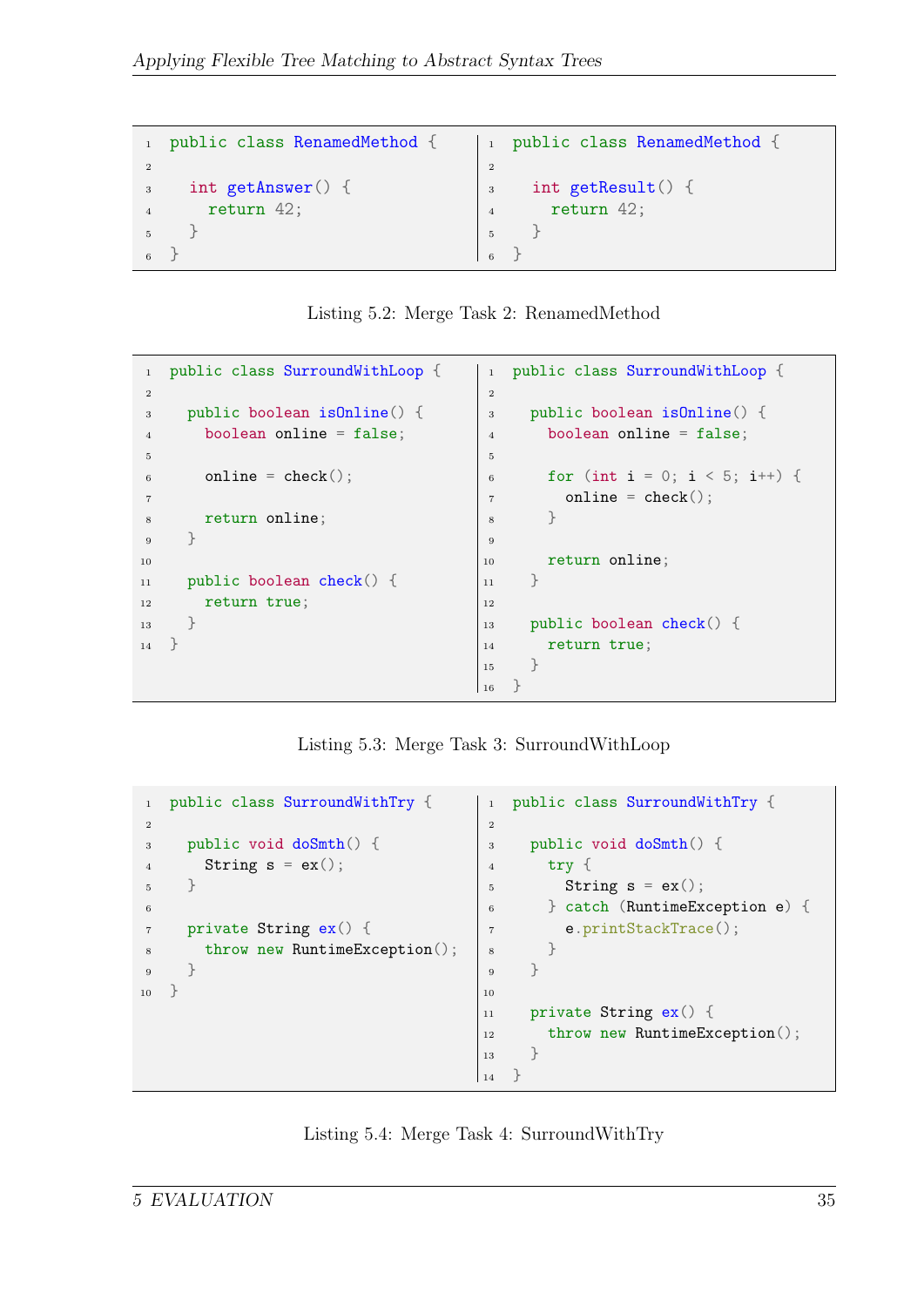In Listing [5.5](#page-45-1) the left lines 7 and 8 are surrounded by another common construct, the if block. Matching the surrounded code fragment is complicated by the addition of the right line 12 whose AST has a similar structure and is on the same level as the one contributed by the left line 8.

```
1 import java.util.List;
2
3 public class ShiftedCode {
4 public List<String> 1;
5
6 public int firstLength() {
\tau String s = 1.get(0);8 return s.length();
9 }
10 }
                                      1 import java.util.List;
                                      \overline{2}3 public class ShiftedCode {
                                      4 public List<String> 1;
                                      5
                                      6 public int firstLength() {
                                      7 \quad \text{if} \quad (1 \text{ != null}) \ \{\text{string } s = 1 \text{.get}(0);9 return s.length();
                                     10 }
                                     11
                                     12 return 0;
                                     13 }
                                     14 }
```
<span id="page-45-1"></span>Listing 5.5: Merge Task 5: ShiftedCode

In addition to these five merge tasks a test case in which an AST is matched against itself was added to act as a sanity check. This case will be labeled as Sanity.

### <span id="page-45-0"></span>5.1.2 Parameters

To generate optimal matchings, the Flexible Tree Matching algorithm requires a domain specific configuration via its parameters. The weights  $w_n$ ,  $w_r$ ,  $w_a$ ,  $w_s$  and  $w_o$  have a major influence on the matchings the algorithm produces. Other than that, the parameters that have to be fixed are the fixing probability  $p$  in SampleInt of Algorithm [3,](#page-37-0) the scaling factor  $\beta$  in the objective function of the Metropolis algorithm, and the number of iterations to run when approximating optimal matchings.

In Section 8 of their paper Kumar et al. describe their approach to learning a cost model that produces mappings with desirable characteristics for their use case. They set up a number of reference matchings and then use the generalized perceptron algorithm to learn weights that minimize the cost of these matchings. The weights that were used to generate the results in Section [5.2](#page-46-0) were learned using a different technique.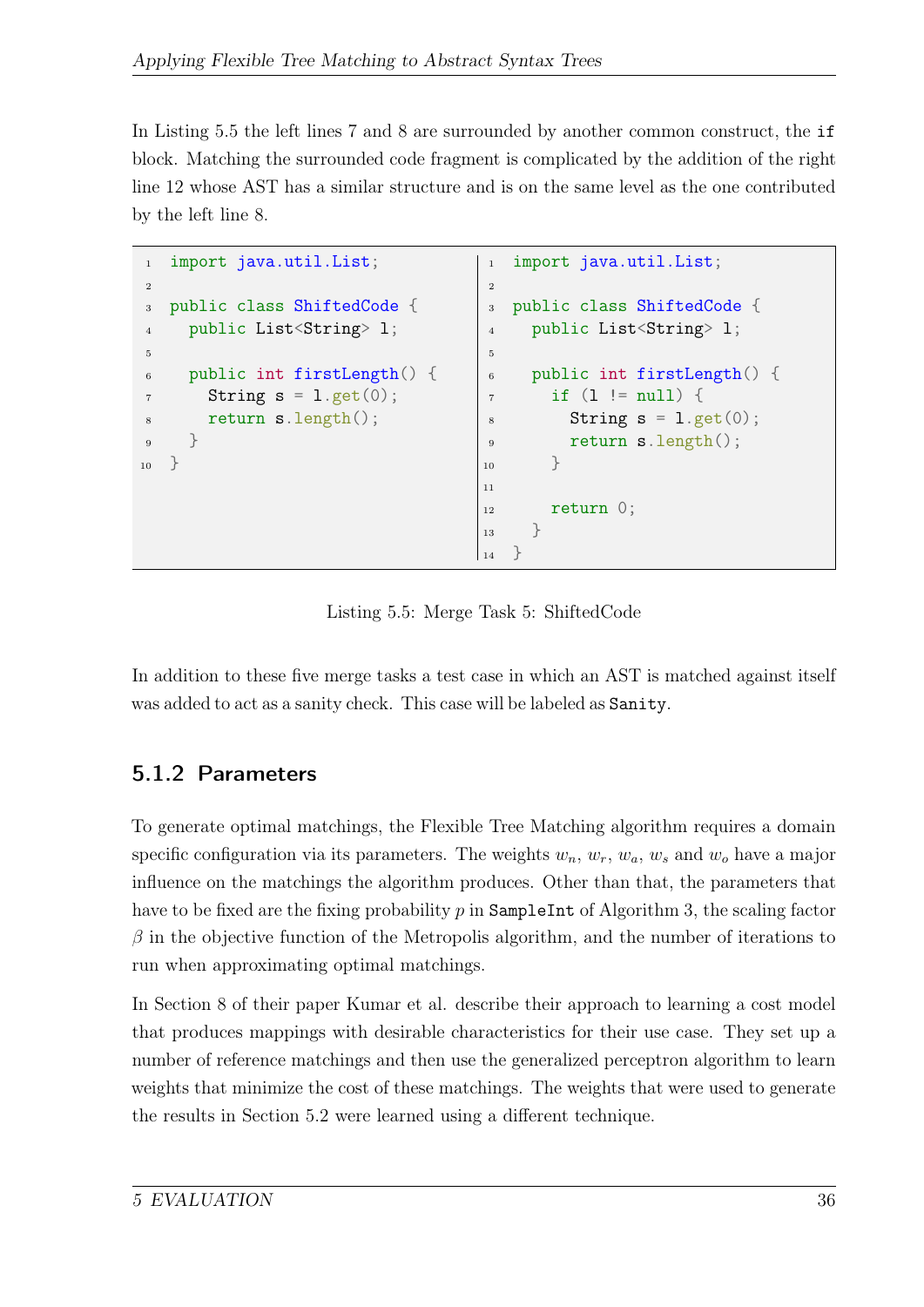Given the reference matchings described in the previous section, the Jaccard index provides a convenient way of calculating the quality of a set of matchings. A fitness function was defined as the average similarity (over all test cases) of the results of the standalone CostModelMatcher and the reference matchings. This fitness function takes as an input the weights to use for producing matchings. For a single chromosome of five values from the range [0, 1] corresponding to the weights, the fitness function was maximised using an evolutionary algorithm provided by the Jenetics<sup>[1](#page-46-1)</sup> library. After 100 generations, the cost model  $w_r = 0.7$ ,  $w_n = 0.9$ ,  $w_a = 0.45$ ,  $w_s = 0.30$ , and  $w_o = 0.95$  was chosen. Increasing the generation count did not result in a better average fitness.

As in the original paper,  $p$  was set to 0.7. Recall that, when completing a subset of the complete bipartite graph to a set of matchings in which every node is covered by exactly one element, the probability of fixing the matching at index k is  $P(X = k) = p \cdot (1 - p)^k$ . Choosing  $p$  as 0.7 leads to matchings being chosen that have very low bounds, as these make up the lower indices of the available matchings.

The parameter  $\beta$  was fixed at 30 since all involved trees have a similar size. This choice leads to the probability of accepting a significantly higher cost set of matchings (for the merge tasks being considered) being under 40%. Kumar et al. do not mention how they arrived their choice for  $\beta$ , only that it is determined based on the size of the trees. An AST specific function for calculating  $\beta$  may be a topic of future work.

The Metropolis algorithm was configured to perform 200 iterations. For their use case, Kumar et al. used 100 iterations. For the merge tasks being evaluated, an increase in matching quality was observed by using 200 (but not more) iterations.

## <span id="page-46-0"></span>5.2 Results

The results were gathered on a machine equipped with an Intel Core i7-4790 clocked at 3.60 GHz with 16 GiB of RAM available. Table [5.2](#page-47-2) shows the runtimes of the different configurations for the test cases. As the application is running multithreaded inside the Java Virtual Machine, the runtimes were averaged over 20 runs.

Table [5.3](#page-47-3) contains the similarity of the matchings that the configurations produced to the reference matchings. The similarity is calculated by taking the aforementioned Jaccard coefficient.

<span id="page-46-1"></span><sup>&</sup>lt;sup>1</sup>URL: <http://jenetics.io/> (visited on  $15/09/2016$ ).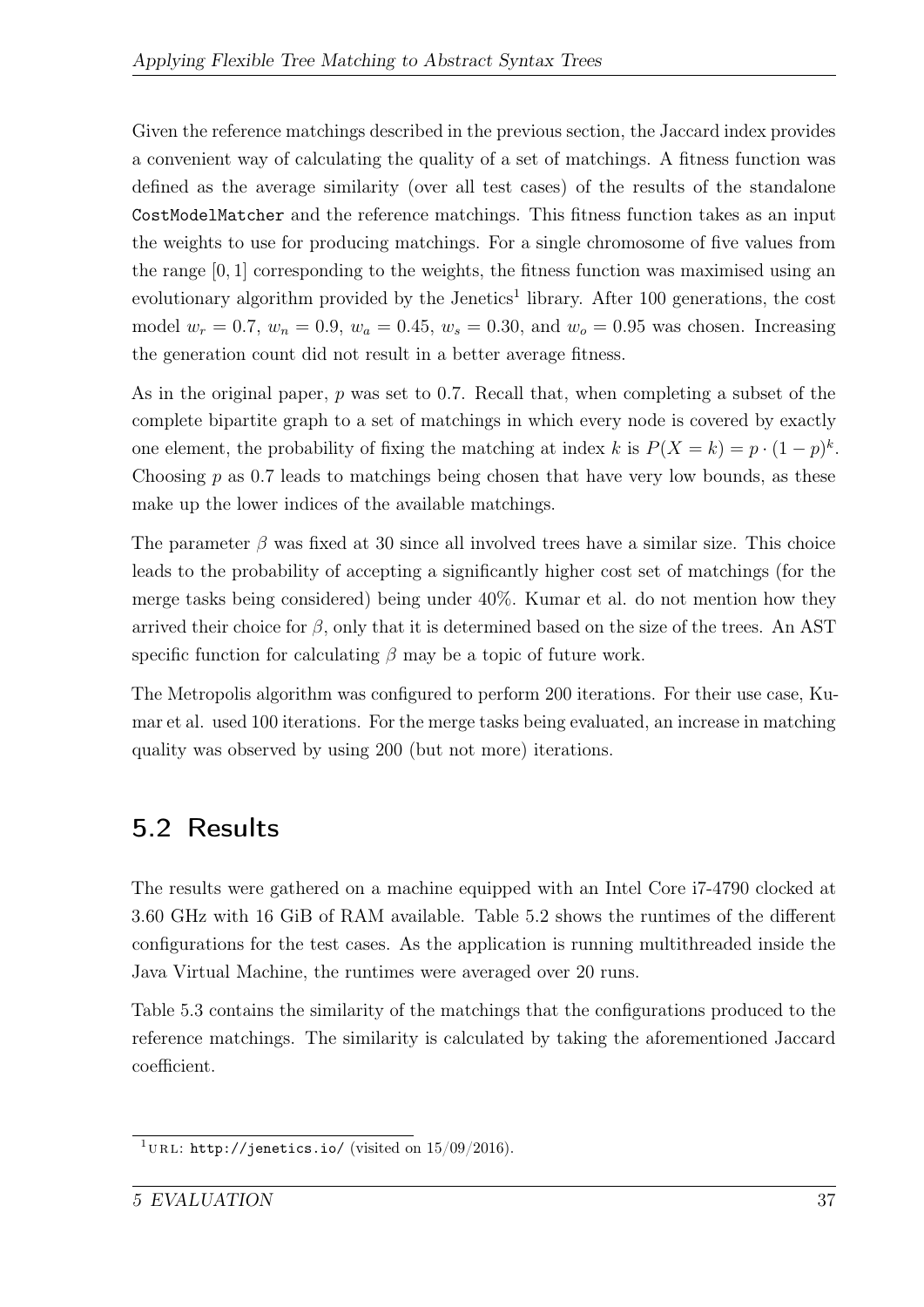<span id="page-47-2"></span>

|                             | Merge Task       | $C_1$ | $C_2$     | $C_3$  | $C_4$    |
|-----------------------------|------------------|-------|-----------|--------|----------|
|                             | MovedMethod      | 1.15  | 5,191.10  | 0.50   | 301.60   |
| $\mathcal{D}_{\mathcal{L}}$ | RenamedMethod    | 0.15  | 1,119.50  | 232.95 | 369.95   |
| 3                           | SurroundWithLoop | 0.40  | 14,111.05 | 542.10 | 457.75   |
|                             | SurroundWithTry  | 0.30  | 11,900.75 | 600.15 | 1,153.60 |
| 5                           | ShiftedCode      | 0.25  | 12,909.45 | 699.90 | 2,657.85 |
|                             | Sanity           | 0.25  | 12,056.30 | 0.25   | 0.20     |

Table 5.2: The Runtime Results in Milliseconds

<span id="page-47-3"></span>

| $C_4$   |
|---------|
| 100.00% |
| 100.00% |
| 90.20%  |
| 88.00%  |
| 96.00%  |
| 100.00% |
|         |

Table 5.3: The Similarity Results

### <span id="page-47-0"></span>5.3 Discussion

The aim of this thesis was to evaluate whether Flexible Tree Matching could be applied to abstract syntax trees and improve the tree matching capabilities of JDime. With the data collected in Tables [5.2](#page-47-2) and [5.3,](#page-47-3) this section will evaluate the increase in matching performance over the classical matchers and examine where the various configurations of the CostModelMatcher failed to produce optimal matchings. See Table [5.1](#page-42-2) for a detailed description of the configurations.

### <span id="page-47-1"></span>5.3.1 Configuration  $C_1$

The first column of Table [5.3](#page-47-3) shows, as expected, that the old JDime matchers do not match the test cases, except MovedMethod and the sanity check, properly. In case 2, the reference matches the whole left AST to its right counterpart.  $C_1$  only manages to match the nodes above the method declaration. For cases 3 to 5 the old matchers also match the upper levels of the ASTs but can not match the surrounded code pieces lower in the tree.  $C_1$  still achives relatively high scores since the surrounded fragments only account for a small piece of the AST. The sanity test of matching a tree against itself is of course passed by the old matchers.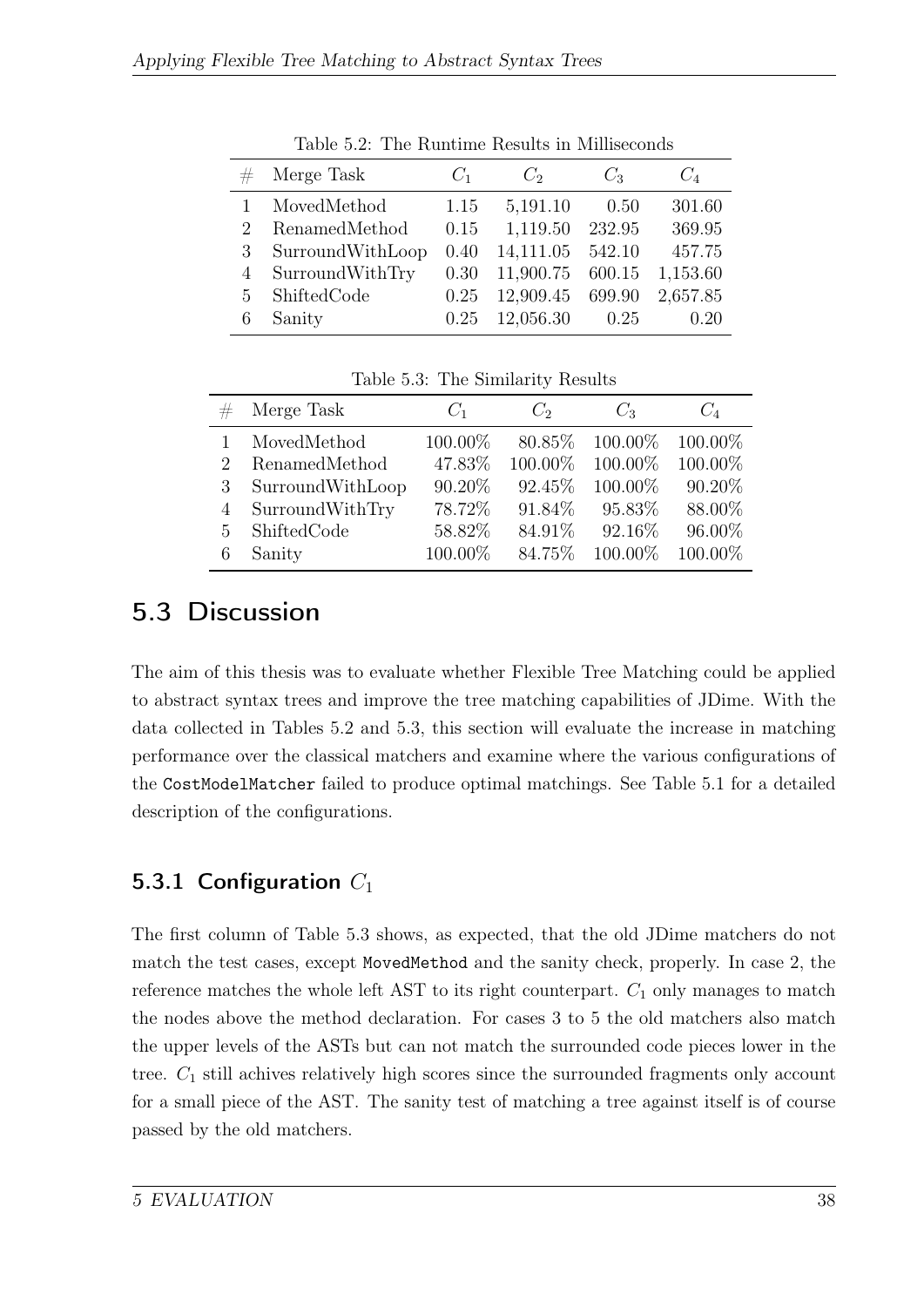Even though  $C_1$  does not come close to the reference matchings for cases 2 to 5, it fails fast. The early exit when two nodes do not match in their label leads to very low runtimes. Case 6 is matched by the EqualityMatcher which produces the expected matching after one traversal of both trees simultaneously. Only case 1 has a slightly longer runtime as an unordered match on the level of the method declarations must be performed.

### <span id="page-48-0"></span>5.3.2 Configuration  $C_2$

In  $C_2$  the CostModelMatcher is used as a replacement of the classical matchers. This leads to the expectedly large increase in runtime. Without the restrictions leading to an early exit in the old matchers, the runtime of the CostModelMatcher is mostly determined by the size of the trees and the number of iterations performed. As the latter stays constant at 200, the  $C_2$  column of Table [5.2](#page-47-2) reflects the size of the ASTs representing the test cases. Notably the Sanity case, representing the easiest possible matching scenario, takes as much time as the similarly sized cases 3 to 5.

With the increased runtime also comes an increase in the quality of the matchings. The difficult cases 2 to 5 are all handled better than in  $C_1$ . The CostModelMatcher even produces perfect matchings for the RenamedMethod merge task. The fact that cases 1 and 6 are not matched perfectly exposes a fundamental difficulty in matching ExtendJ ASTs. They contain a lot of small and similar subtrees. An empty list of method parameters produces the same structure as an empty list of visibility modifies on a field. When multiple of these small subtrees occur in the trees being matched, the CostModelMatcher tends to confuse them as they have the same labels and structure. Often the ancestry and sibling weights that lead to good matches in a situation like case 2 allow mismatching these small subtrees.

### <span id="page-48-1"></span>5.3.3 Configuration  $C_3$

Configuration  $C_3$  suffers a lot less from this problem. All cases except 4 and 5 are handled perfectly and the two suboptimal cases are matched better than with  $C_2$ . In case 2, one of the mentioned empty lists is mismatched. Case 5 is more interesting. In this case, the old matchers that run before the CostModelMatcher match the return statement in line 12 of the right side with the one in line 8 of the left side. This matching is fixed and the CostModelMatcher is unable to veto the decision even though matching lines 8 and 9 of the left and right sides would produce a lower cost matching.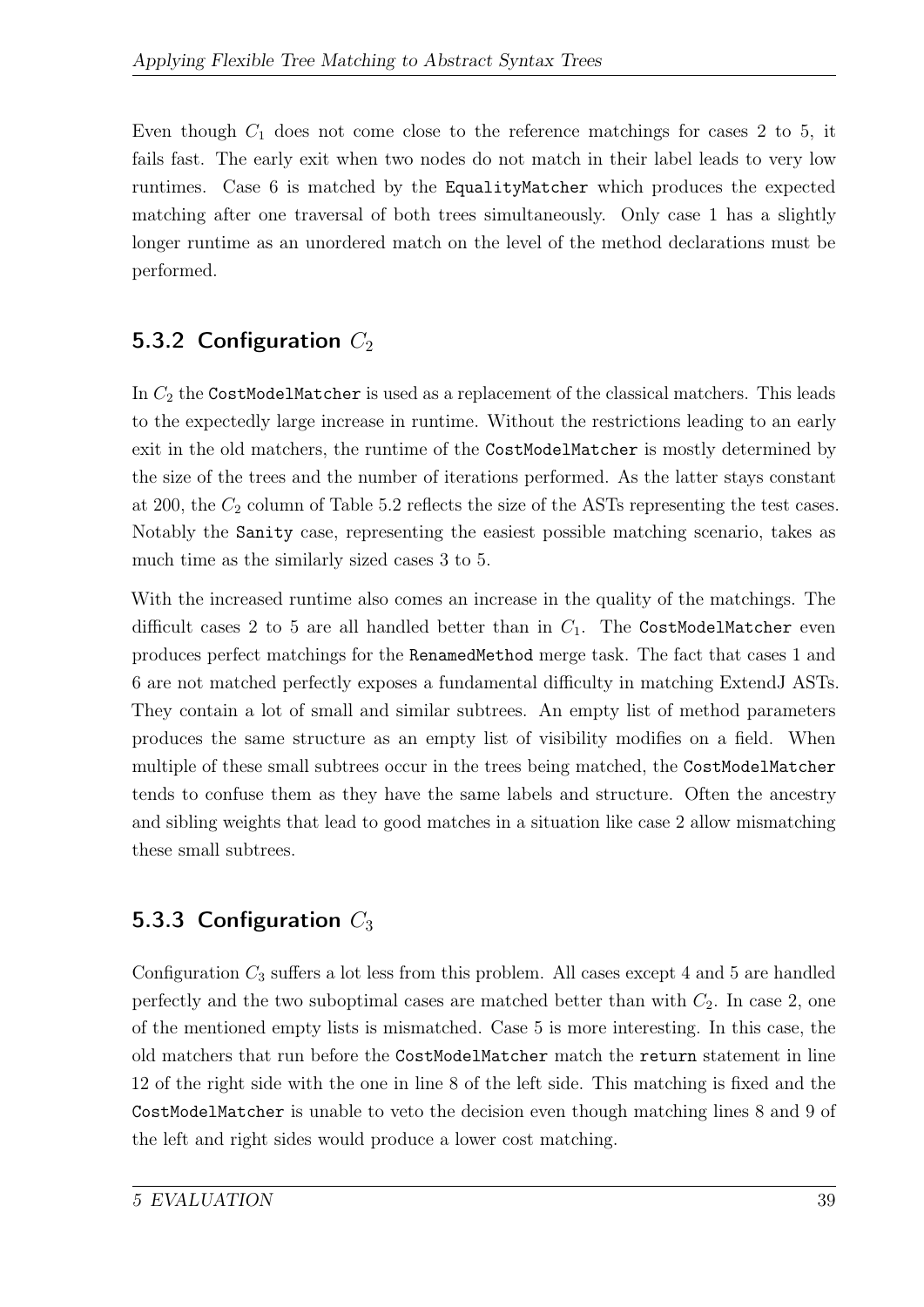In addition to the quality of the matchings, the runtime is also improved. As mentioned, the less nodes need to be considered, the faster the algorithm runs. As the old matchers match a large portion of the AST, the post processing CostModelMatcher runs a lot faster. A major upside is that in cases where the old matchers suffice (cases 1 and 6), the CostModelMatcher adds no additional runtime.

### <span id="page-49-0"></span>5.3.4 Configuration  $C_4$

Configuration  $C_4$  represents an attempt at remedying the vetoing problem mentioned in Section [5.3.3.](#page-48-1) The CostModelMatcher is used to try and improve the matchings returned by one of the older matchers if they are below a certain quality threshold. In the current implementation, this threshold is fixed, causing case 5 to be improved while cases 3 and 4 are not improved as much over  $C_1$  as they are in  $C_3$ . In case 5, the erroneous matching of the return statement is remedied using  $C_4$ .

The runtime here depends on the threshold. If it is chosen to high, the recursive structure of the Match algorithm in combination with the classical matchers may lead to many calls to the CostModelMatcher. With the threshold chosen for  $C_4$ , the runtime stayed within acceptable limits.

### <span id="page-49-1"></span>5.3.5 Summary

Without further optimization, the CostModelMatcher should not be used as a standalone matcher for ASTs. Configuration  $C_2$  shows an increase in runtime that is to large to make it useful. The strengths of the CostModelMatcher lie in matching difficult subtrees in isolation after the obvious matchings were produced by the classical matchers.

Barring a better selection criterion than a static threshold, configuration  $C_3$  should be used. Future work may improve upon the integration of the CostModelMatcher into the Match algorithm, as now the results and runtime of  $C_4$  are too unpredictable to be used. If  $C_4$  can be better integrated, it may become preferable over  $C_3$  as it solves the vetoing problem inherent in it.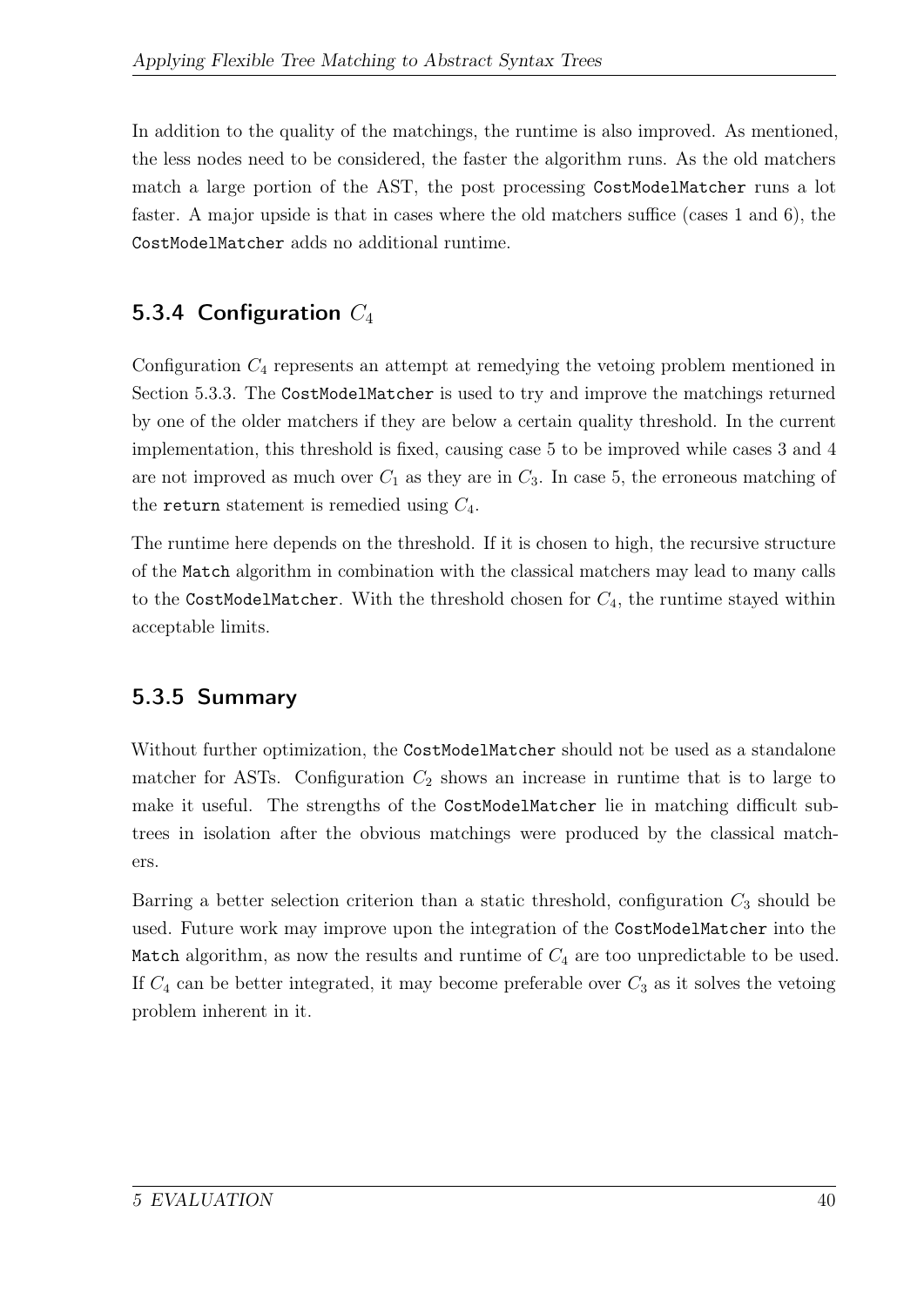# <span id="page-50-0"></span>6 Conclusions and Future Work

In this thesis a working implementation of Flexible Tree Matching was added to the structured merge tool JDime. To successfully apply the algorithm to abstract syntax trees, a new cost term was introduced and the weights of the cost model were adjusted. By learning appropriate weight factors and weighing matchings of certain types differently, the matching of previously difficult scenarios was improved.

However, applying the Flexible Tree Matching algorithm incurred significant performance costs. These costs were partially mitigated using caching and parallelization techniques. One focus of future work may be to further optimize the matching process. Not only in terms of making the CostModelMatcher faster but also by applying it more efficiently (e.g. by pre-fixing a greater number of matchings).

Furthermore, while the weights  $w_n$ ,  $w_r$ ,  $w_a$ , and  $w_s$  were tuned, other parameters of the Flexible Tree Matching algorithm remain. The number of iterations is a significant factor in the performance of the algorithm. Determining what the minimal value is that still produces acceptable matchings would be a valuable contribution. To that end other proposition strategies may be evaluated. One could try and use the exact cost of the edges from the last iteration to select a better set than the first  $j$  for the next iteration. In addition to that, the parameter  $p$  that determines the probability of fixing an edge in Algorithm [4](#page-40-0) (by way of SampleInt) may also have an influence on the required number of iterations. Another open question is a way of determining an appropriate value for  $\beta$ in the objective function of the Metropolis algorithm.

The pre-fixing of edges between the trees being matched had a significant, positive effect on the runtime of the matcher. There were however situations in which the pre-fixing of edges had a negative effect on the quality of the matchings. A way of vetoing pre-fixed edges when significantly better alternatives exist while retaining the runtime advantages would also be a valuable contribution to the CostModelMatcher.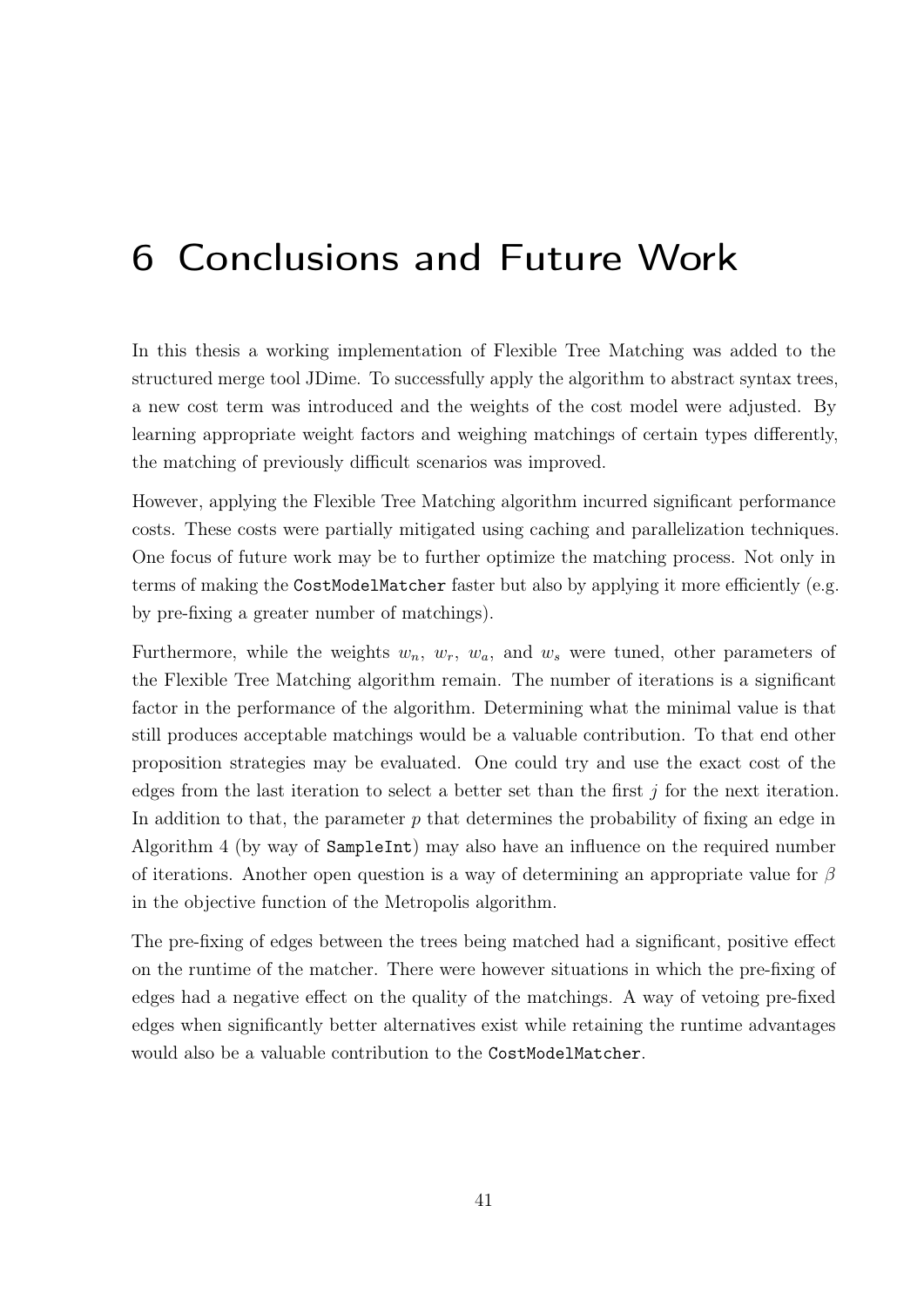# Bibliography

<span id="page-51-7"></span><span id="page-51-6"></span><span id="page-51-5"></span><span id="page-51-4"></span><span id="page-51-3"></span><span id="page-51-2"></span><span id="page-51-1"></span><span id="page-51-0"></span>

| [ALL12]    | Sven Apel, Olaf Leßenich and Christian Lengauer. 'Structured Merge with<br>Auto-Tuning: Balancing Precision and Performance'. In: Proceedings of the<br>27th IEEE/ACM International Conference on Automated Software Engin-<br>eering. ACM, 2012, pp. 120-129 (cit. on pp. 20, 21). |
|------------|-------------------------------------------------------------------------------------------------------------------------------------------------------------------------------------------------------------------------------------------------------------------------------------|
| $[Ape+11]$ | Sven Apel et al. 'Semistructured Merge: Rethinking Merge in Revision<br>Control Systems'. In: Proceedings of the 19th ACM SIGSOFT Symposium<br>and the 13th European Conference on Foundations of Software Engineering.<br>ACM, 2011, pp. 190–200 (cit. on p. 21).                  |
| [Bi105]    | Philip Bille. 'A Survey on Tree Edit Distance and Related Problems'. In:<br><i>Theoretical Computer Science</i> 337.1 (2005), pp. 217–239 (cit. on p. 9).                                                                                                                           |
| [CG95]     | Siddhartha Chib and Edward Greenberg. 'Understanding the Metropolis-<br>Hastings Algorithm'. In: The American Statistician 49.4 (1995), pp. 327–<br>335 (cit. on pp. 13, 26).                                                                                                       |
| $[Cha+96]$ | Sudarshan S. Chawathe et al. 'Change Detection in Hierarchically Struc-<br>tured Information'. In: Proceedings of the 1996 ACM SIGMOD Interna-<br>tional Conference on Management of Data. ACM, 1996, pp. 493-504 (cit. on<br>$p. 6$ ).                                             |
| [DP16]     | Georg Dotzler and Michael Philippsen. 'Move-Optimized Source Code Tree<br>Differencing'. In: Proceedings of the 31st IEEE/ACM International Confer-<br>ence on Automated Software Engineering. ACM, 2016, pp. 660–671 (cit. on<br>p. 8).                                            |
| $[Flu+07]$ | Beat Fluri et al. 'Change Distilling: Tree Differencing for Fine-Grained<br>Source Code Change Extraction'. In: IEEE Transactions on Software En-<br><i>gineering</i> 33.11 (2007), pp. 725–743 (cit. on p. 5).                                                                     |
| [For 96]   | Scott Fortin. The Graph Isomorphism Problem. Tech. rep. 96-20. Univer-<br>sity of Alberta, Edomonton, Alberta, Canada, 1996 (cit. on p. 4).                                                                                                                                         |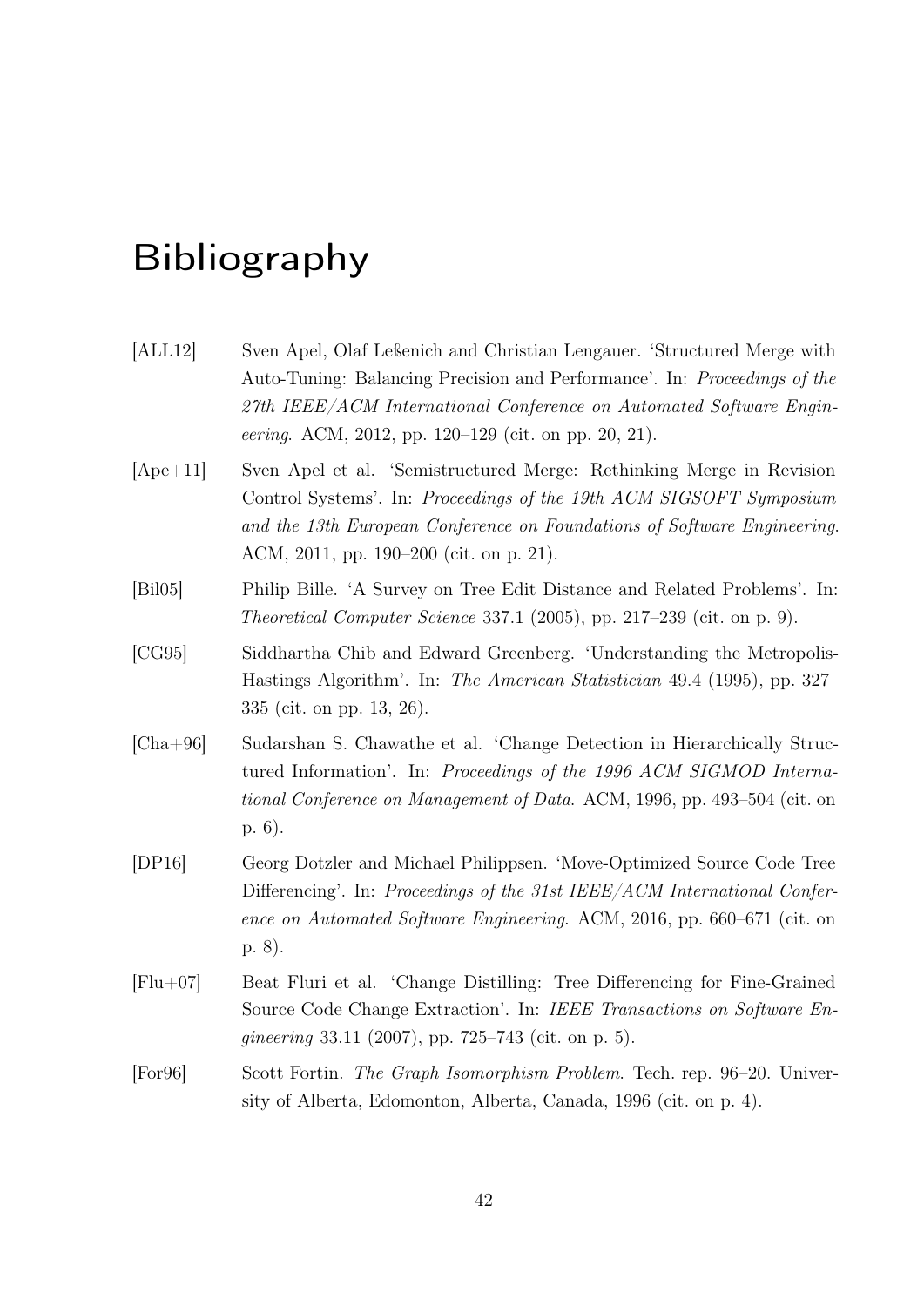- <span id="page-52-6"></span>[Gam+96] Erich Gamma et al. In: Entwurfsmuster. 5th ed. Addison-Wesley, 1996, p. 373 (cit. on p. [20\)](#page-29-2).
- <span id="page-52-4"></span>[GJ75] Michael Garey and David Johnson. 'Complexity Results for Multiprocessor Scheduling under Resource Constraints'. In: SIAM Journal on Computing 4.4 (1975), pp. 397–411 (cit. on p. [9\)](#page-18-2).
- <span id="page-52-7"></span>[Kuh10] Harold W. Kuhn. 'The Hungarian Method for the Assignment Problem'. In: 50 Years of Integer Programming 1958-2008: From the Early Years to the State-of-the-Art. Springer Berlin Heidelberg, 2010, pp. 29–47 (cit. on p. [25\)](#page-34-1).
- <span id="page-52-5"></span>[Kum+11a] Ranjitha Kumar et al. 'Bricolage: Example-Based Retargeting for Web Design'. In: Proceedings of the SIGCHI Conference on Human Factors in Computing Systems. ACM, 2011, pp. 2197–2206 (cit. on p. [14\)](#page-23-1).
- <span id="page-52-3"></span>[Kum+11b] Ranjitha Kumar et al. 'Flexible Tree Matching'. In: Proceedings of the 22nd International Joint Conference on Artificial Intelligence - Volume Three. AAAI Press, 2011, pp. 2674–2679 (cit. on pp. [9,](#page-18-2) [14,](#page-23-1) [26\)](#page-35-1).
- <span id="page-52-1"></span>[Leß12] Olaf Leßenich. 'Adjustable Syntactic Merge of Java Programs'. MA thesis. Department of Informatics and Mathematics, University of Passau, 2012 (cit. on pp. [1,](#page-0-0) [5,](#page-14-3) [18\)](#page-27-4).
- <span id="page-52-2"></span>[LV04] Antoni Lozano and Gabriel Valiente. 'On the Maximum Common Embedded Subtree Problem for Ordered Trees'. In: String Algorithmics (2004), pp. 155– 170 (cit. on p. [7\)](#page-16-1).
- <span id="page-52-0"></span>[Men02] Tom Mens. 'A State-Of-The-Art Survey on Software Merging'. In: IEEE Transactions on Software Engineering 28.5 (2002), pp. 449–462 (cit. on p. [1\)](#page-0-0).
- <span id="page-52-8"></span>[Yan91] Wuu Yang. 'Identifying Syntactic Differences Between Two Programs'. In: Software: Practice and Experience 21.7 (1991), pp. 739–755 (cit. on p. [25\)](#page-34-1).
- <span id="page-52-9"></span>[ZSS92] Kaizhong Zhang, Rick Statman and Dennis Shasha. 'On the Editing Distance Between Unordered Labeled Trees'. In: Information Processing Letters 42.3 (1992), pp. 133–139 (cit. on p. [25\)](#page-34-1).